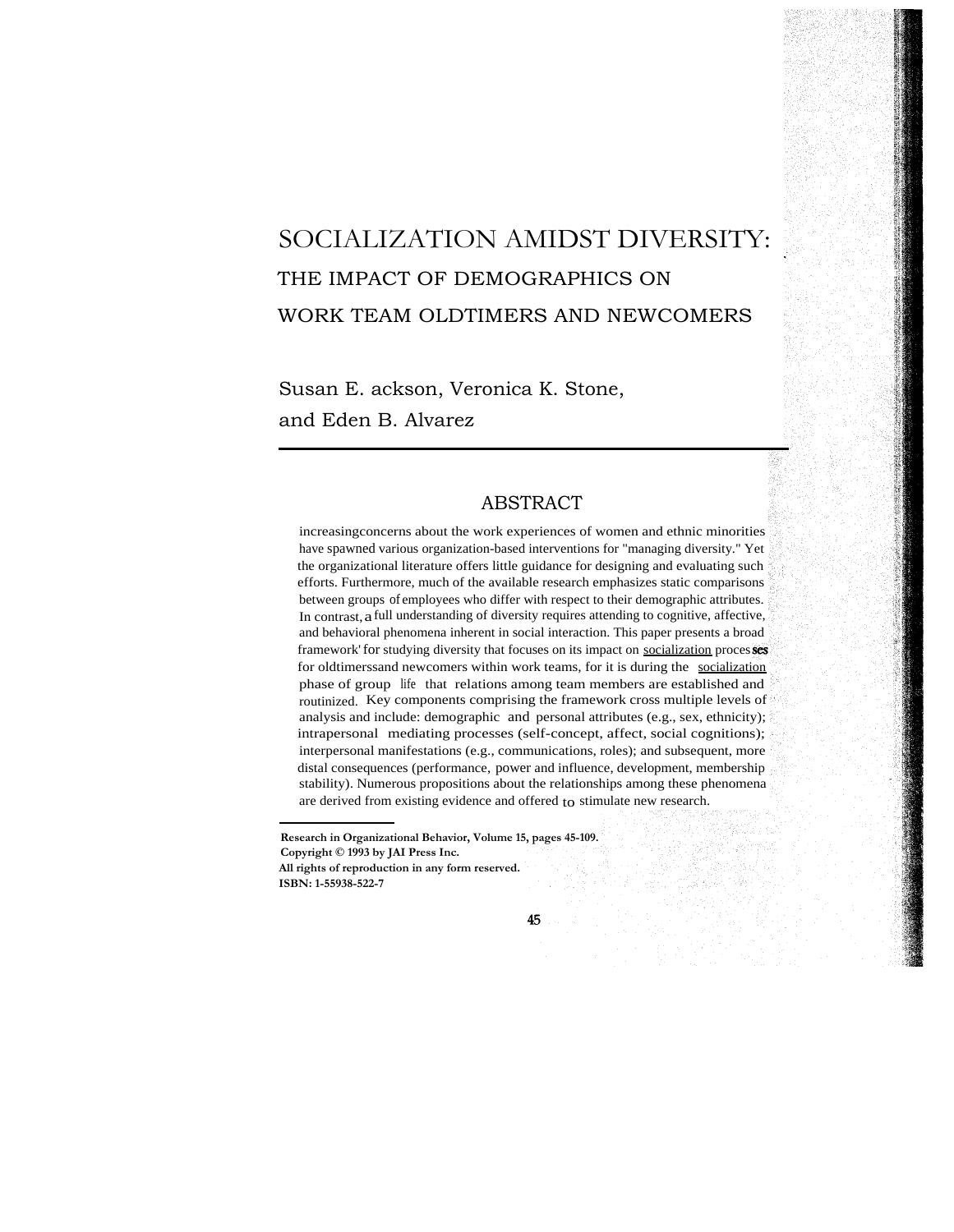During the past five years, concern over the implications of the increasingly diverse nature of the workforce has grown. In the wake of the Hudson Institute's influential reports titled *Workforce 2000* (Johnston & Packer, 1987) and *Opportunity 2000* (Bolick & Nestleroth, 1988), newspapers and business magazines have focused the public's attention with stories about ambitious new "managing diversity" initiatives being implemented by many organizations. Although these initiatives differ in a number of ways, generally they are designed to improve an organization's ability to manage a work force that includes employees of varying genders, ages, races, ethnicities, values, skills, and lifestyles. The goal is to enable all employees to realize their full potential (Thomas, 1992) while contributing to organizational effectiveness.

The consequences of work force diversity are pervasive and broad-ranging: Diversity uniquely shapes the experiences of individuals, dyads, groups, relations between groups, organizations as wholes, and even relations between organizations (see Jackson, May, & Whitney, forthcoming). The pervasive consequences of diversity mean that organizations should design any new initiatives with an awareness of how *all* of these phenomena might be impacted. Research programs, on the other hand, are better served by more focused attention. In this paper, we focus on the question of how diversity shapes intrapersonal and interpersonal processes that unfold during the socialization phase in the life of a work team.

In order to address the question of how diversity impacts these socialization processes this paper takes the reader on a journey that begins with a brief look at the environmental forces that are pushing the topic of diversity onto the business agenda. Understanding this is an important first step for researchers because it highlights the multifaceted nature of diversity. Having broadly described the environmental context, we present a framework for discussing the consequences of diversity.

The framework we adopt treats teams as dynamic social systems with a definable life course, which can be characterized by several phases that unfold developmentally over time. Undoubtedly, diversity impacts team functioning throughout the team's entire life course. In this paper, however, we focus only on the role diversity plays during socialization because it is during this period that many patterns of interaction are negotiated and routinized. Assuming that group relations are continually in flux, we treat socialization as a phase that occurs early in a team's life. It is not a state or endpoint to be achieved. Instead, socialization is a dynamic period during which the team attempts to assimilate newcomers and newcomers attempt to achieve accommodation from the team (e.g., see Ashford & Tsui, 1991; Bell & Staw, 1989; Feldman & Brett, 1983; E. Morrison, 1992a, 1992b). During the socialization phase, the uncertainty created by shifting membership is transformed into predictable patterns of interaction, which are then more or less maintained until the team's membership again changes. Because the imprint of the socialization phase is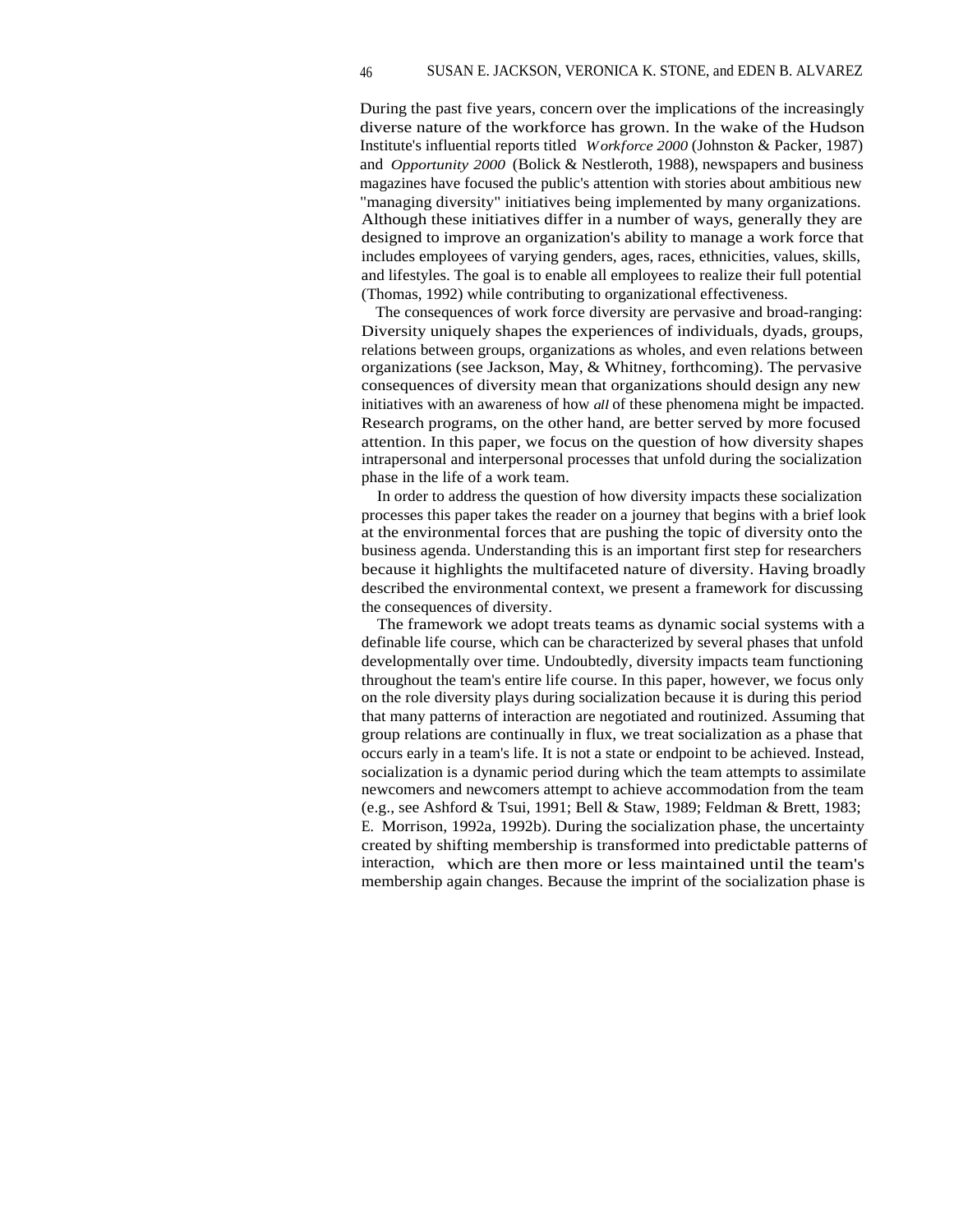carried forward to influence the team in later phases, is has special significance for understanding the interpersonal dynamics observed in established work teams and for understanding how and why diversity impacts work team effectiveness.

# WHY IS "MANAGING DIVERSITY" ON THE ORGANIZATIONAL AGENDA?

## The New EEO Era

For some organizations, today's managing diversity efforts have their roots in the affirmative action programs of the 1960s and 1970s. Then, the social agenda included correcting the effects of past discrimination and preventing further discrimination. The method for achieving this was to increase the work opportunities for members of groups that had been discriminated against in the past, especially women and members of ethnic minority groups. Organizations-which up until that point were populated predominantly by white males-began to develop affirmative action programs to actively recruit and hire "nontraditional" employees. Due *in part* to the success of affirmative action programs, today's work force is more heterogeneous. However, this heterogeneity is concentrated primarily in the lower and middle rungs of the organizational hierarchy (Morrison & Von Glinow, 1990), suggesting the presence of a glass ceiling.

Of course, women and members of ethnic minority groups are not the only ones experiencing glass ceilings. Lesbians and gay men, who are increasingly vocal in the workplace, have long felt pressured to deny or hide their sexual identities out of fear of having their careers sidetracked (Stewart, 1991). Currently, both changing legislation (e.g., the Americans with Disabilities Act of 1990) and changing labor market demographics are expanding the number of employee characteristics to which employers must be sensitive.

Paradoxically, at the same time as organizations are being alerted to the apparent presence of glass ceilings, white males are becoming more vocal in expressing their dissatisfaction with affirmative action programs, which some people perceive as tantamount to "reverse discrimination" (e.g., Deutsch, 1991; "Race in the Workplace," 1991; Solomon, 1991). Also, a growing number of women and minority group members are realizing that programs that target them for special attention can have unintended negative side-effects (e.g., Carter, 1991; DeLuca & McDowell. 1992; Heilman, Lucas, & Kaplow, 1990; Williams, 1987).

Employers' rising concerns about the best way to manage diversity reflect concerns of the larger society. But social and political forces are not the only reasons behind organizations' growing interest in the issue of managing diversity. Combining with these are several other forces that seem to make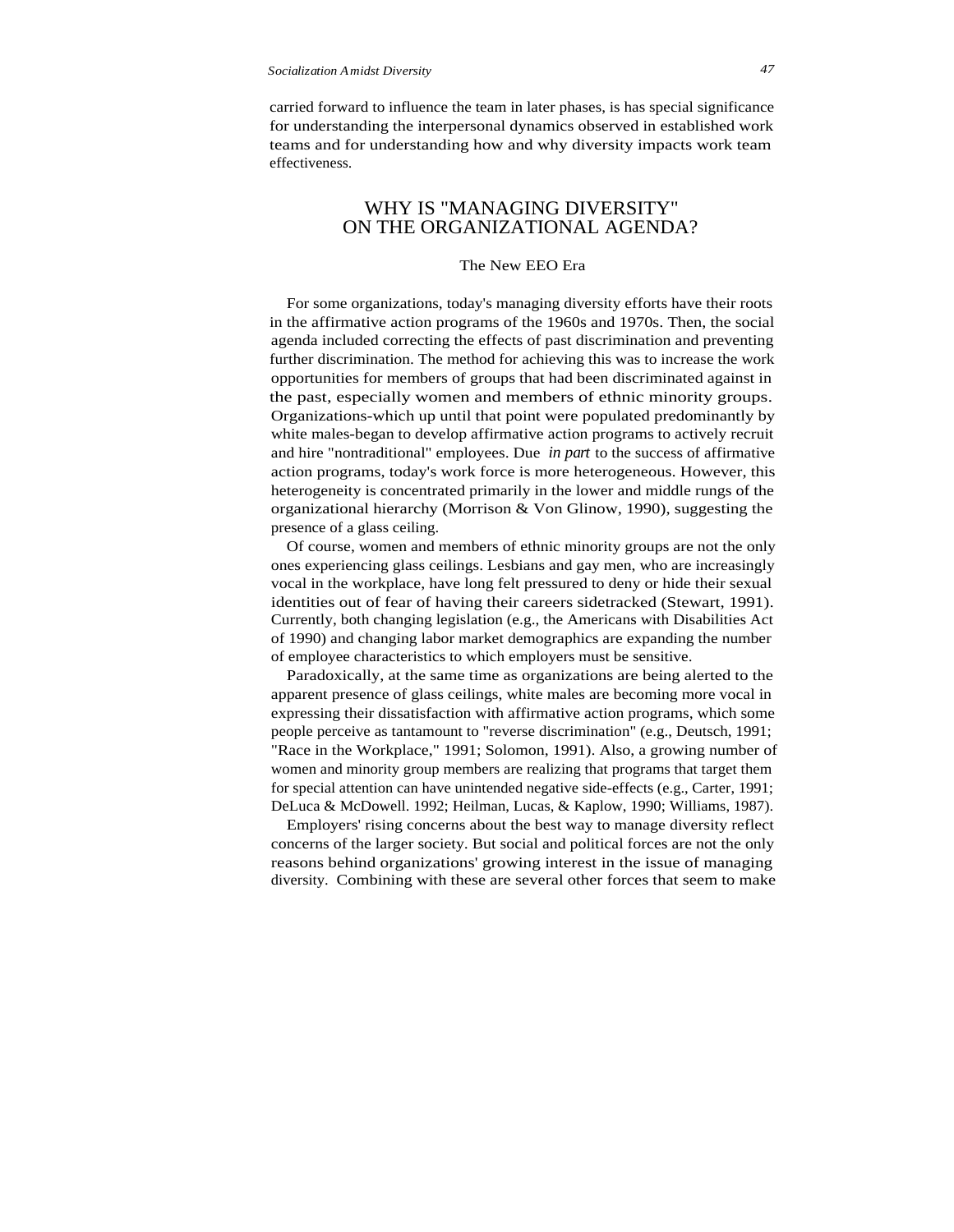the challenge of managing diversity all the more pressing, including: slower growth in the labor supply; substantial changes in work force demographics; globalization; and new organization designs that rely relatively more on work teams as basic building blocks.

#### Slow Growth in Labor Supply

One of the more salient forces currently experienced by employers is the tightening of the supply of qualified employees. According to one survey (Towers Perrin & Hudson Institute, 1990), shortages of technical, secretarial, clerical, professional, and supervisory/ management skills make recruiting difficult now for at least half of U.S. employers, and the problem is expected to worsen in the near future. Particular types of labor shortages are slightly worse in some geographic regions and in some industries, but regional and industry variations are relatively minor-the problem is pervasive within the United States and is likely to become worse when the economy recovers from the current recession and begins to expand. Developing a corporate image of being "friendly" toward nontraditional employees appears to be one tactic employers can use to compete in such a labor market ("Welcome to the Woman-friendly Company," 1990).

## Changing Work Force Demographics

#### *Gender Diversity*

In the late 1950s, when many of today's CEOs were entering the labor force as young professionals, they were being joined almost exclusively by other men. At that time, men were receiving 95% of the MBA degrees awarded and 90% of the bachelors degrees in business. As these men finish their careers 30 years later, women are receiving approximately 31% of the MBA degrees awarded, 30% of the law degrees, 13% of engineering degrees (Butruille, 1990), and half of all undergraduate degrees. Women, as a group, are now better educated than before and more of them are in the labor force. The result is that by the year 2000, the work force is expected to be almost completely balanced with respect to gender. Because women represent such a large portion of the work force, maximizing their level of productivity is essential to competitiveness, yet male executives readily admit that women still face discriminatory barriers to development and advancement (Edwards, 1991; Fierman, 1990).

#### *Diverse Ethnic Cultures*

Cultural diversity is another frequently noted change in the U.S. work force. *Workforce 2000* projections indicate that during this decade, only 58% of labor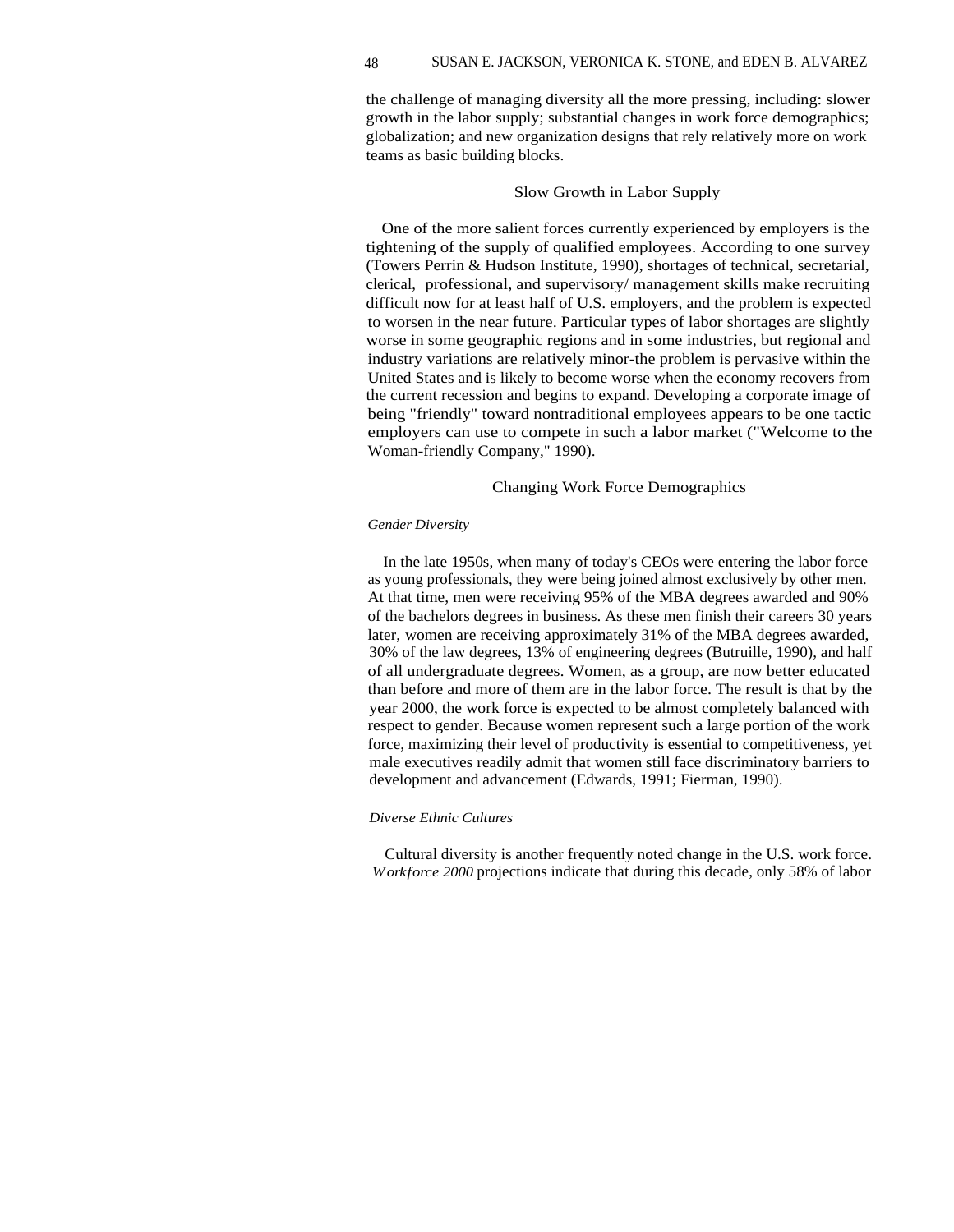force entrants will come from the "majority" population of whites born in the United States. Nearly one-fourth of new entrants are expected to be immigrants. African-Americans will account for most of the remainder of new entrants. The use of broad labels such as "immigrant," "white American," "African-American," "Hispanic-American," "American Indian," and "Asian-American" reveal only a small part of the story, however, for within each of these broad categories are many distinct ethnic cultures and subcultures. For example, the 1990 U.S. Census included 11 different categories for Asian-American respondents to use to describe their ancestry, 8 categories for respondents with Pacific Island ancestry, 4 categories for respondents of Hispanic origin, 16 categories for white native respondents, as well as separate categories for American Indians, Eskimos, and Aleuts. Given that ethnic heritage often has a substantial impact even on second- and third-generation citizens (Fugita & O'Brien, 1991; Mydans, 1991), it is clear that domestic firms, as well as international firms, must learn to manage cultural diversity effectively.'

#### *Age Diversity*

In developed countries such as the United States, the median population age has been increasing steadily. The result is a bulging cohort of "older" employees trying to climb a very crowded corporate ladder. The plight of this cohort is further exacerbated by recent waves of downsizings and restructurings made in response to competitive pressures. As corporations reduce layers of hierarchy and become flatter, previously segregated generations of employees find themselves working together and even rotating jobs among themselves. The combination of changes in the age distribution of employees and flatter organizational structures means that four generations of workers can find themselves working side by side ("Managing Generational Diversity," 1991). Even *if* employees from these four generations all shared a similar ethnic background, they would nevertheless differ in their values and attitudes about work (see Elder, 1975; Howard & Bray, 1988; "Work Attitudes," 1986), their physical and mental functioning (Rhodes, 1983), and everyday concerns reflecting their differing stages in the life cycle.

## Globalization

The globalization of business activities is another force pushing issues of diversity into the foreground. As trade barriers fall, foreign sourcing sometimes becomes more attractive and new growth opportunities are created. To capture large shares of foreign markets, offshore production plants, licensing agreements and joint ventures with foreign-based firms are often desirable and sometimes necessary. The speed of globalization in the business world is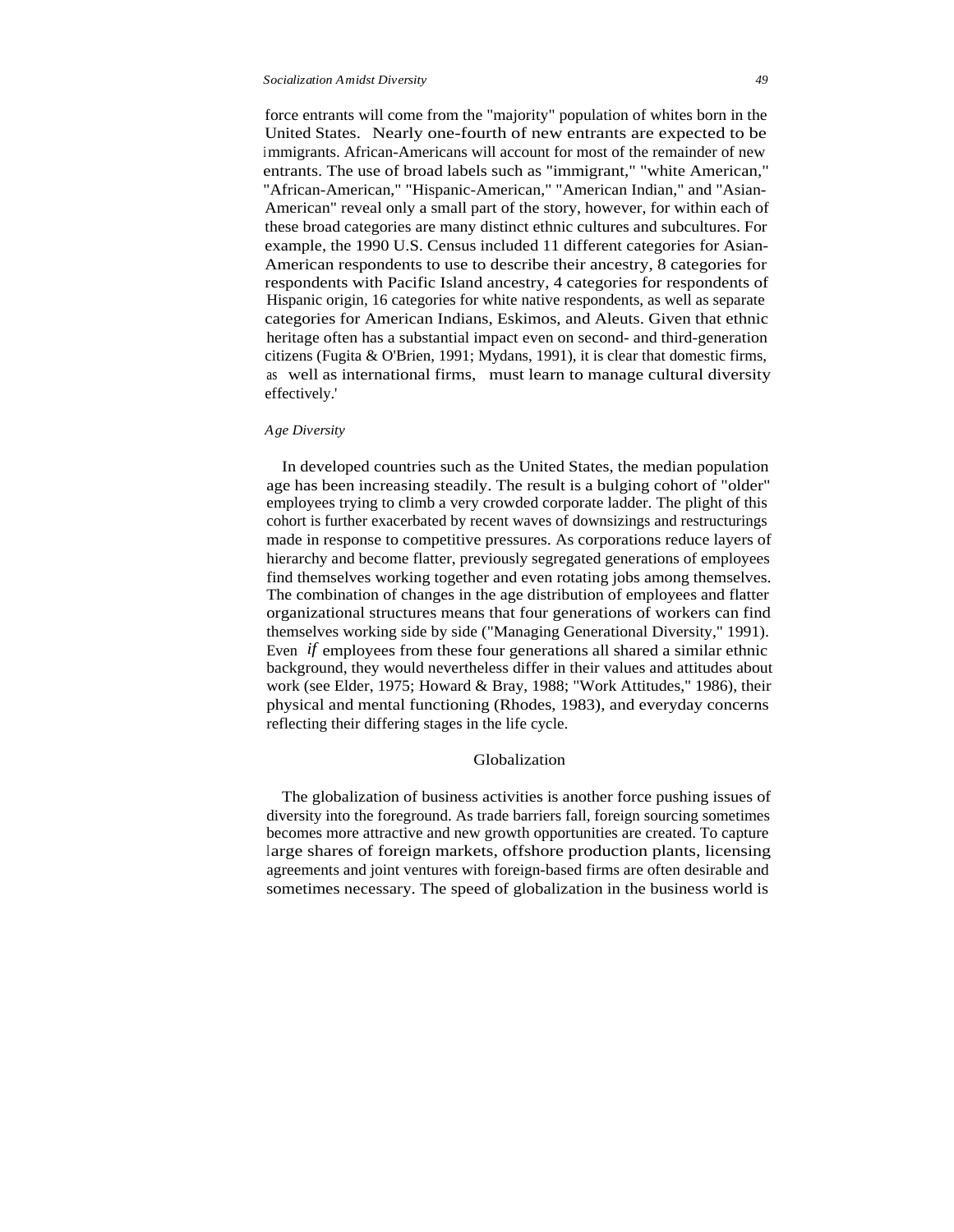suggested by a recent worldwide survey of over 12,000 managers: 45% of respondents in large companies reported that their employing organization had expanded internationally during the past two years (Kanter, 1991). At the very least, these expansions require cross-cultural interactions for top-level managers; in many organizations technical experts and other nonexecutives also are more likely to find themselves working with colleagues from different cultural backgrounds. The diversity issues inherent in such a scenario parallel those that have arisen from the ethnic diversity of our domestic work force. The high rates and high cost of expatriate failures and unsuccessful or conflictual international alliances experienced by U.S. companies are yet another force that is heightening the business community's awareness of the potential value of managing diversity effectively.

#### More Teamwork

The industrial revolution led organizations to design jobs in ways that keep task interdependence to a minimum (e.g., see Piore & Sable, 1984). In search of ever-greater efficiency, the predominant approach to job design for most nonprofessional jobs has been to break work into small tasks that individuals can repeatedly perform throughout the day, more or less independently of other employees.

Recently, a number of forces have pushed organizations to redesign jobs in ways that increase task interdependence for nonprofessional as well as professional jobs. One such force was the emergence of Japanese businesses as major U.S. competitors, which stimulated many companies to experiment with group-based interventions. Another reason for redesigning jobs to emphasize teamwork is that multifunction/ multidepartment teams are believed to improve a company's competitiveness in a number of ways, for example by facilitating production quality (see Banas, 1988; see also Walton & Hackman, 1986), innovation (Kanter, 1988, 1989), and the development of new products that will be acceptable to customers and easy to produce (Dumaine, 1990). For these and other reasons, some observers of the American business scene are now predicting that self-managing work teams who have control over the management and execution of their tasks are the "wave of the future" (see Hoerr, 1989). A recent survey of nearly 3,000 managers from around the world indicates that the growing interest in teamwork is a global phenomenon (Towers Perrin, 1991). This trend toward greater reliance on work teams, in combination with the increasing diversity of the work force, will almost certainly force employers to find new approaches to managing diversity.

#### The Need for Research on Diversity

In response to the environmental forces discussed above, organizations are experimenting with a wide variety of interventions (e.g., see Jackson &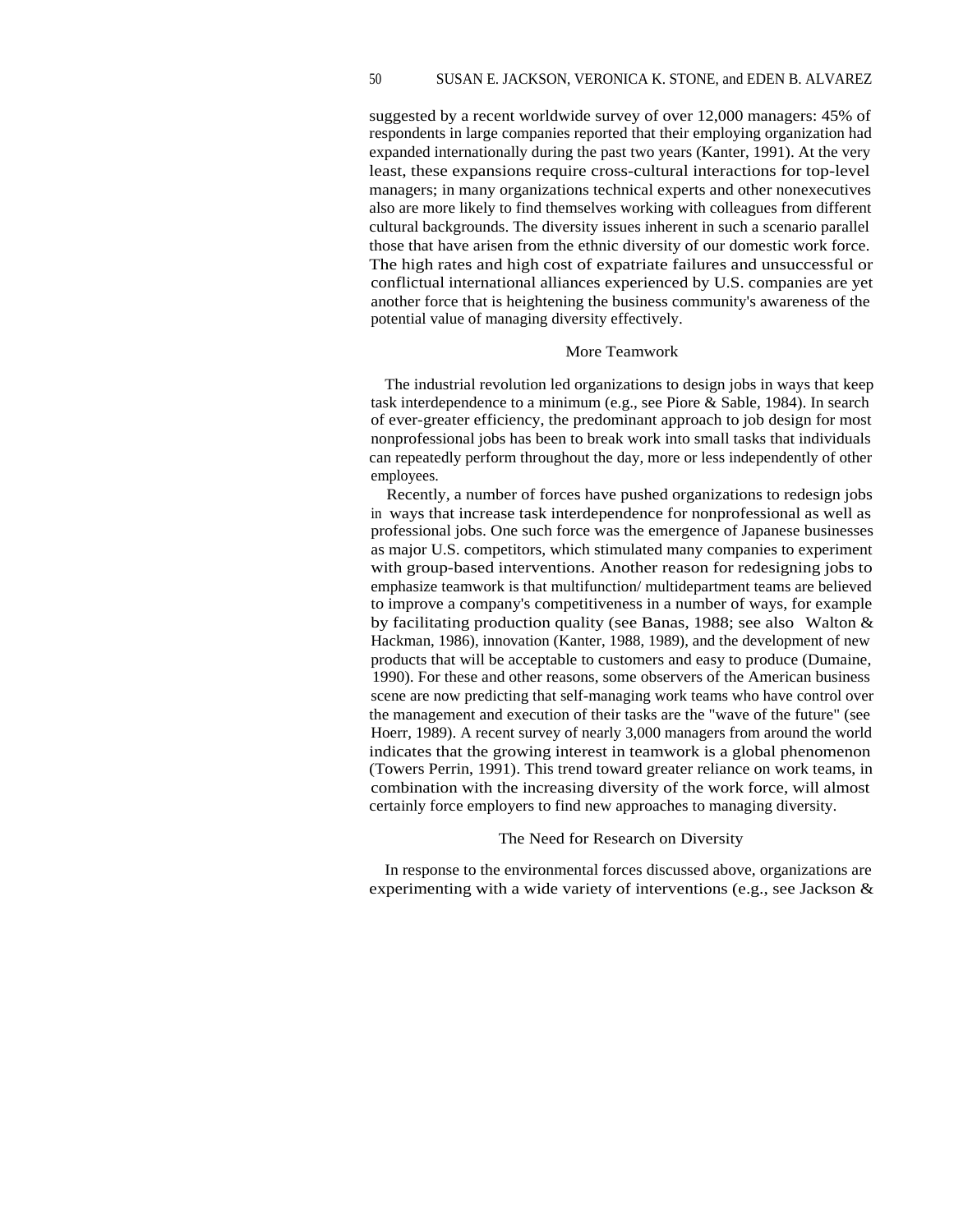Associates, 1992; Jamieson & O'Mara, 1991; Thomas, 1991). Unfortunately, due to the lack of scientific research available to guide these efforts, the <sup>i</sup> nterventions may not be effective. Or, their success may be overshadowed by unexpected negative side effects. For example, special mentorship programs designed to enhance the management skills of women may be viewed by men as unfair favoritism. At the same time, women may reject such programs as an unwelcome signal that their abilities are not valued as highly as they ought to be, or that something about them needs to be "fixed." As another example, training programs designed to "raise awareness" and educate people about differences in the behaviors, norms, and values of people from various ethnic and national cultures are sometimes criticized because they are viewed as perpetuating stereotypes (Lindsay, 1990). Negative side effects such as these could perhaps be anticipated if researchers, managers, and business consultants were better informed about the dynamics of diversity.

To stimulate research and provide guidance to those designing initiatives for improving the management of diversity, this paper articulates how diversity can be expected to shape interpersonal and group processes in organizations, focusing in particular on the socialization phase that occurs early in the life of a work team. Our discussion is organized around the framework shown in Figure 1. First, the specific elements of the framework are described and our key assumptions are explicitly stated. Then, we briefly review research relating diversity to longer-term consequences. This brief review reveals that there is already a fair amount of evidence supporting our assertions that the constructs listed in the first column of Figure I are empirically related to socialization experiences and to the constructs listed in the last column. With this established, we then turn to a discussion of the intrapersonal mediating processes and their interpersonal consequences, for these are likely to account for the empirical relationships found between diversity and its longer-term consequences such as performance and membership stability.

# A FRAMEWORK FOR STUDYING SOCIALIZATION AMIDST DIVERSITY

A fairly inclusive framework for considering the consequences of diversity in work organizations has been developed by Jackson et al. (forthcoming). The framework covers multiple levels of analysis, identifies several components of diversity, and maps out a broad range of relevant cognitive, affective, and behavioral phenomena. Figure 1 presents an abbreviated adaptation of the Jackson et al. framework that highlights phenomena particularly relevant for understanding interpersonal and group dynamics during socialization. Figure <sup>I</sup> specifies the constructs to be discussed in this paper. However, it does not specify the causal connections proposed among the constructs listed. Numerous reciprocal and complex interrelationships are assumed to exist. Propositions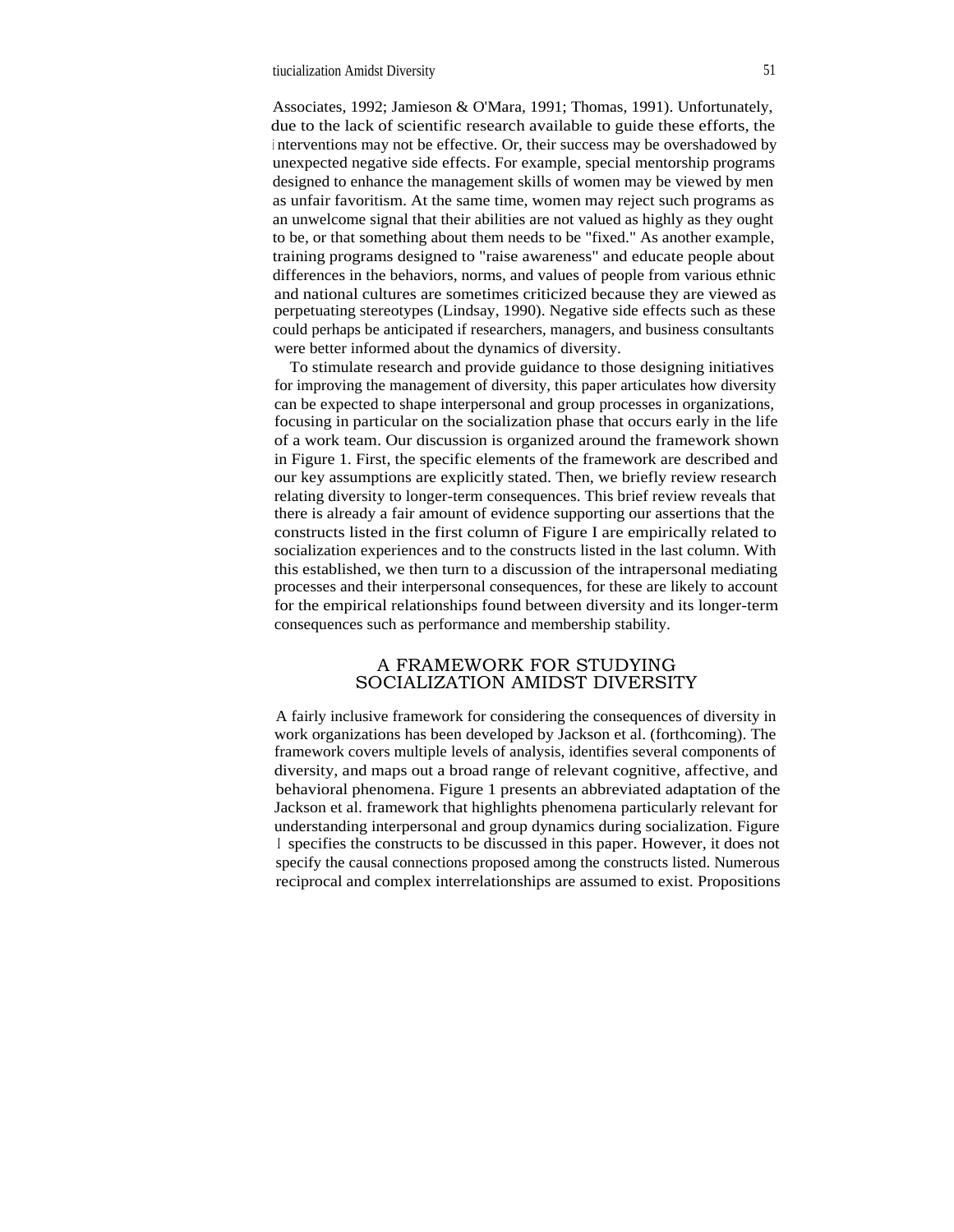| <b>MODERATING CONDITIONS</b>                                                                   |                                                                                             |                                                                                 |                                      |                                                              |                                     |  |
|------------------------------------------------------------------------------------------------|---------------------------------------------------------------------------------------------|---------------------------------------------------------------------------------|--------------------------------------|--------------------------------------------------------------|-------------------------------------|--|
|                                                                                                |                                                                                             |                                                                                 | <b>Societal Context</b>              |                                                              |                                     |  |
| Organizational Context                                                                         |                                                                                             |                                                                                 |                                      |                                                              |                                     |  |
| <b>Team Characteristics</b>                                                                    |                                                                                             | Nature of Team's Task                                                           |                                      |                                                              | Human Resource Management Practices |  |
| <b>Components of Diversity</b><br>For Three Levels of Analysis                                 |                                                                                             | Intrapersonal<br>Mediating<br>Processes                                         | <b>Interpersonal Manifestations</b>  |                                                              | Subsequent<br>Consequences          |  |
|                                                                                                |                                                                                             |                                                                                 | Communication                        | Relations Established.                                       | For Individuals and Team            |  |
| Levels of Analysis                                                                             |                                                                                             | Self-Concept                                                                    | Work-Related<br>Communications       | <b>Reference Orientation</b><br>of Newcomers                 | Performance                         |  |
| Individual:<br>Individual-<br>to-team:<br>Team:                                                | <b>Individual Attributes</b><br>Attribute (Dis)similarity<br><b>Attribute Heterogeneity</b> | Social Identity<br>Self-Esteem<br>Self-Efficacy                                 |                                      | Assimilation<br>Integration<br>Marginalization<br>Separation |                                     |  |
| Demographic Attributes                                                                         |                                                                                             | <b>Affective Responses</b>                                                      | Friendship-Related<br>Communications | <b>Roles of Newcomers</b><br>and Oldtimers in Team           | Power and Influence                 |  |
| Sex<br>Race<br>Ethnicity<br>Age                                                                |                                                                                             | Attraction<br>Anxiety<br>Frustration                                            |                                      | Custodianship<br>Innovation                                  |                                     |  |
| <b>Personal Attributes</b>                                                                     |                                                                                             | <b>Social Cognitions</b>                                                        | Influence-Related                    | Cohesiveness                                                 | Development                         |  |
| <b>Status</b><br>Knowledge, Skills, & Abilities<br><b>Behavioral Style</b><br>Values & Beliefs |                                                                                             | Stereotypes<br>Expectancies<br>Information<br>processing<br><b>Attributions</b> | Communications                       |                                                              | Membership Stability                |  |

# Figure 1. Framework for Studying Socialization Amidst Diversity

*Note:* Causal linkages among constructs are multiple and complex. This heuristic framework is not designed to directly reflect these causal linkages.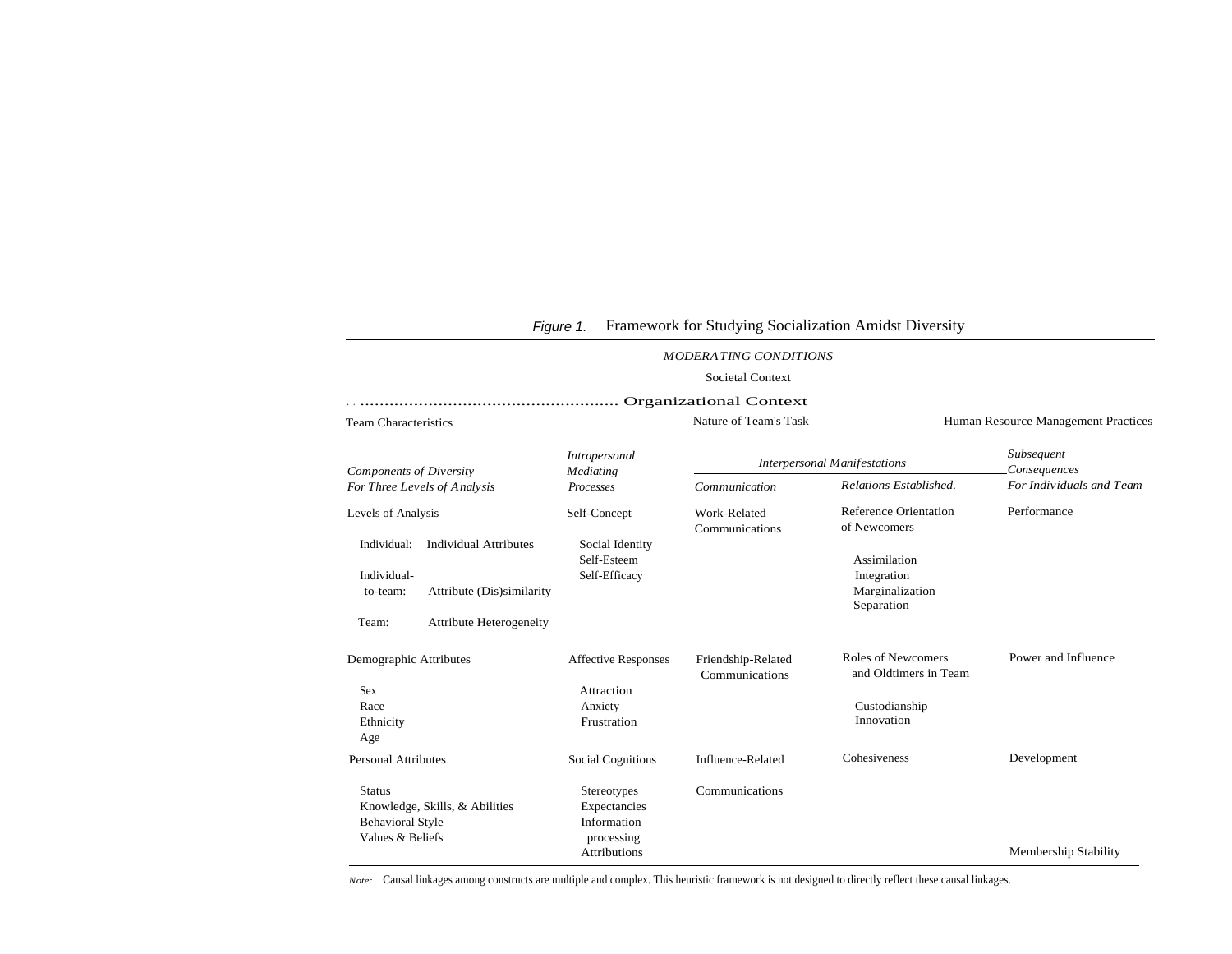## tiocialization Amidst *Diversity* 53

describing some of these interrelationships are developed below. It is worth doting, however, that we do *not* intend to suggest that simple statements of cause-and-effect relationships can adequately reflect the complex dynamics ',uggested by Figure 1. Instead, consistent with an open systems perspective, we assume that the elements shown in Figure 1 are nodes in a complex, multilevel, and dynamic nomological net. The objectives of this paper are to  $(1)$  briefly review what is known about this nomological net and  $(2)$  use this as a foundation to speculate about how diversity might impact the specific dynamics that unfold during a new work team's socialization phase. Figure 2, a hypothetical case example, illustrates the complexity of the social phenomena we hope to illuminate through our analysis. The dynamics described in this example are the focus of this paper.

## Groups and Teams

Discussions of socialization assume the existence of a group of individuals who have some type of meaningful relationship to each other. Virtually all adults belong to multiple groups. Consequently they experience socialization, as agents and as targets, within the context of multiple groups. This paper focuses on socialization in face-to-face work groups. We refer to these groups as work teams, and make several assumptions about their characteristics. First, we assume that a team is "new" in the sense that it has recently had at least one new member join it. However, we also assume some continuity between <sup>t</sup> he newly instantiated team and a previous team-our discussion may not apply to "newborns" created by bringing together employees who have *no* previous history. The "new" teams we consider are assumed to include at least two established members (oldtimers) in addition to at least one new member ( newcomer). Second, the teams of interest are those considered by members and by the larger organization to be somewhat enduring entities rather than temporary structures with intendedly short life spans; such teams, we presume, will be responsible for completing organizational tasks that require some coordination among team members. Also, due to space constraints, throughout most of our discussion we make two important simplifying assumptions: that the team of interest includes a group of relatively homogeneous oldtimers and a newcomer who is perceived as dissimilar to the oldtimers.

## Components of Diversity

We use the general term *diversity* to refer to situations in which the actors of interest are not alike with respect to some attribute(s). However, because the actors of interest can be individuals and/or groups, more precise terms are sometimes needed. These terms are described next.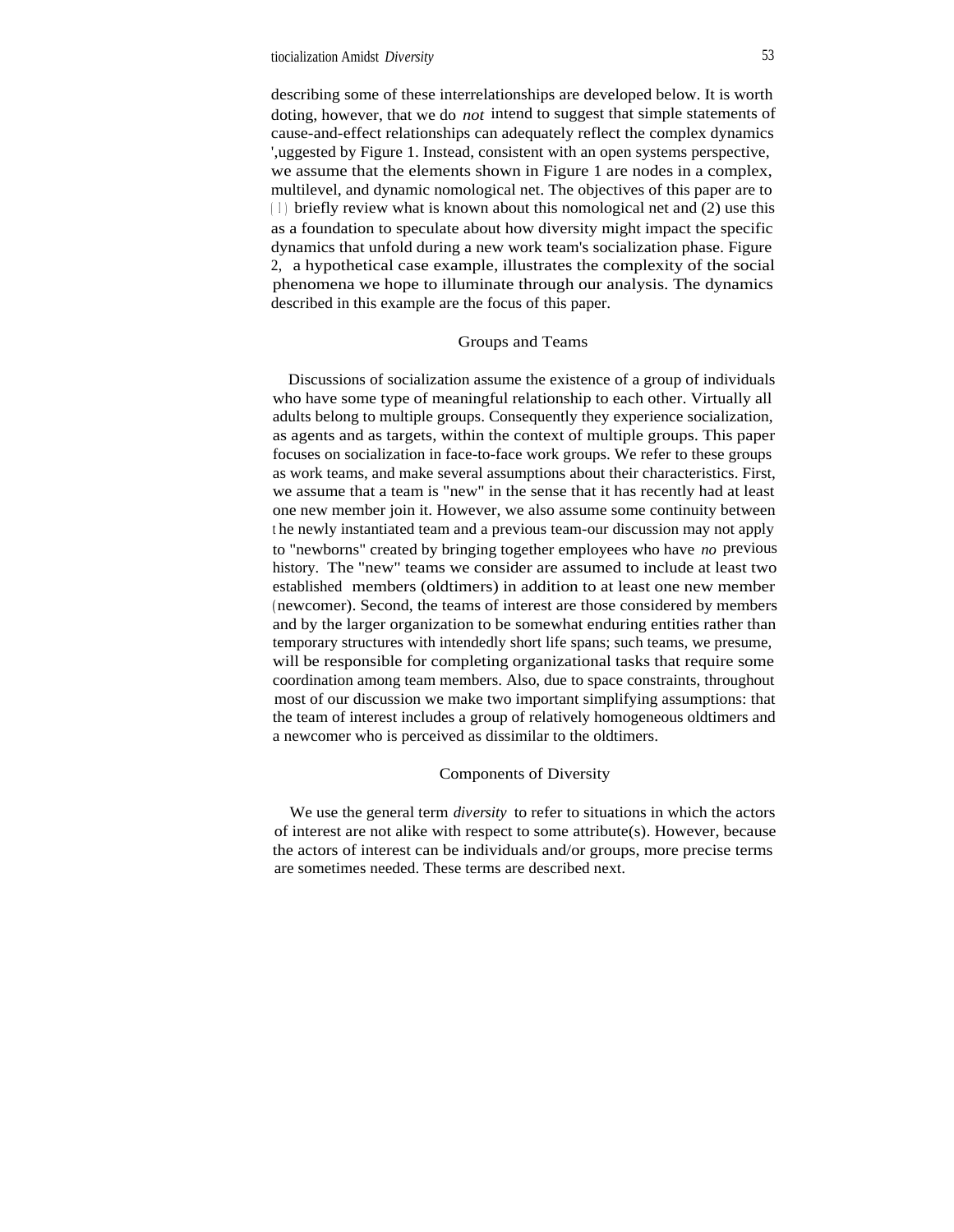#### *Figure 2.* Illustration of Socialization Amidst Diversity

Richard, Tom, Jerry, and Paul (hereafter referred to as the ` oldtimers") are longtime state government employees. These middle-age middle managers work in the office of the comptroller. They've worked as a team on various projects, and a good deal of comraderie has evolved amongst them. Three months ago, they were charged with evaluating alternative medical benefits packages for state employees, and providing recommendations to the state legislature. A week ago, a new member, Lynn, was hired by Hal. She is a replacement for John, who took early retirement just as this project was getting underway. John had worked his way into his position through years of loyalty and a willingness to learn from others. On past projects, the team counted on him to support their decisions and carry out many of their more routine tasks.

Richard and his teammates have mixed reactions to Lynn, who is in her early 30s and earned her MBA degree at Wharton. They are relieved to finally have someone to pick up John's workload and they trust Hal's positive assessment of Lynn's technical expertise, but they are slightly uncomfortable with the prospect of working closely with her. Although they would balk at the suggestion, their feelings and behavior toward Lynn are shaped by the behavior patterns and associated stereotypes about women that prevailed when they were much younger.

Overall, the oldtimers experience ambivalence about Lynn as a teammate. Anticipating the benefits that may accrue to the team due to Lynn's technical knowledge and status as a Wharton graduate, they are also somewhat threatened by her education and social status (Paul and Richard have only recently enrolled in the executive MBA program offered by the local state college). Also, they are skeptical about how much a woman-and a young one at that-can contribute to the complex finance-related matters that they have been dealing with for so many years. Still, the oldtimers are optimistic about Lynn's transition into the team: As long as she is eager to learn they feel a positive working relationship will probably evolve.

Lynn experiences anxiety as she begins her transition into this team. Initially, her anxiety is comparable to that experienced by any newcomer. It is accompanied by a feeling of attraction to a team of professionals who she views as similar due to their common areas of expertise. She appreciates their status within the system and hopes to be accepted as a colleague. However, as time passes, the oldtimers'stereotypes about women and their expectations for her become more clear. Her anxiety and her identity as a woman are heightened as a result.

Fresh from a successful stint with an insurance company and with memories of an outstanding academic record still salient, Lynn feels confident about her skills. Sensitive to her role as a newcomer, she decides to keep a low profile initially, particularly during the team's daily meetings. Her quiet manner inadvertently confirms the oldtimers' low expectations regarding her ability to contribute to their project. After a few weeks, more confident in her assessment of the oldtimers and the nature of the work, Lynn begins to speak up more frequently. Most of the time her teammates interrupt her when she attempts to contribute so she begins to feel that her suggestions are not taken seriously. Also, she realizes that her teammates frequently socialize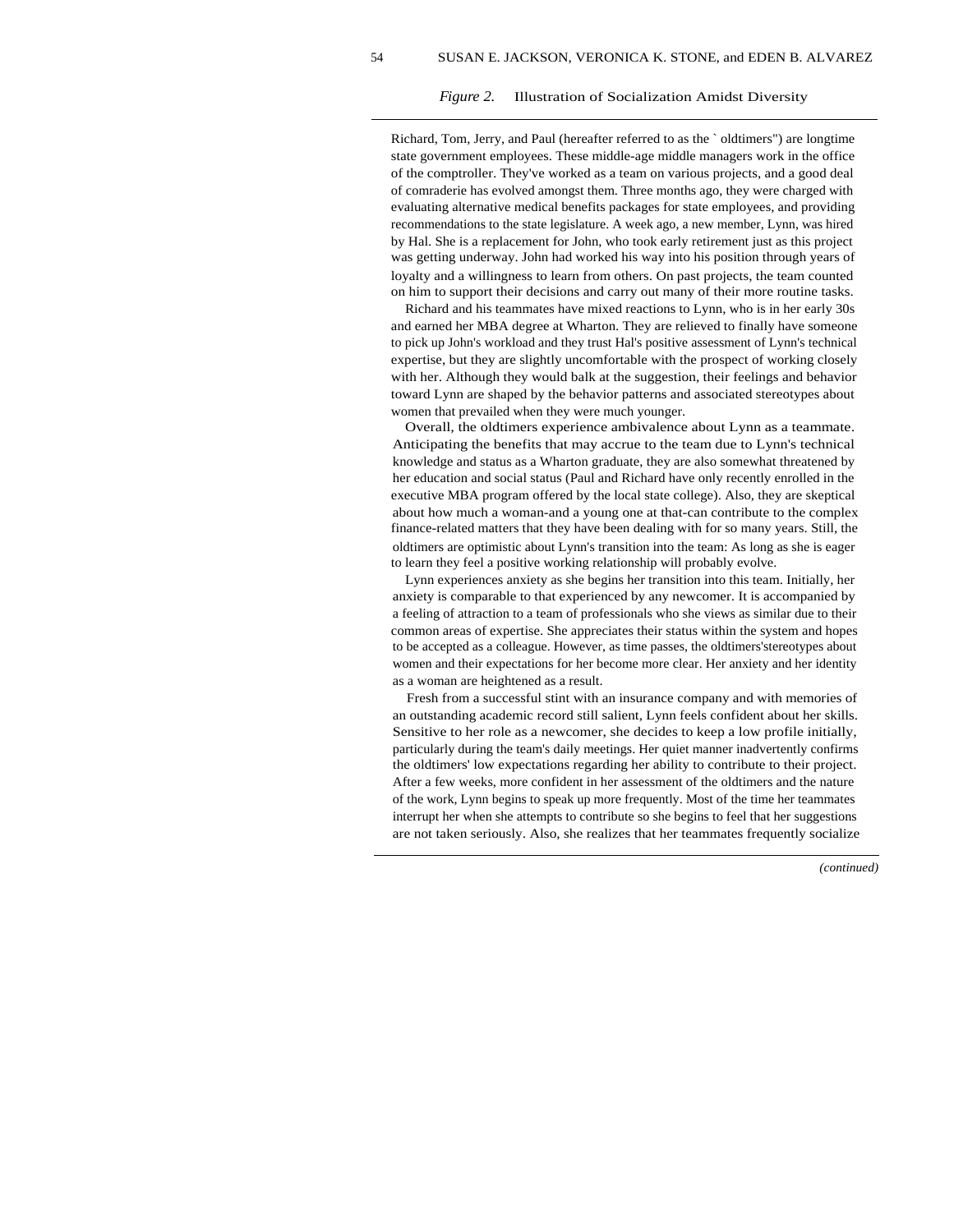together outside of work, and she occasionally overhears off-color remarks about "girls" made by Jerry, which draw chuckles from the other oldtimers. This heightens her awareness of being different and leads her to comment about the "old-boy network" when she talks with her friends about life at work.

Lynn becomes progressively more frustrated with the oldtimers and their resistance to her ideas about new ways to analyze the costs associated with various benefits packages. Her increasing outspokenness during meetings creates some anxiety among the oldtimers, who aren't sure how to react. Fortunately, she has at least established a bit of a friendship with Tom, who she discovered grew up in the same small town as she did. Tom has begun to take her comments more seriously, but as a result there seems to be some tension between him and the other oldtimers. Being well-meaning, he attempts to act as a mentor, suggesting to Lynn that her ideas might be given more weight by the others if she adopted a more feminine style and was a bit less aggressive. Put off a bit by this remark, Lynn begins to reassess her role in the group. She doesn't accept the subordinate role the oldtimers have carved out for her but she nevertheless continues to want to be accepted by them. She knows their evaluations can have important career implications, particularly given how well-connected they are politically within the system.

Lynn decides that the smoothest and most fruitful approach is to work behind the scenes on the project, subtly proffering her ideas to her teammates on a one-to-one basis outside of the formal meetings held by the team. The new tactic meets with mixed success. Her demure behavior during meetings yields subtle approval, yet she continues to feel her ideas are undervalued. In spite of her belief that the oldtimers' behavior reflects their inability to take female peers seriously, in general, self-doubts about her ability to handle such a high level job begin to pervade her thoughts. When Hal checks with her to see how things are going, her self-doubt, along with her fear of being labelled "weak" or "not a team player," lead her to conceal her feelings of frustration. Nor does she reveal her feelings to Tom, her one ally on the team, for fear he will not understand. Being new to state government and having few female colleagues to turn to she feels isolated.

During the months that follow, Lynn copes by monitoring the reactions of her teammates and adjusting her behavior accordingly-to a point. After four months on the job, relationships within the team appear to stabilize. The oldtimers now make efforts to ask for her input during each meeting and Lynn typically reins in her comments until that time. Slowly, minor new cost analyses have been incorporated into their projections for their report. Lynn has lowered her expectations about how much she can contribute to the project, particularly given her teammates' resistance to her ideas, but she freely speaks her mind when she has a strong opinion about a debated issue. She has learned to continue to keep talking when she is interrupted, and finds she is interrupted less now than she was initially. At the same time, she is developing her network outside of the team with hopes of learning about other job opportunities.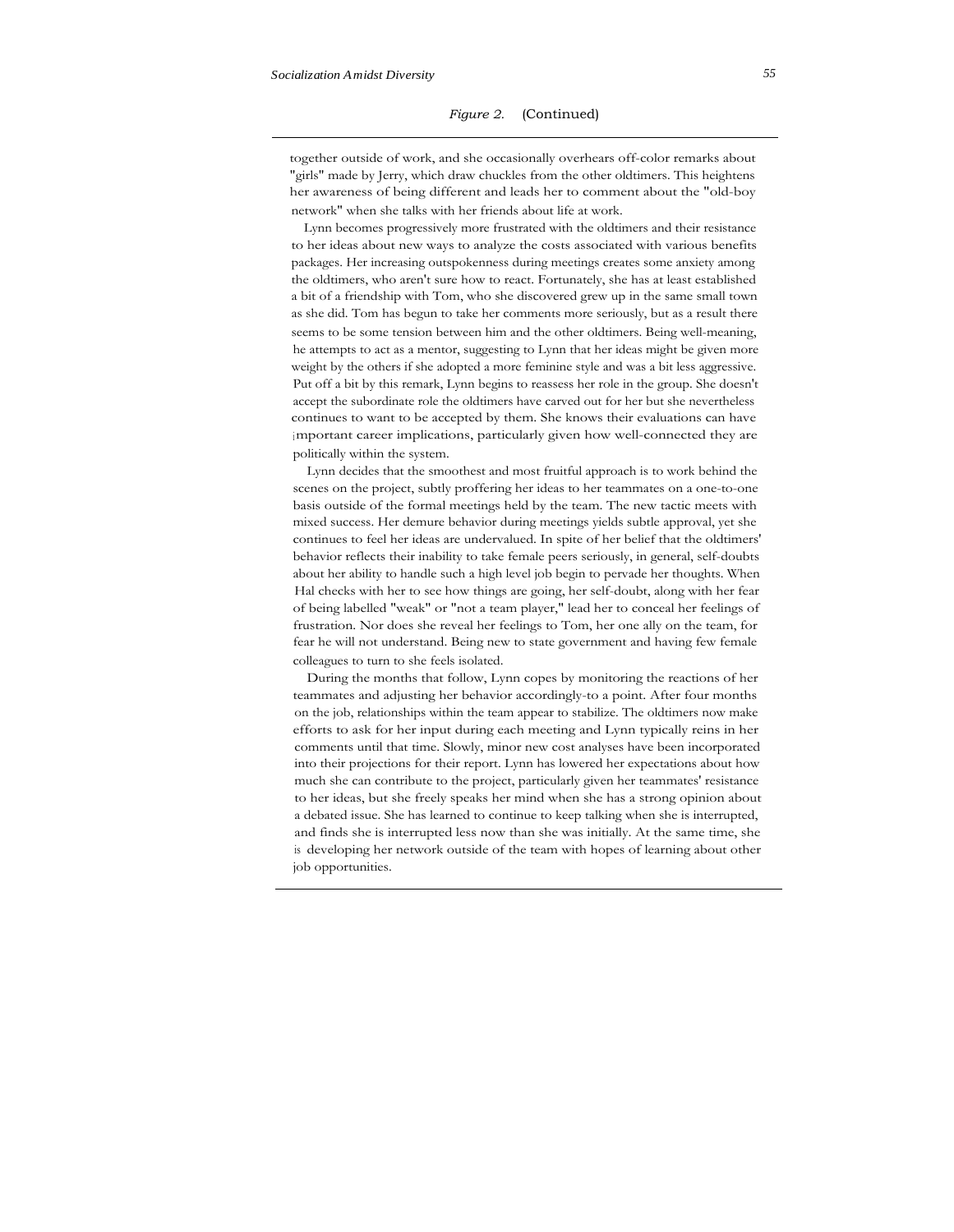#### *Individual Attributes*

At the individual level of analysis, attributes describe characteristics of team members, including both newcomers and oldtimers. Two types of attributes relevant to a discussion of diversity are *demographic* attributes and *personal* attributes. Demographic attributes refer to those that are immutable, that can be readily detected during a brief interaction with a person, and for which social consensus can be assumed (e.g., sex, race, ethnicity, age). Personal attributes are mutable and subjectively construed psychological and interpersonal characteristics (e.g., status, knowledge, behavioral style), which can change as a consequence of socialization processes.

Although both demographic and personal attributes can influence team processes, the influences they have are likely to differ. Both types of attributes are associated with some characteristic behaviors. However, easily detected demographic attributes are the basis for the way people spontaneously categorize each other (Stangor, Lynch, Duan, & Glass, 1992); thus, they are the primary basis of social cognitions, including stereotypes, expectancies, and attributions. In a sense, these social cognitions reflect the inferential logic by which people translate easily detected information about demographic attributes into best-guess hypotheses about the personal attributes of a stranger.

#### *Attribute (Dis)similarity*

Dissimilarity is a relational construct that refers to the degree to which two entities share common attributes. In the present discussion, the entities of interest are social in nature and the attributes of primary interest are demographic. Thus, we use the term *demographic similarity* to characterize the degree to which two individuals share common attributes (e.g., Tsui  $\&$ O'Reilly, 1989) and the degree to which an individual's attributes are shared by other members of a team (e.g., Jackson, Brett, Sessa, Cooper, Julin, & Peyronnin, 1991; Wagner, Pfeffer, & O'Reilly, 1984). The term *similarity* can also be used to characterize the degree to which members of two subgroups or groups share common attributes.

#### *Attribute Heterogeneity*

Heterogeneity refers to the degree to which members of a group, as a whole, are similar (homogeneous) or dissimilar (heterogeneous) to each other on individual-level attributes. Thus, heterogeneity is a summary description that specifies the average degree of similarity among all possible pairs of individuals in a group on a given dimension. In laboratory experiments, heterogeneity is often treated as a dichotomous variable, with only two levels generally observed: homogeneous groups are compared to heterogeneous groups whose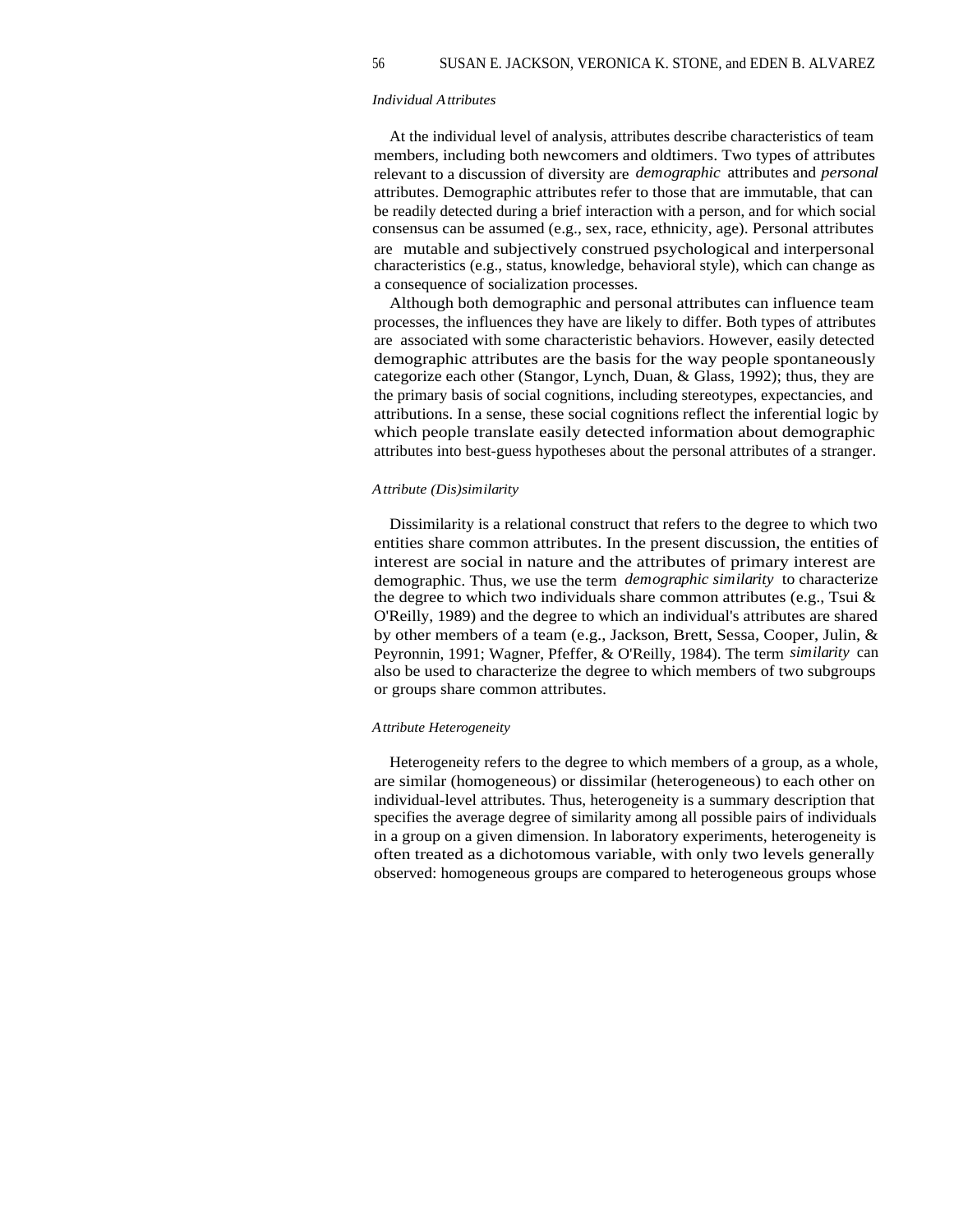members are split 50-50 between two categories. In natural field settings, however, heterogeneity is a matter of degree. It takes a low value when all members of a group belong to the same category and approaches higher values to the extent (a) members are relatively equally distributed among all categories represented in the group, and (b) there are many categories represented in the group.

Conceptually, the constructs of dissimilarity and heterogeneity can both be used to characterize relations between social entities for an entire array of attributes. That is, degrees of dissimilarity and heterogeneity are best captured by comparing attribute *profiles* rather than considering dissimilarity and heterogeneity for attributes singly and in isolation from each other. While it is likely that future research will utilize profile measures of similarity and heterogeneity (cf. Chatman, 1991; Rentsch, 1990), most past theorizing and empirical research in this area considers the consequences of attributes treated singly. Although our references to empirical studies reflects this past practice, we intend our propositions to be interpreted as consistent with the more complex operational indices likely to be used in the future.

#### Intrapersonal Mediating Processes

In our framework, intrapersonal mediating processes are conceptualized as <sup>i</sup> ndividual-level psychological phenomena. As is true for all components of the framework shown in Figure 1, the phenomena listed as mediating processes can be used to characterize the experiences of oldtimers as well as newcomers. For example, in our hypothetical case (Figure 2), the feelings and behaviors of both the newcomer, Lynn, and the oldtimers reflect the stereotyping people naturally engage in.

#### *Self-concept*

Theories about the nature of the self are many, varied, and complex (see Rosenberg, 1990). Following Cooley's (1902/1964) discussion of the "lookingglass" self, we treat self-concept as an individual's view of him- or herself, assuming this self-view partly reflects how others view the person. Figure 1 highlights three interdependent components of self: social identity, self-esteem, and self-efficacy. Social identity refers to that part of the self-concept that is derived from one's membership in various social categories and groups (Turner, <sup>1</sup> 987). Self-esteem is a global evaluative component of the self-concept indicative of the degree to which one views oneself with positive regard. Selfefficacy refers more specifically to a person's beliefs about his or her ability to perform successfully (Bandura. 1986); in this paper, successful task and role performances are the presumed target of felt efficacy.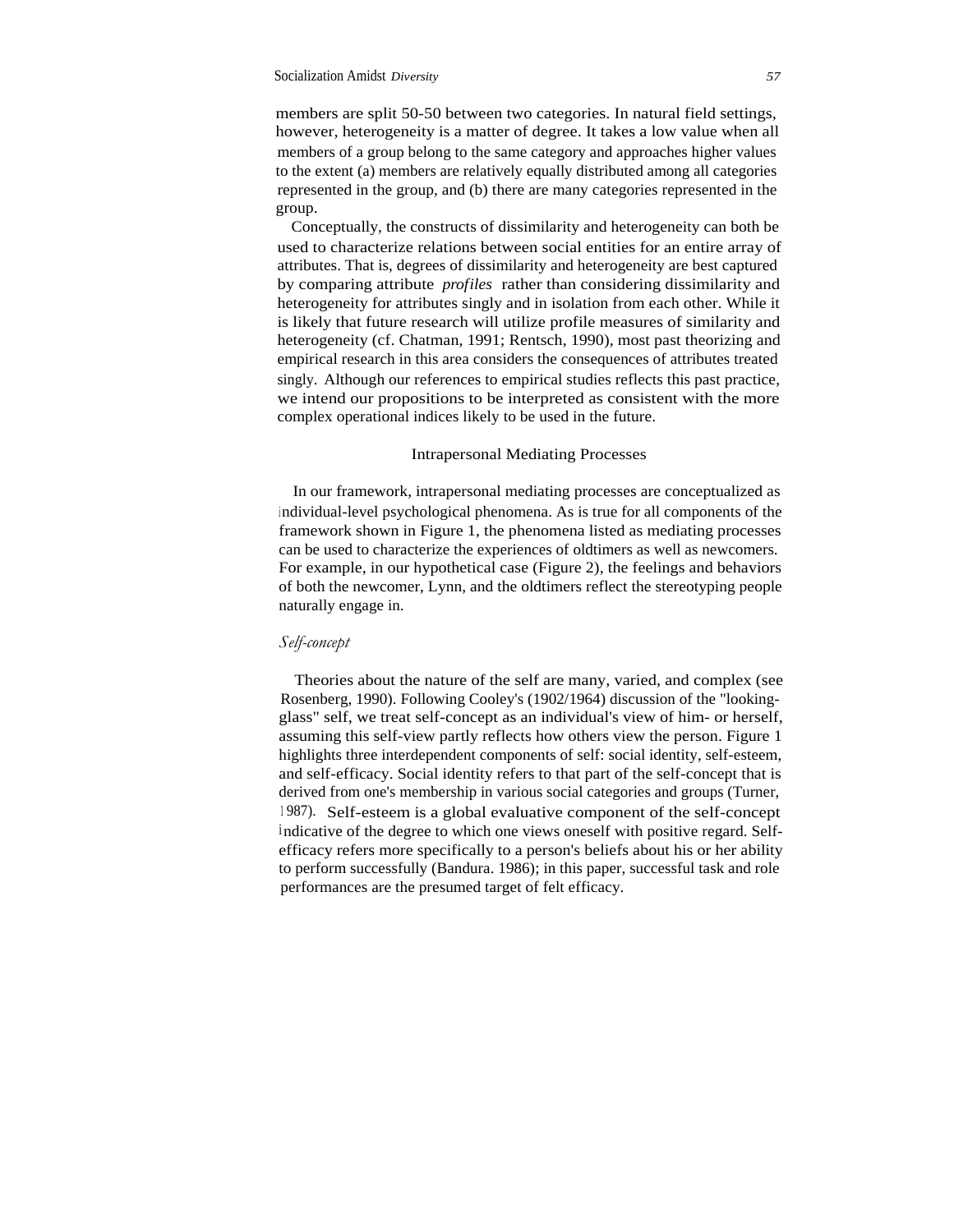#### *Affective Responses*

Reflecting the cognitive revolution within psychology, current efforts to understand the dynamics of intergroup relations often emphasize social cognitions over affective responses. However, recent research suggests that affective (rather than cognitive) responses to national, ethnic, and religious groups may be superior predictors of interpersonal relations (Stangor, Sullivan, & Ford, 1991; also see Isen & Baron, 1991). Numerous distinct affective responses undoubtedly occur throughout the socialization process, although we highlight only three: attraction, anxiety, and frustration.

Attraction refers to the strength of one's desire to be accepted by another person or group. For both newcomers and oldtimers, attraction implies greater motivation to make the transition a positive and successful experience.

Anxiety refers to a state of fear or evaluation apprehension. A recent description of terror management theory clearly describes anxiety's relevance to an understanding of diversity: "terror management theory posits that any information that implies that the cultural worldview [of a person] is wrong or that alternative, incompatible worldviews are equally valid should engender anxiety" (Solomon, Greenberg, & Pyszczynski, 1991, p. 128). For newcomers, anxiety also may be aroused by concerns about not being capable of performing as required in a new role or not being accepted by the group. Additionally, oldtimers might experience anxiety if they view a newcomer as a potential threat to the status quo (as might occur when a high status newcomer or a new leader enters the team).

Frustration refers to an affective response to blocked opportunities to attain valued outcomes. Relevant outcomes may include being able to express one's personal identity, being accepted by the team, and/or, being able to use one's abilities. As is true for attraction and anxiety, frustration may be experienced by oldtimers as well as newcomers.

#### *Social Cognitions*

In order for diversity to impact socialization processes, individuals must attend to and be influenced by differences among members' attributes. Cognitive structures such as stereotypes and associated expectancies influence what available information is attended to and used by perceivers, the attributions made about the causes and meaning of another's behavior, and the interaction process itself. These effects are described in much more detail later in this paper.

## Interpersonal Manifestations

As used in this paper, socialization refers to a broad range of phenomena that occur relatively early in the formation of a team. Socialization encom-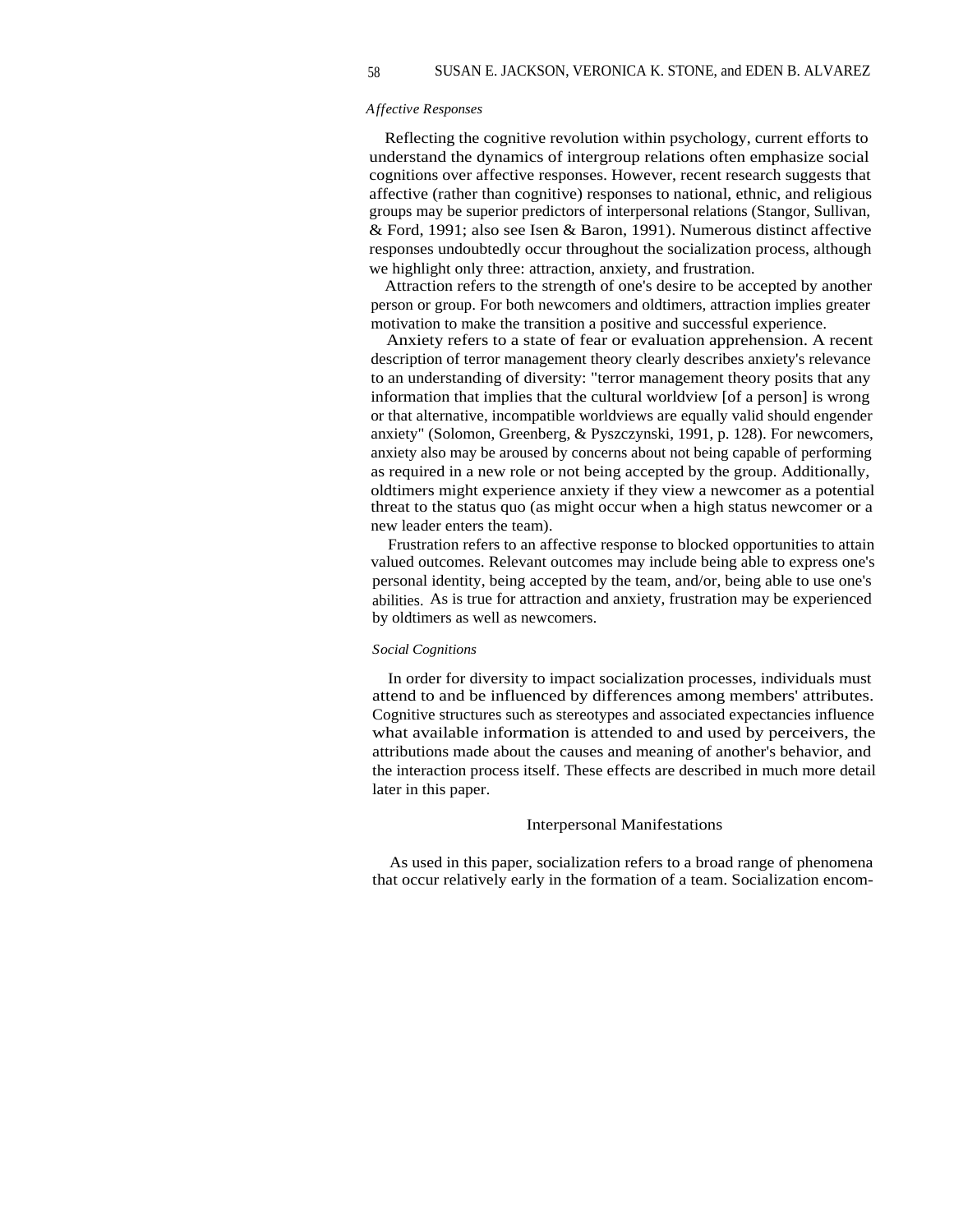#### *tioi ialization Amidst Diversity 59*

passes the entire process of mutual adjustment that occurs as newcomers and oldtimers negotiate-both proactively and reactively-the details of a new uncial order. The entire sequence of events described in Figure 2 depicts one example of such mutual adjustment.

The beginning of the socialization process is difficult to identify precisely, and the end of the initial socialization process is ambiguous also (Van Maanen & Schein, 1979). Conceptually, we anchor the beginning of a team's socialization phase as the time when a newcomer *begins* to enter the team, acknowledging the importance of recruitment activities that sometimes precede the establishment of formal team membership. We assume the socialization phase has ended when a relatively stable relationship between the group and its new member has been established. Normally, this point of stabilization means that the newcomer's role within the group is established to the satisfaction of both the newcomer and the group (cf. Moreland & Levine, 1982). We recognize that roles may later be renegotiated and that resocialization processes may later occur, but we do not treat these processes explicitly in this paper.

While our conceptualization of socialization is broad, we do not give equal treatment to all alternative targets of socialization, described as job tasks, interpersonal relationships, and culture by Louis (1990). Within this taxonomy, our emphasis is on interpersonal relationships. Many types of <sup>i</sup> nterpersonal relationships must be established among organizational members, including those with immediate colleagues, supervisors, subordinates, associates in other departments or work units, clients, and so forth. This paper focuses on socialization processes within work teams and so considers primarily relationships among immediate colleagues. Interpersonal manifestations of the socialization process include communication behaviors and relationships established between and among oldtimers and newcomers.

#### *Communication*

In Figure 1, behaviors that occur during socialization are separated from the relationships eventually established as a result of these behaviors. Of particular interest are behaviors related to communication. The term *communication* refers to the acquisition and/or offering of information through interpersonal channels. The behaviors of newcomers and oldtimers are included. Furthermore, we include here both direct and indirect information exchange, both passive and proactive activities, and both verbal and nonverbal behaviors.<sup>2</sup> Unfortunately, nonverbal behaviors are seldom studied in organizational contexts. Yet, because nonverbal behaviors are difficult to control and easily monitored by others (see DePaulo, 1992), they may serve as particularly important sources of information about oldtimers'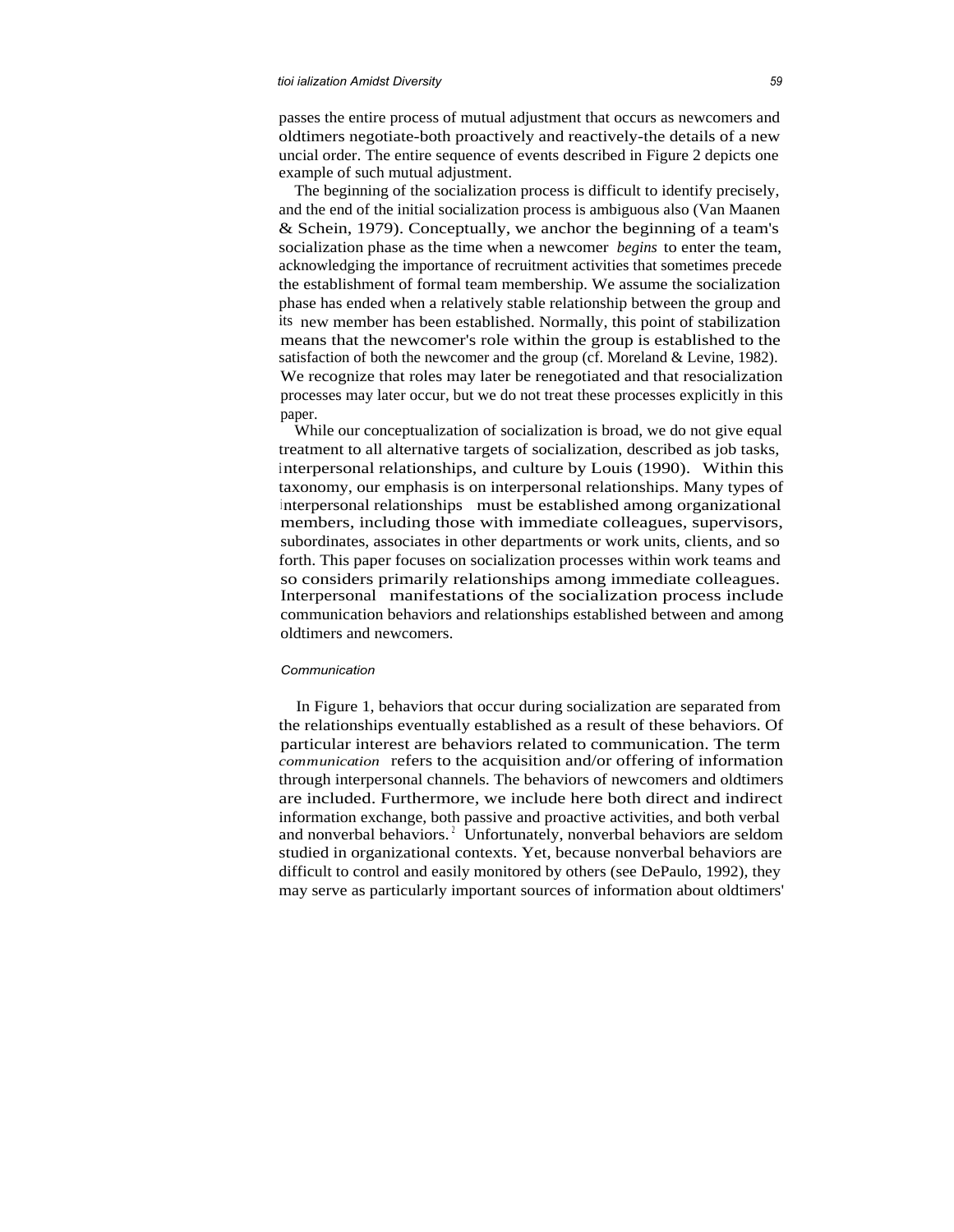evaluations of newcomers. As will be discussed in some detail, such evaluations are a key force during socialization.

We highlight three domains of communication: work-related communications, friendship-related communications, and influence-related communications. Behaviors within these three domains can be treated as conceptually distinct, although in everyday interactions they are often inextricably intertwined. Work-related communications include the exchange of descriptive information (e.g., "here is what your job requires") and the exchange of evaluative information (e.g., "you have done your job well"). Influence-related communications include the exchange of information for the purpose of changing the attitudes, values, beliefs, or behaviors of others (attempted influence). Finally, friendship-related communications include seeking and/or offering social support.

As is true for many other constructs we discuss, communication can be assessed as an individual-level phenomenon (e.g., sent communications, received communications), as an interaction between two entities (e.g., information exchange), and/or as a group-level phenomenon (e.g., a communication network).

## *Relations Established*

The team relations established during the socialization process are the most proximal consequences of the communications between newcomers and oldtimers. These relations can be characterized in several ways, three of which are listed in Figure 1. The first dimension, the *reference orientation of newcomers,* addresses the degree to which the newcomer adopts the norms and values of the team as general guidelines for orienting his or her behaviors and affective reactions, versus using the norms and values of alternative reference groups (outgroups) as orienting perspectives.<sup>3</sup> Studies of women and members of ethnic minority groups clearly suggest that newcomers who are relatively dissimilar from their new teammates experience considerable tension as they attempt to resolve the conflicting implications of their multiple group memberships (e.g., see Bell, 1990; Denton, 1990).

A useful taxonomy for describing reference orientations of newcomers distinguishes between four types: assimilation, integration, marginalization, and separation (see Berry, 1984; Berry, Kim, Power, Young, & Bujaki, 1989). Two dimensions describe the differences among these four types of relationships, namely the degree of adherence to the culture of the new team and the degree of adherence to the culture of alternative groups (e.g., ethnic groups, gender groups, occupational groups). Assimilation occurs when the team's culture replaces the culture of one of the newcomer's reference groups. Integration characterizes a newcomer who accepts and tries to conform to both cultures; that is, the newcomer uses as guides to behavior both the culture of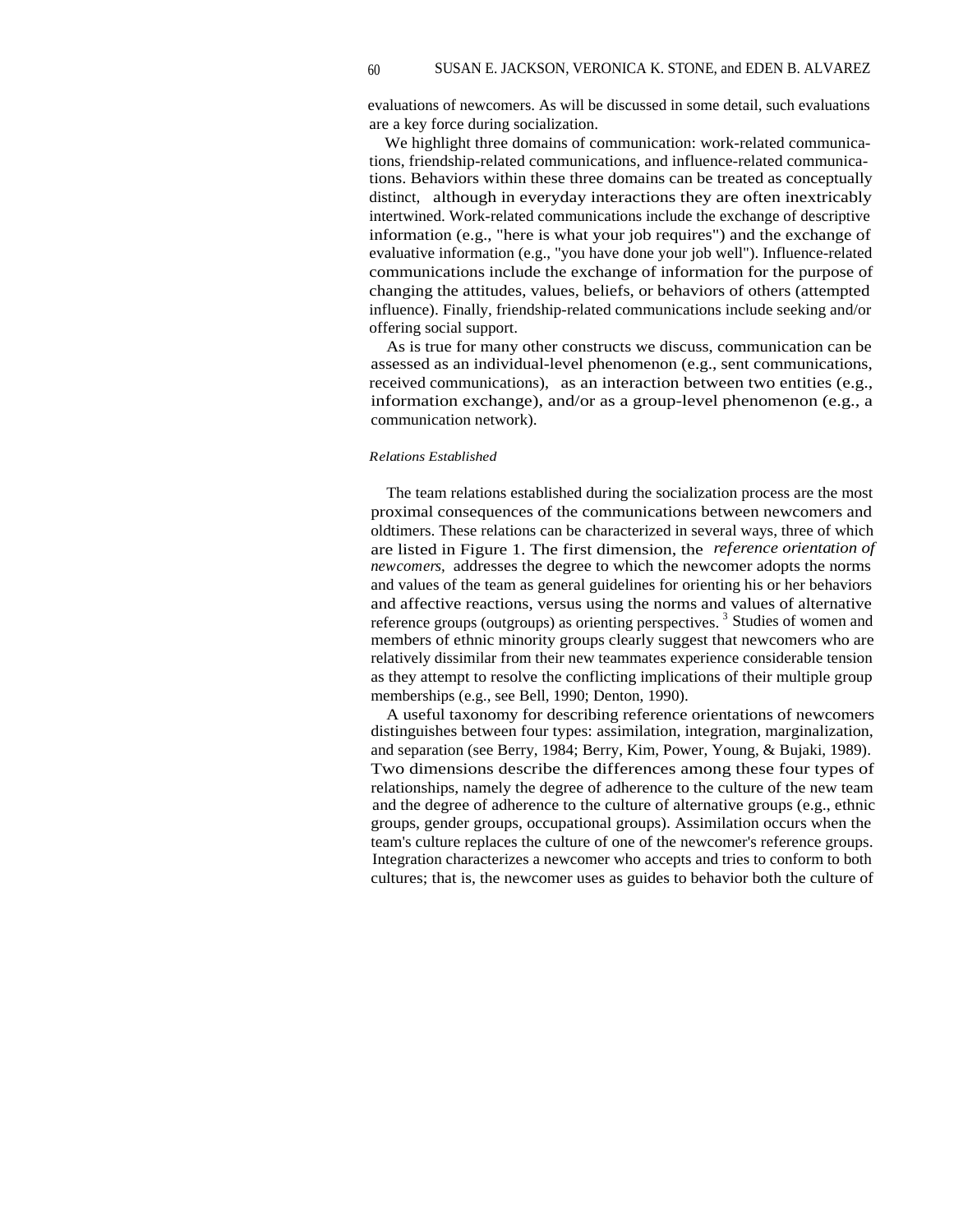the new team and the culture of an alternative reference group. Separation characterizes a newcomer who rejects the new team's culture while adhering  $\overline{\phantom{a}}$  to the culture of another reference group. Marginalization characterizes a newcomer who remains fairly independent from both the team and other groups in which he or she is a member (the "individualist").

Although this taxonomy for describing a person's relationship to groups was developed to describe how people from one ethnic or national culture might relate to members of another ethnic or national culture, we use these terms to describe the orientations people can adopt vis-a-vis any types of groups with distinctive cultures. In our example in Figure 2, the cultures relevant to Lynn are those of her new work team and those of her peer cohort, with whom she shares educational experiences and social values. The scenario described depicts Lynn as caught uncomfortably between assimilation and integration.

We use the term *role* to refer to shared evaluations of behavior for what <sup>t</sup> hose in particular positions should do (Heiss, 1990). In the types of work teams <sup>t</sup> hat are the focus of this paper, roles are highly interdependent: expectations <sup>I</sup>'or one role imply reciprocal expectations for associated roles. Consistent with recent treatments of the socialization process, we assume that both oldtimers and newcomers can be active agents who attempt to exert influence over each other and who either resist or adapt in response to such attempts (Louis, 1990; Nicholson, 1984; Van Maanen & Schein, 1979). That is, we assume reciprocal plasticity in the expectations (as well as the values, beliefs, and behaviors) of both newcomers and oldtimers. In our example, Lynn's battle to be heard and the team's gradual adjustment is a small illustration of such reciprocal giveand-take.

A custodianship situation occurs when newcomers entering the team fit into their roles as defined by the team at the time of transition (Schein, 1971). For oldtimers, custodianship implies little or no change in their old roles. From the newcomer's perspective, custodianship can arise in two ways. First, if the newcomer's team role is consistent with his or her identity and habitual behaviors, there is little need for the newcomer to change, and simple replication of the role as enacted by others is possible. Alternatively, custodianship may occur when the newcomer gives up an existing identity and behavior pattern in order to carry out the new team role. In this case, absorption occurs, with the newcomer bearing the burden of adjustment (Nicholson, 1984).

Whereas custodianship implies stability in the roles of oldtimers, role innovation implies that oldtimers adjust to accommodate the newcomer. In the extreme case of newcomer determination, the newcomer imposes new role demands and oldtimers adapt to these demands. Determination implies little or no change in the identity and behaviors of the newcomer (Nicholson, 1984). More likely, however, role innovation occurs through mutual exploration and reciprocal adjustment on the part of both newcomers and oldtimers. Because of role interdependencies, innovation in a newcomer's role presumes innovation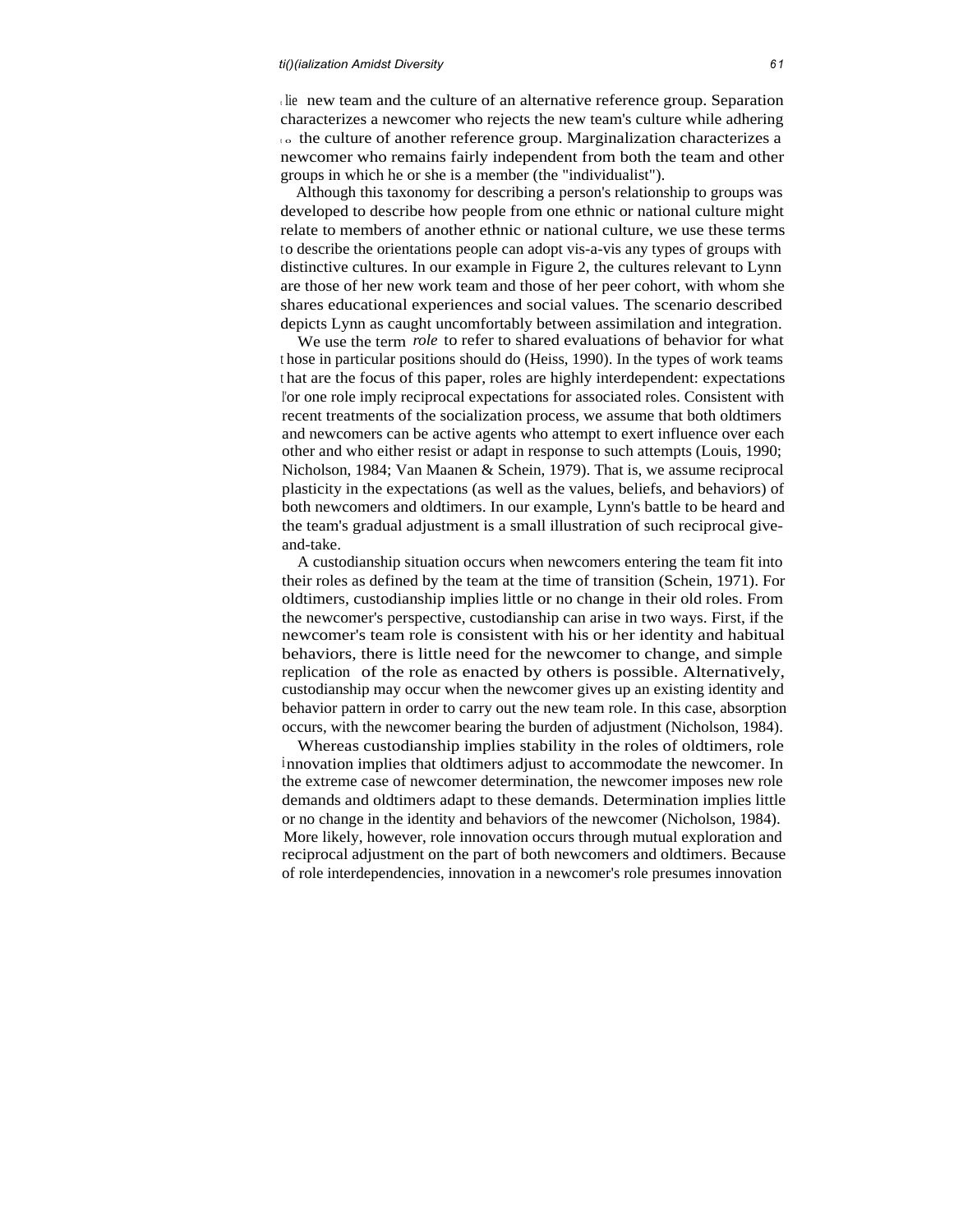in the roles of oldtimers<sup>4</sup> (cf. Van Maanen & Schein, 1979). In our example, Lynn's attempt to import innovative cost estimation techniques is constrained by the oldtimers' willingness to acknowledge her expertise and learn from her.

Finally, we use the term *cohesiveness* to describe the degree to which relationships among team members are characterized by *mutual* attraction and respect. Thus, cohesiveness is a team-level construct that parallels the individual-level construct of attraction. Our model assumes that initial attraction to a relatively unfamiliar other (newcomer or oldtimer) influences subsequent behaviors and responses, which, in turn, enhance or attenuate team cohesiveness. It is also possible that team cohesiveness partially influences the attractiveness of team membership.

#### Subsequent Consequences

Events that occur during socialization have direct and indirect implications for many phenomena at many levels of analysis. Compared to the team relations established during socialization, the subsequent consequences listed in the right-most column of Figure 1 are more distal in time and/or in the strength of the causal role socialization plays. In this column, we highlight only those subsequent individual and team consequences that we believe are most likely to be impacted by diversity. These include performance, power and influence, development (i.e., improvement, learning and growth), and membership stability. Existing empirical evidence (reviewed below) clearly supports our assumption that diversity is associated with several of these longer-term outcomes. What is less clear, however, are the intervening dynamics that account for these empirical associations.

#### Moderating Conditions

This paper describes how the demographic attributes of newcomers and oldtimers are likely to influence the nature of the interpersonal relationships that develop when a team undergoes the transition of adding a new member. Our intent is to describe general patterns of behavior that are predicted by current theory and research. Nevertheless, we recognize that the framework we present is necessarily culture-bound; the interpersonal dynamics we describe reflect theories and research generated by scientists whose worldviews and subject populations reflect particular cultural contexts. For example, the processes we describe may adequately depict only socialization processes that occur within the context of relatively individualistic societies (e.g., see Markus & Kitayama, 1991; Triandis, 1989). The moderating conditions shown in Figure <sup>I</sup> acknowledge the importance of this larger context for shaping relationships among team members, although we only briefly consider how differences in context might impact the general processes described. The moderating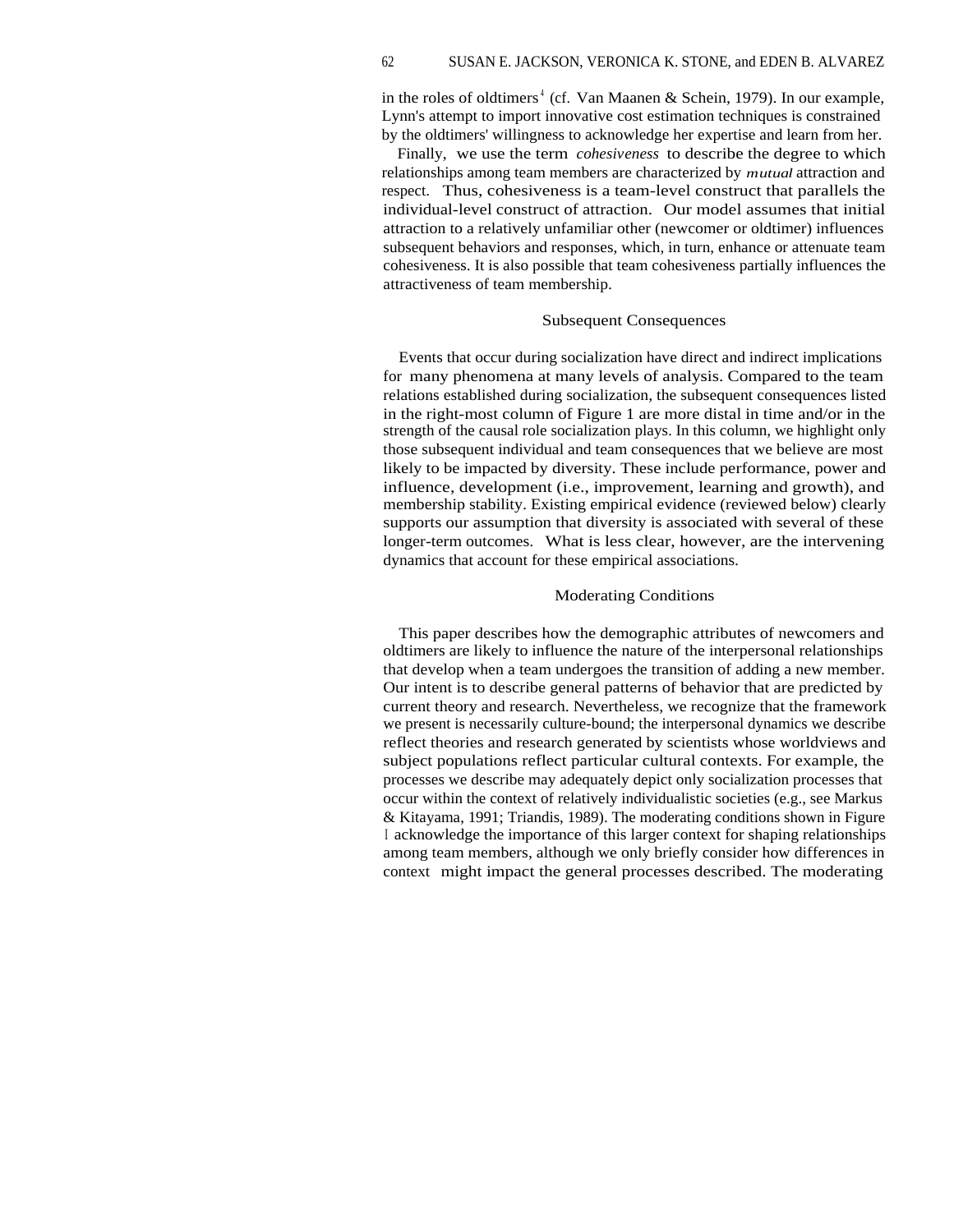conditions we explicitly address are *team characteristics, the nature of the team's task,* and *human resource management practices.*

# DOES THE EMPIRICAL LITERATURE CONFIRM THE COMMON ASSUMPTION THAT DIVERSITY IMPACTS TEAM PROCESSES AND PERFORMANCE?

The framework presented in Figure I reflects our assumption that the composition of a team impacts longer-term consequences such as performance and membership stability. Does the empirical evidence support this assumption? For teams as the unit of analysis, the answer is clearly `yes.' The general assumption among employers regarding the importance of work force diversity is consistent with a substantial volume of empirical evidence, which shows that homogeneous teams experience outcomes different from those of heterogeneous or diverse teams. Detailed reviews of this literature have been provided by others (Haythorn, 1968; Jackson, 1991; Shaw, 1976). Here we briefly summarize some of the major findings that pertain to the impact of diversity on team performance and intra-team processes.

#### Social Psychological Studies of Small Groups

#### *Performance Tasks*

McGrath (1984) developed a task taxonomy to describe the types of tasks studied by social psychologists interested in groups. He used the term *performance tasks* to refer to tasks that engage primarily perceptual and motor skills. These tasks require cooperation rather than competition among team members, and task proficiency and productivity are typically the criteria of interest. Although research on the consequences of diversity for performance on such tasks is limited, a tentative conclusion is that demographically heterogeneous teams tend to perform less well than homogeneous teams. In contrast to the negative effects of demographic heterogeneity, it appears that heterogeneity of skills and abilities is beneficial for performance tasks. The superior performance of teams with members who have differing abilities does not appear to be the result of differences among members, per se. Rather, this effect requires that heterogeneous teams successfully match member abilities to tasks (Voiers, 1956).

Events occurring during socialization may partially determine whether such matching of tasks to the most qualified team members occurs. Diversity may be especially influential within self-managed teams that autonomously allocate various subtasks and activities to team members. In such situations, *perceptions*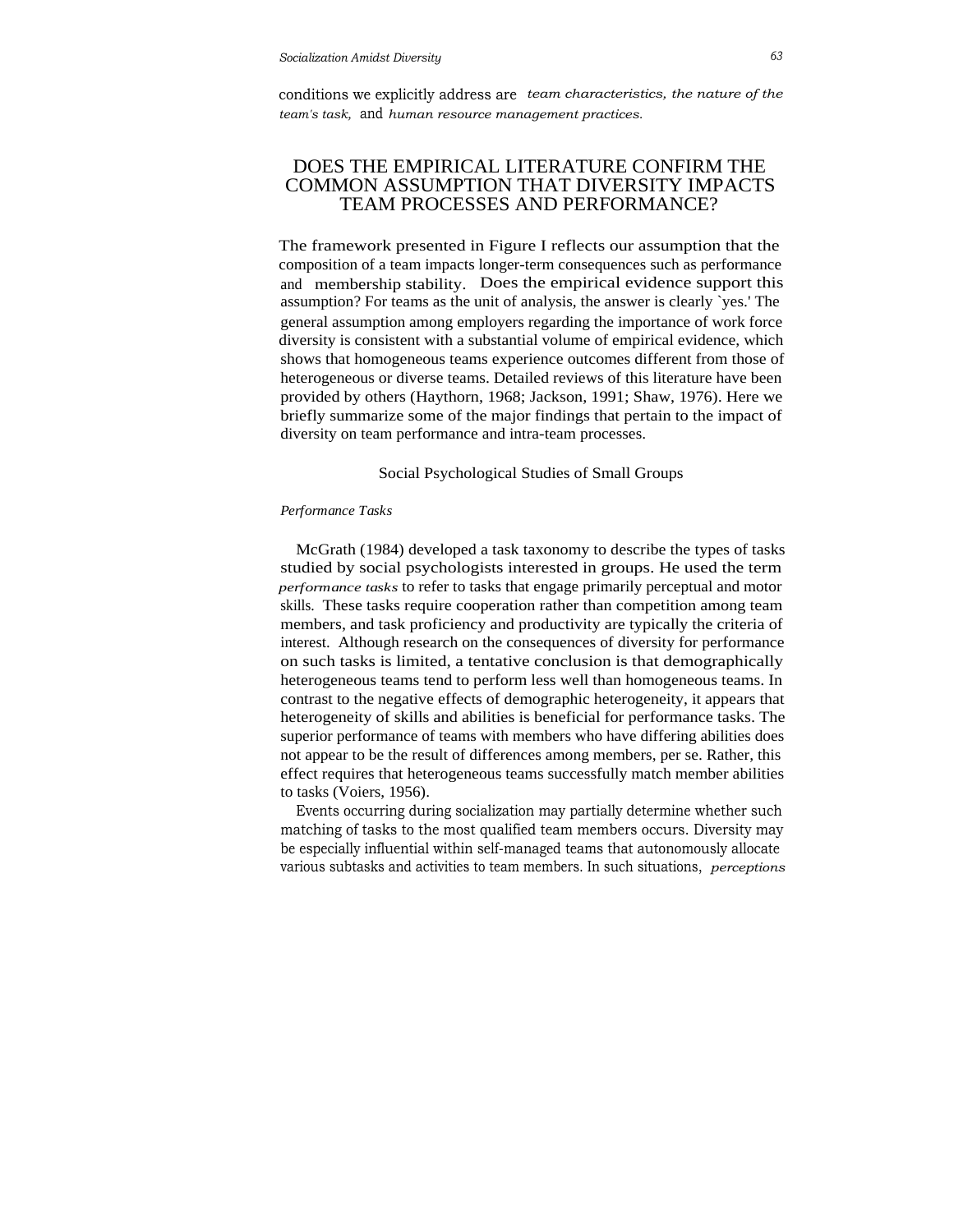of the skills and abilities of team members can be expected to influence task allocations; this is in contrast to situations in which objective testing of skills and abilities is carried out by a personnel department, which then makes task assignments. As we document later, perceptions of skills and abilities are driven in part by demographic characteristics such as sex and ethnicity.

## *Intellective* Tasks

Whereas performance tasks engage perceptual and motor skills, intellective tasks are cognitively-based and require cooperative problem-solving activities (McGrath, 1984). By definition, these are tasks for which a "correct" answer exists, either factually or based on the consensus of experts. Unfortunately, too few studies are available to draw firm conclusions about the general impact of diversity on such tasks. However, for the attribute of sex, a meta-analysis of 12 studies indicates some, albeit weak, support for the conclusion that mixedsex teams outperform same-sex teams (Wood, 1987). The mechanism for such an effect is unclear.

## *Idea Generation and Decision-making Tasks*

Like intellective tasks, idea generation and decision-making tasks are also cognitively-based (McGrath, 1984). Creative idea generation tasks emphasize new ideas whereas decision-making tasks require peer consensus in reaching a "preferred" solution. Laboratory studies often treat these two types of tasks as independent. However, because they typically co-occur in natural team settings, we discuss them together here. Several reviews indicate that heterogeneous teams outperform homogeneous teams for these two types of tasks (Filley, House, & Kerr, 1976; Hoffman, 1979; McGrath, 1984). This effect appears to be robust across several types of attributes, including ethnicity (McLeod & Lobel, 1992). A common explanation for the superior performance of heterogeneous teams is that the team members bring multiple perspectives to bear on the tasks. In organizations, socialization processes often act to suppress unique ways of thinking and behaving and so creativity tends to decline over a period of time (Katz, 1982). However, high levels of initial heterogeneity may attenuate the rate of this decline.

## Team Cohesiveness and Conflict

Cohesiveness and conflict are thought to mediate the effects of diversity on outcomes such as task performance. For groups valuing high performance as their goal, cohesive groups tend to outperform or at least match the performance of noncohesive groups (McGrath, 1984; Shaw, 1971). Other positive outcomes associated with greater cohesiveness include greater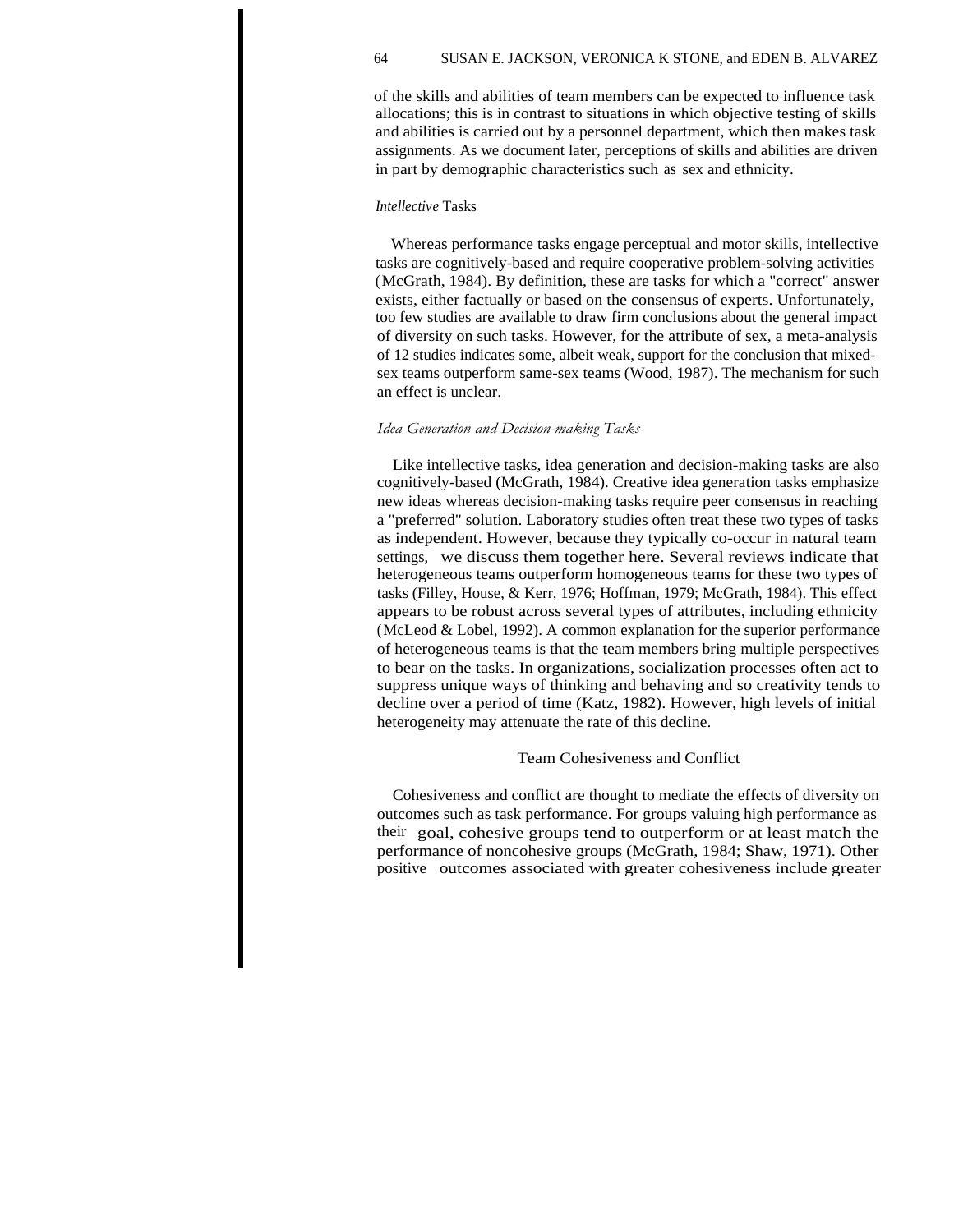satisfaction, lower absenteeism, and lower attrition from the group (Lott & Lott, 1965; Stogdill, 1972). Cohesiveness, in turn, appears to be influenced by heterogeneity, with greater heterogeneity being associated with less cohesiveness (McGrath, 1984; Shaw, 1971). One of the most robust social psychological principles is that people are attracted to others with similar attitudes (Byrne, 1971; Heider, 1958; Newcomb, 1956). Given that cohesiveness is often defined as attraction to other members of one's team (Shaw, 1971), it follows that teams with members who are similar with respect to attitudes should be more cohesive.

Empirical evidence shows that attitudes are not distributed randomly across demographically defined groups. At least some attitudes vary systematically with some demographic characteristics, as both politicians and market researchers are well aware. Thus, members of age cohorts share some attitudes and values that distinguish their cohort from others (e.g., Elder, 1974, 1975), and members of particular ethnic groups share some attitudes and values that differentiate them from members of other ethnic groups (Bontempo, Lobel, & Triandis, 1990; Hofstede, 1980). Such associations between demographic characteristics and attitudes provide one widely-cited explanation for why demographically heterogeneous teams tend to be less cohesive than homogeneous teams. Recent evidence documents that attitudes and perceptions correspond to people's locations within formal organizations also ( Rentsch, 1990), providing one reason to expect that multidepartment teams and other lateral alliances within organizations are influenced by the dynamics of diversity.

## *Conclusion*

Overall, a large body of basic research on group dynamics suggests that diversity is detrimental to group cohesiveness but beneficial to performance on some tasks. If these results generalize to employment settings, then employers seem to face a dilemma. In order to gain the advantage of creativity, for example, they must risk lowered work force cohesiveness, which in turn may increase the probability of dysfunctional turnover. To assess whether the results summarized above appear to generalize to work teams, we next briefly describe the results of studies of diversity conducted in organizations.

## Recent Field Research in Organizations

Among the few recent studies investigating diversity in natural, organizational settings, performance, team cohesiveness, and turnover are outcomes that have received attention.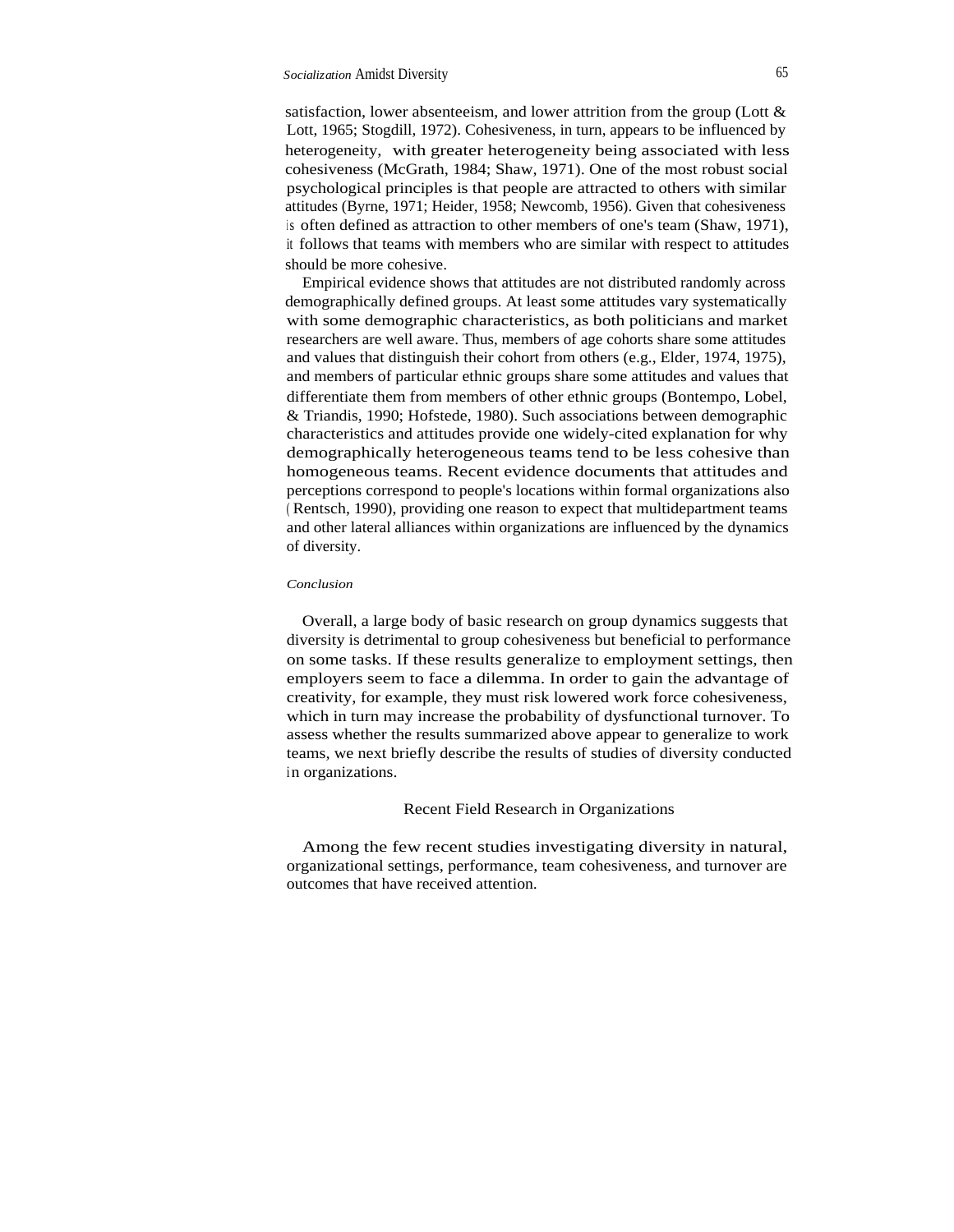66 SUSAN E. JACKSON, VERONICA K. STONE, and EDEN B. ALVAREZ

#### *Performance Outcomes*

One stream of research relevant to diversity in organizations was stimulated by Hambrick and Mason's (1984) description of an upper echelons approach to strategic leadership. The upper echelons perspective is differentiated from other leadership theories by its emphasis on top management teams. Furthermore, Hambrick and Mason advanced numerous propositions relating top management team demographics to the strategic actions and performances of the organizations the teams serve. Some support for such a relationship has now been found in several studies (Bantel & Jackson, 1989; Eisenhardt & Schoonhoven, 1990; Finkelstein & Hambrick, 1990; Michel & Hambrick, 1992; Murray, 1989; Singh & Harianto, 1989; Wiersema & Bantel, 1992). For example, based on a review of research on creativity in small groups, Bantel and Jackson (1989) hypothesized that banks with heterogeneous top management teams would be more innovative than those with a homogeneous senior management group. The demographic diversity in these teams was limited for some dimensions, such as sex and ethnicity, so the impact of these attributes was not tested. However, diversity with respect to the functional backgrounds of the top executives was associated with organizational innovation. The demographic composition of top management teams has been linked to financial performance (Murray, 1989) and to firms' strategic actions (Finkelstein & Hambrick, 1990), as well. In all of these studies, however, the results are complex and researchers lack parsimonious explanations for the processes that account for them (Jackson, 1992). For example, in Bantel and Jackson's study of banks, functional heterogeneity in the top management team was associated with greater administrative innovativeness but not greater technical innovativeness. Furthermore, although the study's theoretical foundation assumed that heterogeneity caused innovativeness, its design could not rule out alternative causal explanations (e.g., administrative innovativeness may lead to staffing decisions that create more diverse top management teams). Such problems clearly point to the need for theoretical models that explain why and how diversity impacts team dynamics and performance outcomes.

#### *Cohesiveness and Turnover*

A second stream of relevant studies was spawned by Pfeffer's (1983) sociologically-oriented organizational demography thesis. Pfeffer argued that the distribution of demographic attributes among members of an organization serves as a proxy for the distribution of members' attitudes and values, which should, in turn, impact the level of mutual attraction among organizational members. Mediated by the similarity-attraction phenomenon, organizational demography should, therefore, influence processes such as communication, cohesiveness, and turnover.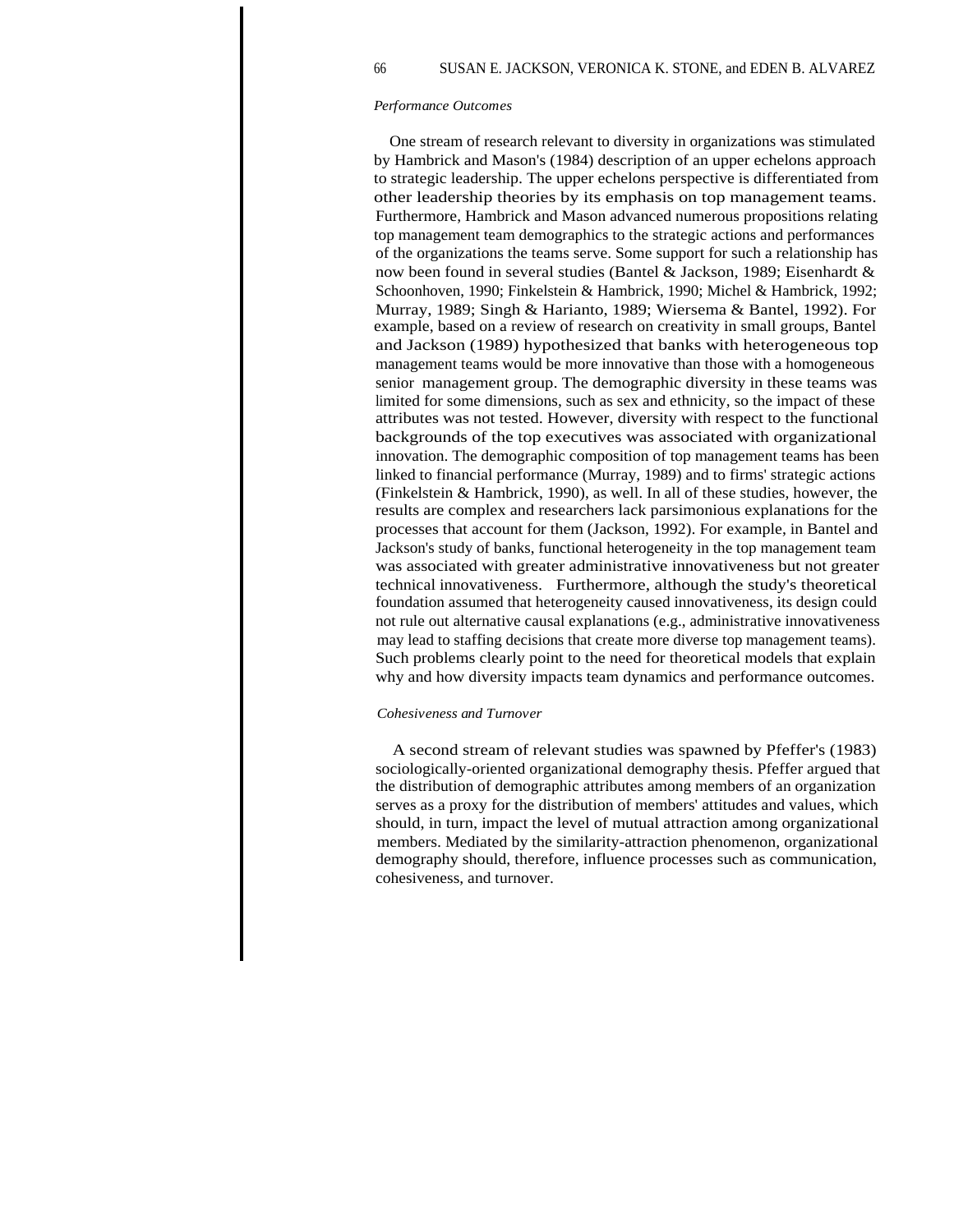Several recently published studies have tested the hypothesis that dIcinographic diversity is associated with higher turnover rates, and data from employees in several different occupations (faculty, nurses, managers, sales <sup>i</sup> cpresentatives) are supportive (Jackson et al., 1991; McCain, O'Reilly & I'feffer, 1983; O'Reilly, Caldwell & Barnett, 1989; Wagner, Pfeffer & O'Reilly, <sup>1</sup> 984). Most of the relevant studies report results using teams as the unit of analysis. Presumably, diversity generates higher turnover rates in part because it inhibits the development of strong affective ties among group members. This explanation for the effect of diversity on turnover was tested directly by O'Reilly et al. (1989). Based on research linking group member similarity to social integration, O'Reilly et al. (1989) hypothesized that group homogeneity <sup>i</sup> n age and tenure would be associated with group-level social integration. Social i iltegration, in turn, was hypothesized to predict turnover. Data collected from 79 employees comprising 20 convenience-store chain work groups found that age heterogeneity predicted turnover and indicated that social integration mediated the age heterogeneity -- turnover link. The group-level explanation, t lien, is that heterogeneity impacts group dynamics, which in turn increase the turnover propensity of all team members.

<sup>I</sup> n contrast to group-level explanations, relational explanations for the associations found between team diversity and turnover rates argue that an individual's dissimilarity to the team prevents satisfactory socialization of the person into the team, and that this dissatisfaction increases the probability that <sup>t</sup> he dissimilar individual will leave. Dissimilar individuals may leave because <sup>t</sup> hey feel dissatisfied with the team and/or because team members pressure <sup>t</sup> hemn to leave (Wagner et al., 1984). Jackson et al. (1991) examined the effects of both relational dissimilarity and team-level heterogeneity. They found that both relational and team-level effects contributed significantly to the prediction of turnover.

Tsui, Egan, and O'Reilly (1991) investigated the impact of diversity on supervisor-subordinate pairs. In addition to examining both supervisor and subordinate demographic attributes, these investigators gauged the impact of dyadic demographic similarity. Based on the similarity-attraction paradigm they postulated that, in general, work outcomes would be more negative the greater the demographic dissimilarity between supervisors and subordinates. Results <sup>i</sup> ndicated that demographic dissimilarity was significantly related to commitment, absenteeism, intent to stay, and overall organizational attachment. Contrary to what they expected, however. Tsui et al. found that the effects of being different were much stronger for male employees and for white employees. This interesting finding suggests that the consequences of diversity may actually be greater for those who are members of traditional majority groups than for members of minority groups: this is contrary to an Implicit assumption Underlying muchh of the existing literature, which tends to view minority group members as victims and majority group members as beneficiaries.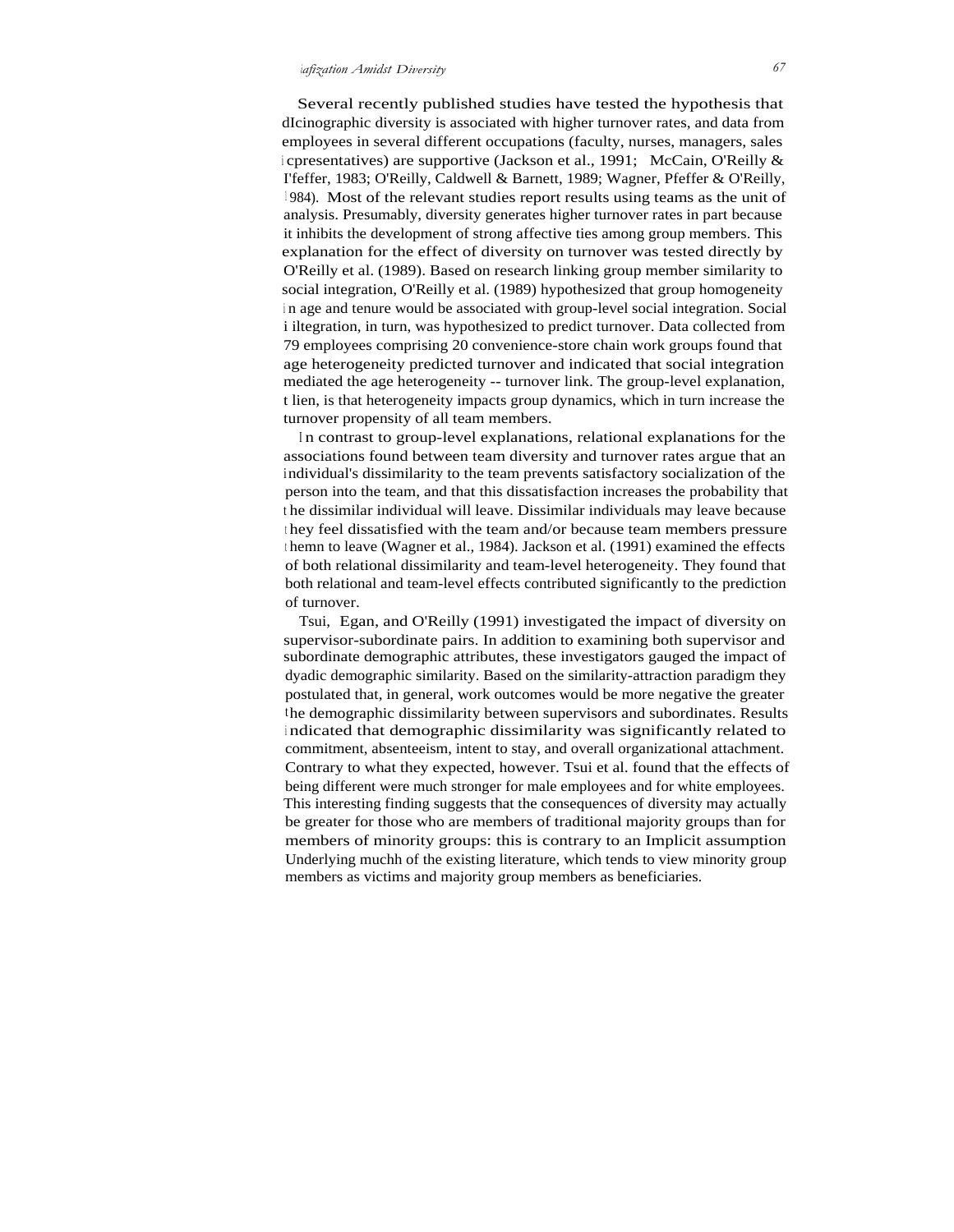#### Conclusions

Empirical research in both laboratory and field settings supports the conclusion that effectively managing diversity in organizational settings is likely to be of some benefit. The challenge, it seems, is to create an organizational environment that encourages the development of cohesive work groups without sacrificing the unique contributions that people from diverse backgrounds can offer.

Socialization processes may play a key role here, for it is during socialization that newcomers and oldtimers negotiate the norms of interaction that will subsequently regulate behavior. Whether the norms of the group will be supportive of diversity or will operate to homogenize the behaviors of group members may ultimately determine both the creative capacities and the longerterm viability of work teams. In the remainder of this paper, we examine the dynamics of the socialization process and consider how these can influence an organization's ability to maintain team cultures characterized by both diversity and cohesiveness.

If socialization processes provide a partial explanation for why team diversity is related to outcomes such as team performance and stability, then an empirical linkage between demographic attributes and socialization experiences should also exist. Next, we consider evidence relevant to this linkage.

# **DOES THE EMPIRICAL LITERATURE SUPPORT THE ASSUMED LINKAGE BETWEEN DEMOGRAPHIC ATTRIBUTES AND SOCIALIZATION PROCESSES?**

Here we review studies relating demographic and personal attributes to socialization (for more extensive reviews see Church, 1982; Moreland & Levine, 1989). In contrast to studies reviewed in the previous section, where the unit of analysis was most often the team as a whole, studies that focus on socialization more often treat individuals (newcomers) as the unit of analysis. Several studies indicate that an individual's demographic and personal attributes sometimes impact ease of adjustment to and socialization into new groups. However, there is also evidence suggesting that individual attributes are less informative than the relational similarity between a newcomer and other members of the group.

Sex

Based on their review of the socialization literature, Moreland and Levine (1989) concluded that neither sex seems to have a clear advantage across all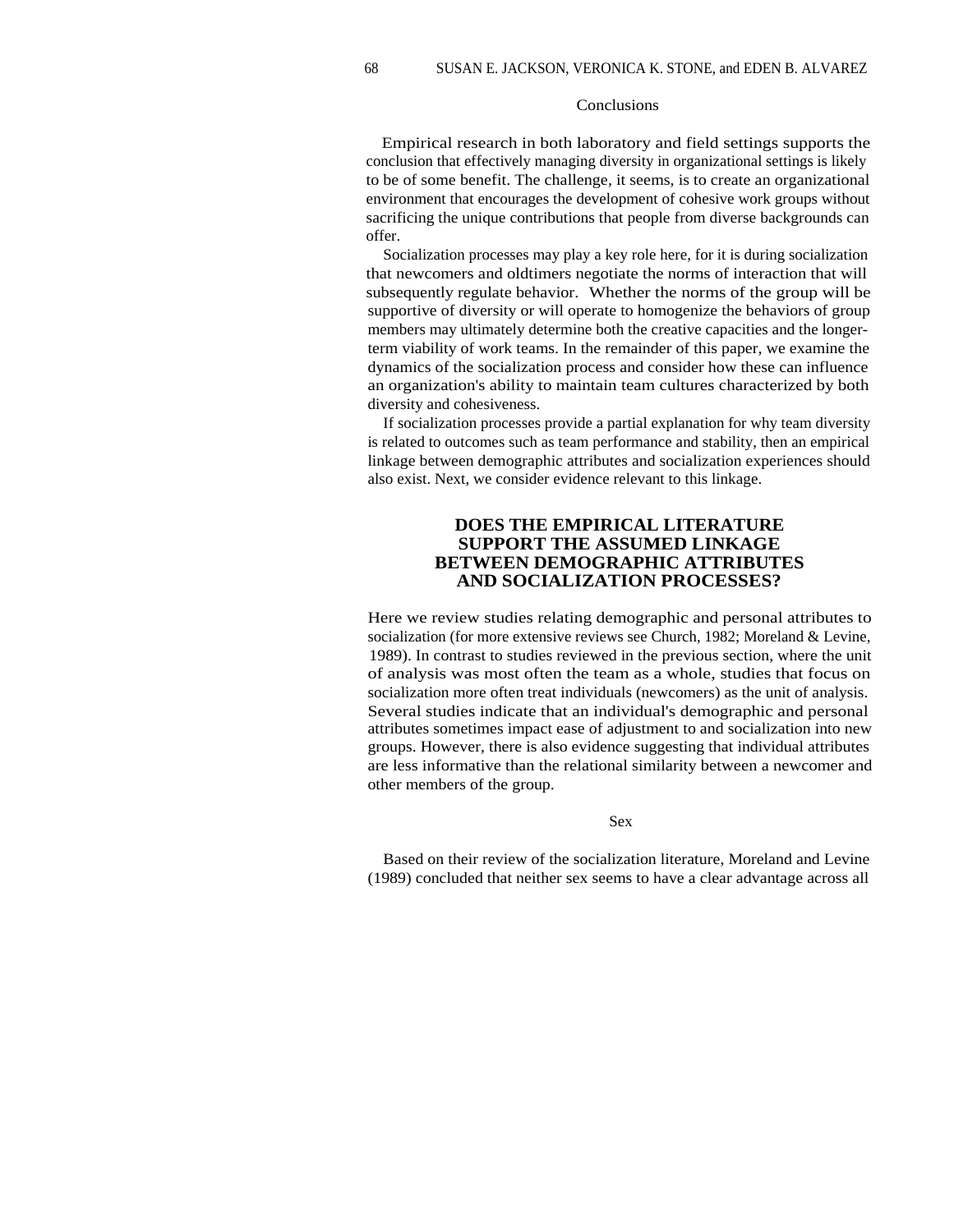situations, although the studies they reviewed often involved young children. some studies indicate that girls are socialized more easily (Ziller & Behringer, <sup>1</sup> 961) while others indicate that boys are socialized more easily (Newman, <sup>1</sup> 974). What seems more clear from such studies is that socialization is more difficult for young new comers who are in the minority (Fairhurst  $\&$  Snavely, <sup>1</sup> 983). In the management literature, the difficulties women face during socialization have received considerable attention; discussions sometimes reflect the assumption that the personal attributes of women account for their socialization experiences, but more often relational dissimilarities are assumed to explain why socialization processes differ for male and female newcomers ( Bell, 1990; Kanter, 1977; Tsui, Egan, & O'Reilly, 1991).

#### Ethnicity

We found no evidence to suggest socialization is more difficult for members of particular ethnic groups, in general. However, research in the fields of sociology, cross-cultural psychology and international management clearly lead to the expectation that socialization is likely to be more difficult for a newcomer entering a homogeneous group of people whose ethnic heritage is dissimilar to the newcomer's (Adler, 1990; Jones, 1991; Oberg, 1960). Furthermore, research on the adjustment of international sojourners indicates that adjustment to a new culture is more difficult for visitors whose home countries are more "culturally distant" from the host country (Church, 1982). Again the evidence suggests that it is the experience of being dissimilar that is key.

## Age

Several studies of adults and children indicate that younger newcomers are socialized more easily than older newcomers (e.g., Brett, 1980; Church, 1982; Deutsch, 1970). As Moreland and Levine (1989) point out, there are many possible explanations for why socialization may be easier for younger newcomers. For example, younger people may be more willing to adapt to the group's norms, or the group may expect less adaptation from younger newcomers in comparison to older newcomers. Alternatively, the differences in ease of socialization may have less to do with internal group dynamics than with differences in the strength of ties older and younger newcomers have with people outside the group being studied.

#### Status

Like age, status seems to have a clear effect on socialization: Socialization is easier for higher-status newcomers than for lower-status newcomers. Two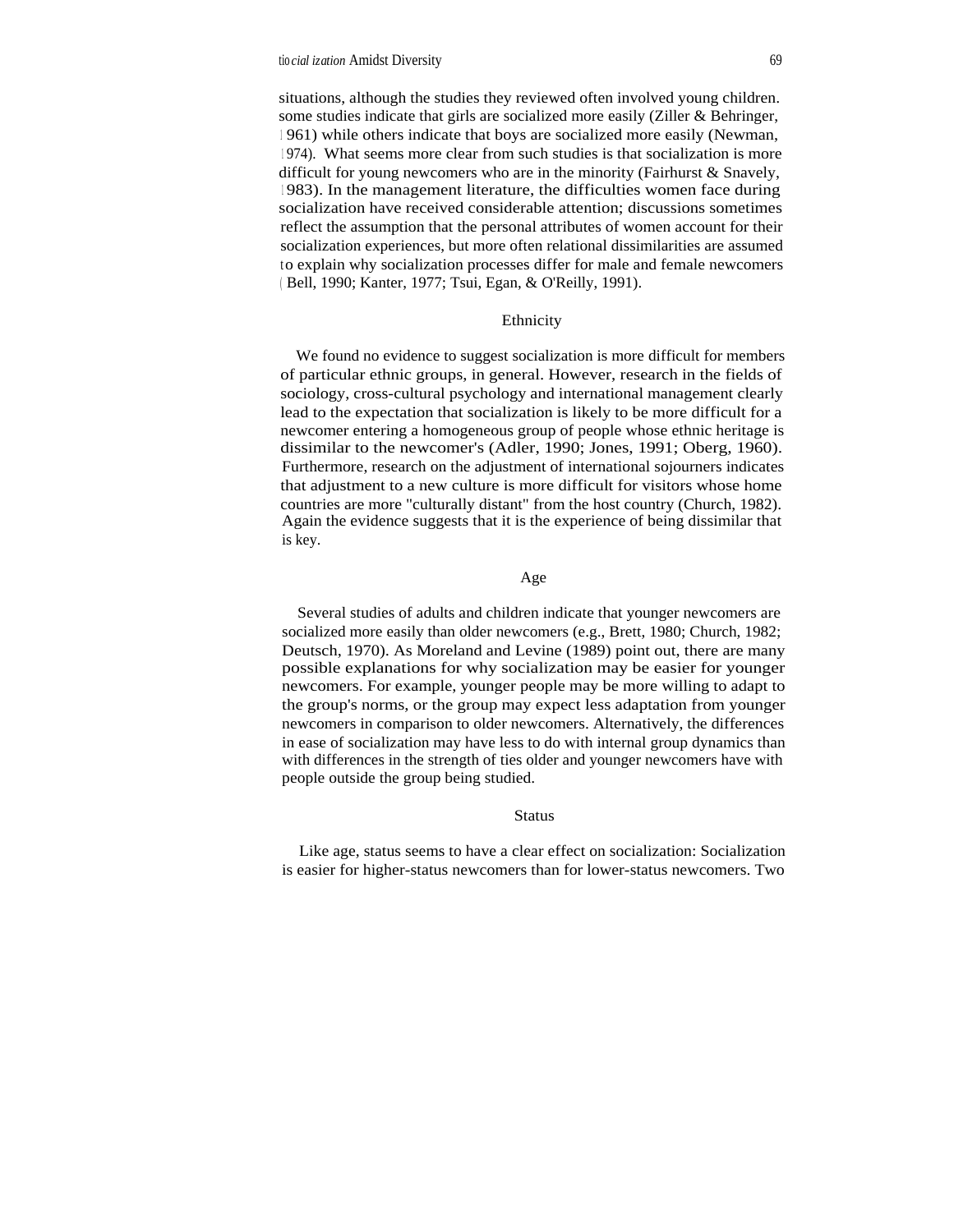processes may help to account for this effect. Initially, group members behave more positively toward higher-status new members (Zander & Cohen, 1955), perhaps because higher status newcomers contribute to a positive group identity (Turner, 1987). Newcomers, in turn, are able to detect a group's affective reaction to them and newcomers then reflect this reaction back to the group. This process is aptly referred to as a "two-way mirror" by some researchers (Davis, 1963, 1971) and as "perceptual reciprocity" by others (Ibrahim, 1970). Thus, positive affect appears to operate like a lubricant that smooths the adjustments that must occur during socialization. In addition, due to the social exchange value of high status, oldtimers may be more willing to adjust their own behavior to accommodate higher-status newcomers than they are for lower-status newcomers.

#### Knowledge, Skills, and Abilities

Socialization is easier for newcomers with task-relevant skills and abilities (Moreland & Levine, 1989), but the reasons for this are not clear. Like status, task-relevant skills are valued resources that newcomers bring to a team and thereby enhance the team's identity. Newcomers who bring skills into the team may, as a consequence, be given greater latitude and/ or they may be in a better position to effect changes in group norms. General knowledge and skills related to being a newcomer also appear to facilitate the socialization process. Studies of organizational newcomers, neighborhood newcomers, and international sojourners all suggest that-other things being equal-people with more frequent experience in the newcomer role are more easily socialized (e.g., Brett, 1980; Church, 1982; Fellin & Litwak, 1963).

## Behavioral Style

Given that the socialization process involves mutual adjustments by newcomers and oldtimers, behavioral flexibility on the part of the newcomer could be expected to facilitate socialization. Across studies using several personality measures indicative of flexibility, such as tolerance for ambiguity and openness, the evidence supports this expectation to a degree (Mendenhall & Oddou, 1985; Morrison, 1977; Reichers, 1987). For newcomers, these behavioral styles might speed the socialization process because they lessen the probability that the newcomer will initiate negotiations over roles and norms.

## Other Attributes

Socialization researchers have examined only a few of the many possible attributes that might influence interpersonal relations during socialization. Other attributes are likely to be influential, also. For example, because of the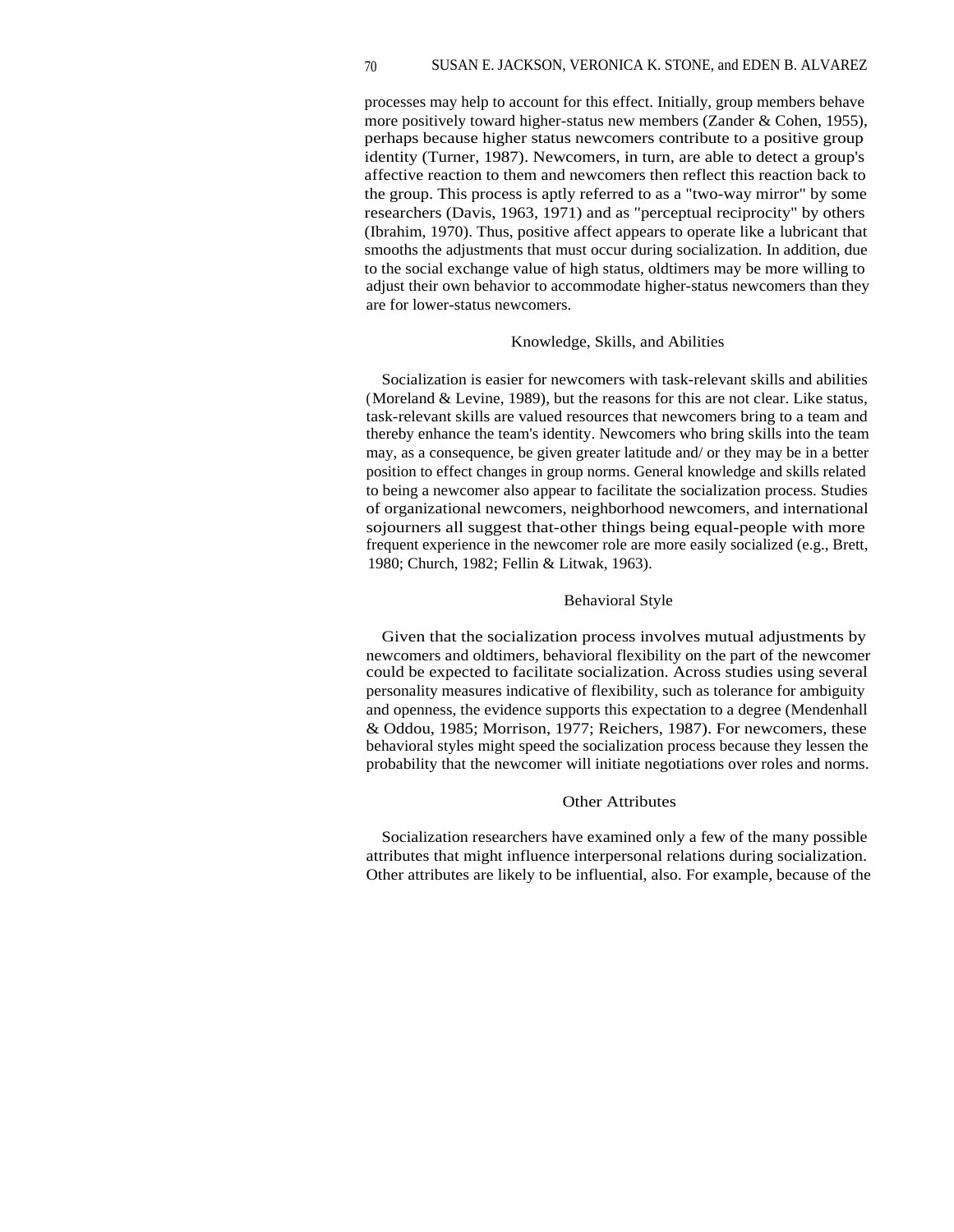<sup>i</sup> mportant role of communication during socialization, differences between newcomers and oldtimers with respect to a wide range of values, beliefs, or perspectives may impact how the socialization process unfolds. Thus, attributes related to membership in any type of group with a strong and distinct culture (e.g., religious groups, political groups, and some occupations) could color socialization experiences. Another general class of attributes relevant to socialization processes are social stigmas. Stigmas are actual or inferred attributes that serve as the basis for perceiving someone as atypical, aberrant, or deviant (Stone, Stone, & Dipboye, 1992). Included in this category of attributes would be physical handicaps, disfigurement, and mere unattractiveness. Although we do not include a full discussion of them here, stigmatized attributes that are readily apparent, disruptive, or aesthetically displeasing may be especially powerful determinants of the intrapersonal and interpersonal processes shown in Figure 1. In fact, attributes of almost any type have some potential for shaping the socialization process. This is illustrated by studies of ingroup-outgroup biases, which reveal that interpersonal relations can be influenced simply by labeling a group of strangers as members of meaningless nominal groups. Such labeling alone leads people to exhibit an ingroup bias (Tajfel, 1970; Tajfel, Flament, Billig, & Bundy, 1971). When salient, even trivial similarities and differences can enhance or inhibit the development of positive relationships.

## Conclusion

Evidence from studies of many types indicates that the demographic and personal attributes of newcomers impact the nature of socialization experiences. There is some evidence that newcomers' attributes per se are predictive of their socialization experiences (for sex, age, skills, and some aspects of behavioral style), but relational similarity between newcomers and oldtimers appears to shape the socialization process also. When the objective is understanding the consequences of diversity for socialization processes, the relational effects are of primary interest. Nevertheless, given that both attributes per se and attribute similarity have the potential to influence the socialization process, researchers should assess attribute constructs at both levels of analysis (and possibly total team heterogeneity as well). If this is not done, inappropriate conclusions may be drawn due to a confounding of newcomer attributes and newcomer dissimilarity to the team.

The studies reviewed above usually considered socialization experiences from the perspective of newcomers. However, task and role interdependence between newcomers and oldtimers means the socialization process as experienced by oldtimers would be influenced also. Thus the evidence is consistent with the conclusion that the attributes of all parties involved in the process of socialization shape the team relations established by that process.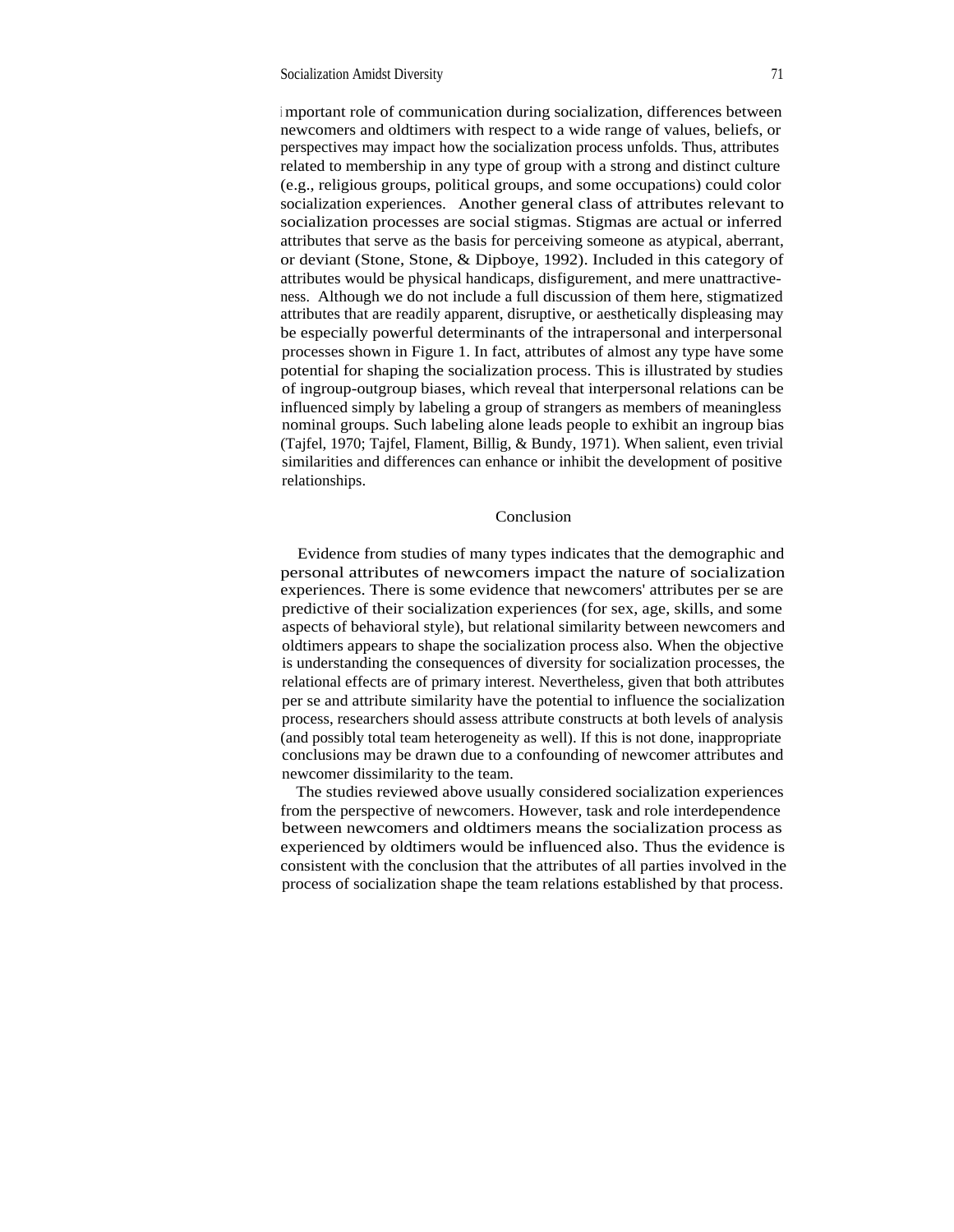## 72 SUSAN E. JACKSON, VERONICA K STONE, and EDEN B. ALVAREZ

Assuming a linkage between the attributes of those involved in socialization and the process of socialization, the next task is to specify the intervening processes that explain why the linkage exists. The remainder of this paper addresses this task. Our primary objective is to propose specific consequences of diversity for behaviors exhibited by newcomers and oldtimers during the socialization process. Propositions relating diversity constructs to specific socialization behaviors are derived by logically extending findings from research on social cognition, self-categorization theory, and related research. In addition, we suggest some possible consequences of diversity for more distal outcomes.

# NEW PROPOSITIONS TO **BE** TESTED

#### The Role of Demographic Attributes

Pervasive throughout the management literature is the congruence assumption, which holds that empirical relationships found between demographic attributes and various outcomes are epiphenomenal. That is, such relationships are presumed to arise because demographic attributes are correlated with cognitions, values, and other psychological characteristics. Furthermore, these psychological characteristics are thought to be the primary causal factors influencing behaviors and, therefore, interpersonal relations. This assumption was stated explicitly by Hambrick and Mason (1984) in their influential article describing an upper echelons perspective for understanding leadership and by Pfeffer (1983) in his influential treatise on organizational demography. Generally, demographic variables are treated as little more than highly visible and admittedly imperfect markers; their merit as research variables derives from the ease with which they can be assessed by investigators rather than from their intrinsic theoretical importance.

In a critique of demography research, Lawrence (1991) recently questioned the validity of this assumption of congruence between demographic and personal attributes. Following up on the critique advanced by Lawrence, Jackson et al. (forthcoming) reviewed the evidence regarding the relationships between several demographic attributes (sex, age, ethnicity, and organizational affiliations) and several personal attributes (knowledge, behavioral style, status). Numerous reviews of research on nation-based cultural differences have also appeared (see Ferdman, 1992). The evidence clearly supports the congruence assumption to a degree; however, many relationships between demographic and personal attributes are only weak to moderate in strength. Of particular relevance to socialization processes are (a) studies that indicate differences in the behavioral styles (including nonverbal behaviors) of people of different demographic standing (males versus females, members of different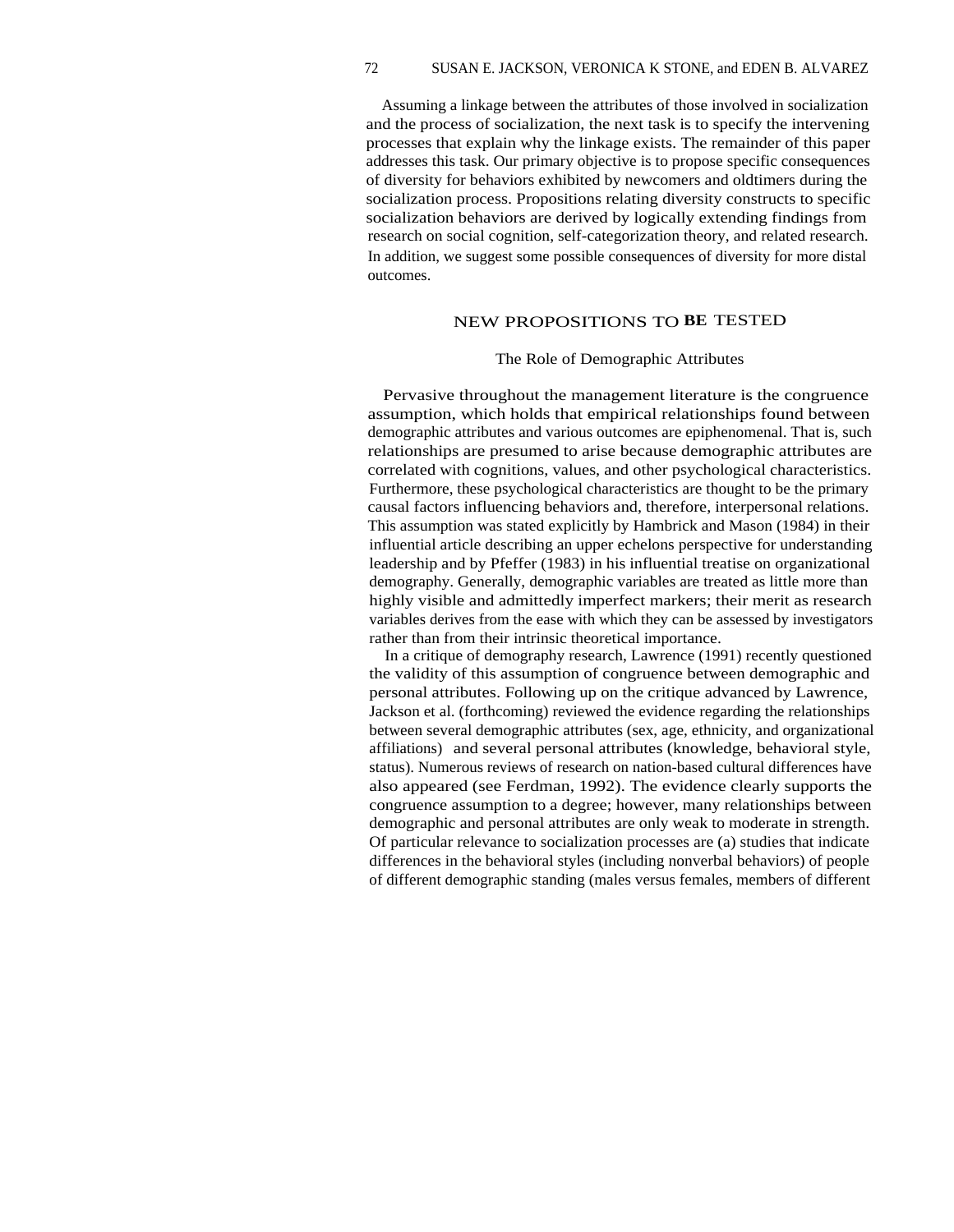#### *Socialization Amidst Diversity 73*

ethnic groups), and (b) studies revealing that members of some demographic groups (women, members of ethnic minority groups, older people) are generally considered to have lower status in American society (in comparison to men, whites, and younger people, respectively).

The framework depicted in Figure 1 reflects an assumption of some congruence between demographic and personal attributes as a partial explanation for associations between the constructs of diversity and socialization processes. However, even if the congruence assumption were not empirically valid, we would nevertheless expect demographic diversity to impact the socialization process. This is because, contrary to those who view demographic attributes as merely convenient markers for researchers to take advantage of, we assume demographic attributes are highly visible markers that are used routinely as behavioral guides by people in everyday life. This assumption is well supported by research on the consequences of stereotypes (e.g., see Feingold, 1992; Stephan, 1985) and research on expectation states theory (Berger, Cohen & Zeldich, 1965; Berger, Wagner, & Zelditch, 1985). In summary, we assume that readily detectable demographic attributes of newcomers and oldtimers will be predictive of behavior during the socialization process. The consequences of demographic attributes may be due, in part, to actual empirical associations that exist between demographic group memberships and personal attributes, but these associations are not the sole explanations for the powerful effects of demographic diversity. In addition, diversity creates consequences through the mediating effects of social cognitions, including accurate as well as inaccurate cognitive representations about one's self and about others.

## Levels of Analysis

The assumption stated above is not expected to hold equally well for all levels of analysis (individuals, individual-to-team interface, team). Many studies of socialization have been conducted in the tradition of psychological research, adopting the individual level of analysis and focusing on consequences of socialization for the individual newcomer (e.g., see the reviews by Church [ 1982] and Moreland & Levine [ 1989]). Research in this tradition reveals some impact of demographic attributes at the individual level of analysis (i.e., main effects of newcomer demographics on ease of socialization), but the studies reported often fail to control for the effects of relational constructs (attribute similarity between newcomers and oldtimers) or for the effects of group level attributes. In contrast, descriptions of socialization appearing in the organizational literature more accurately capture the mutual interdependence between newcomers and oldtimers (e.g., Reichers, 1987; Van Maanen & Schein, 1979). In this literature, both newcomers and oldtimers are viewed as actively negotiating an acceptable relationship. This view of socialization positions the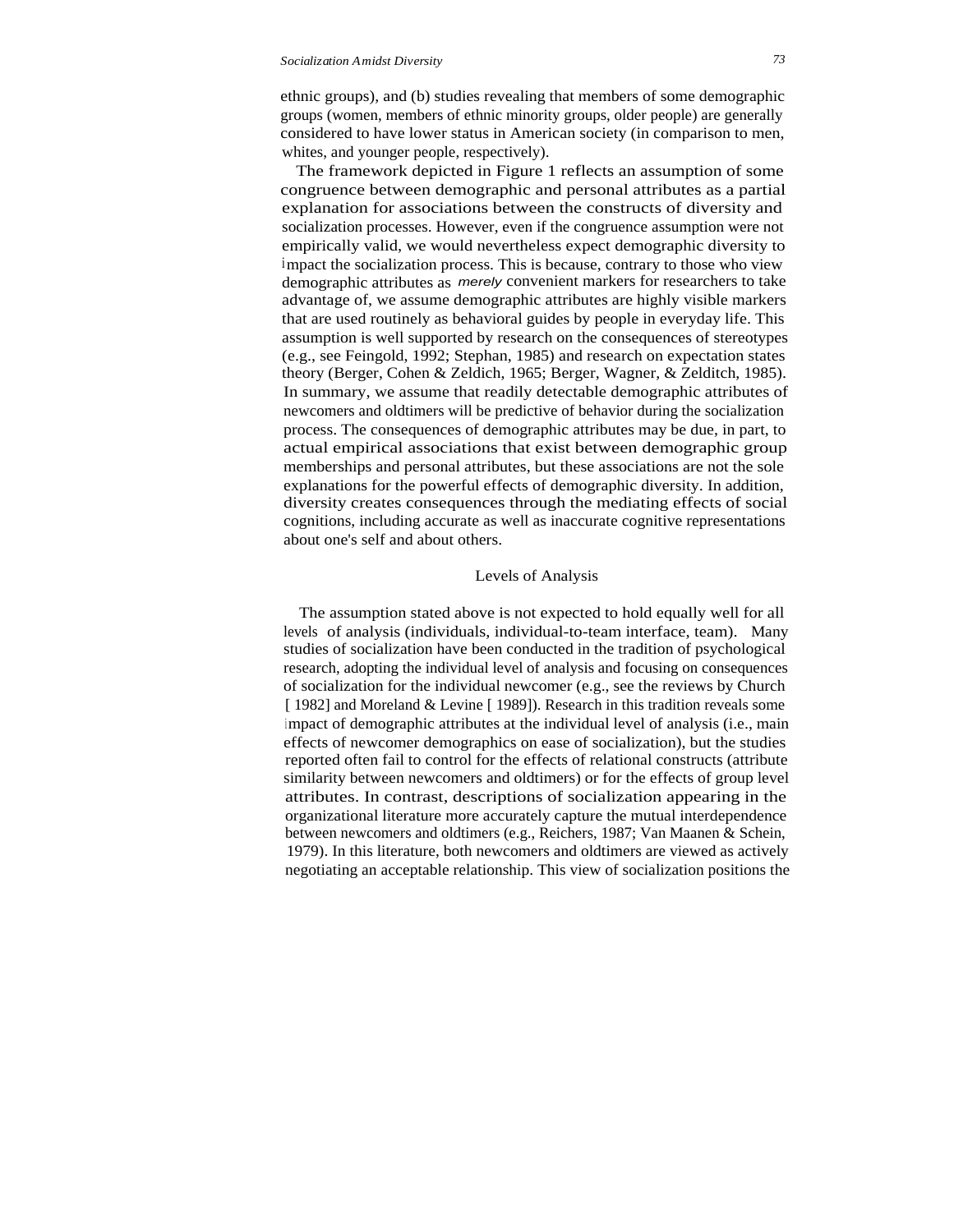## 74 SUSAN E. JACKSON, VERONICA K. STONE, and EDEN B. ALVAREZ

phenomena of interest at the individual-team interface, treating the newcomer as the individual of interest and treating oldtimers as comprising the team of interest. Consistent with this dynamic view of socialization, newcomer attributes are likely to be most predictive of socialization processes when operationalized as relational constructs that take into account the attributes of newcomers in interaction with the attributes of oldtimers. Therefore,

**Proposition 1.** Work force diversity has consequences for socialization processes to the degree it impacts the relational similarity between newcomers and oldtimers. That is, the nature of socialization processes will be influenced by the degree of relational dissimilarity between newcomers and members of the team they are joining.

Socialization processes can be considered using any of several units of analysis as the targets for study, including individual newcomers, cohorts of newcomers, individual oldtimers, oldtimers considered as a team, newcomer-oldtimer dyads, whole teams that include both newcomers and oldtimers, and so forth. The proposition above does not preclude consideration of any of these units of analysis.

## Relational Similarity and lntrapersonal Mediating Processes

Proposition 1 is a rather general one that merely directs attention to relational constructs as the most relevant for understanding the consequences of diversity. More specific propositions describing the psychological dynamics set in motion by diversity are suggested by research and theory on selfcategorization, intergroup relations, and social cognitions. Next, we review this work in some detail in order to begin to elucidate the path between team diversity and socialization outcomes. Our review draws from two distinct literatures: Social cognition research, conducted primarily by social psychologists within the United States, has described the cognitive structures of stored social information and the dynamics of information processing. It shows that the social labels we apply to ourselves and others influence the way we process information about ourselves, the way we process information about others, and the subsequent behaviors of both ourselves and others. A complementary stream of research on self-categorization and intergroup behavior, conducted primarily by European-trained social psychologists, addresses the conditions that influence whether social labels are likely to be activated, which labels we are likely to apply to ourselves and others, and the consequences of labelling on behavior. Based on evidence from research in these areas, we develop propositions to suggest how dissimilarity influences the intrapersonal experiences (self-concepts, social cognitions, and affective responses) of newcomers and oldtimers.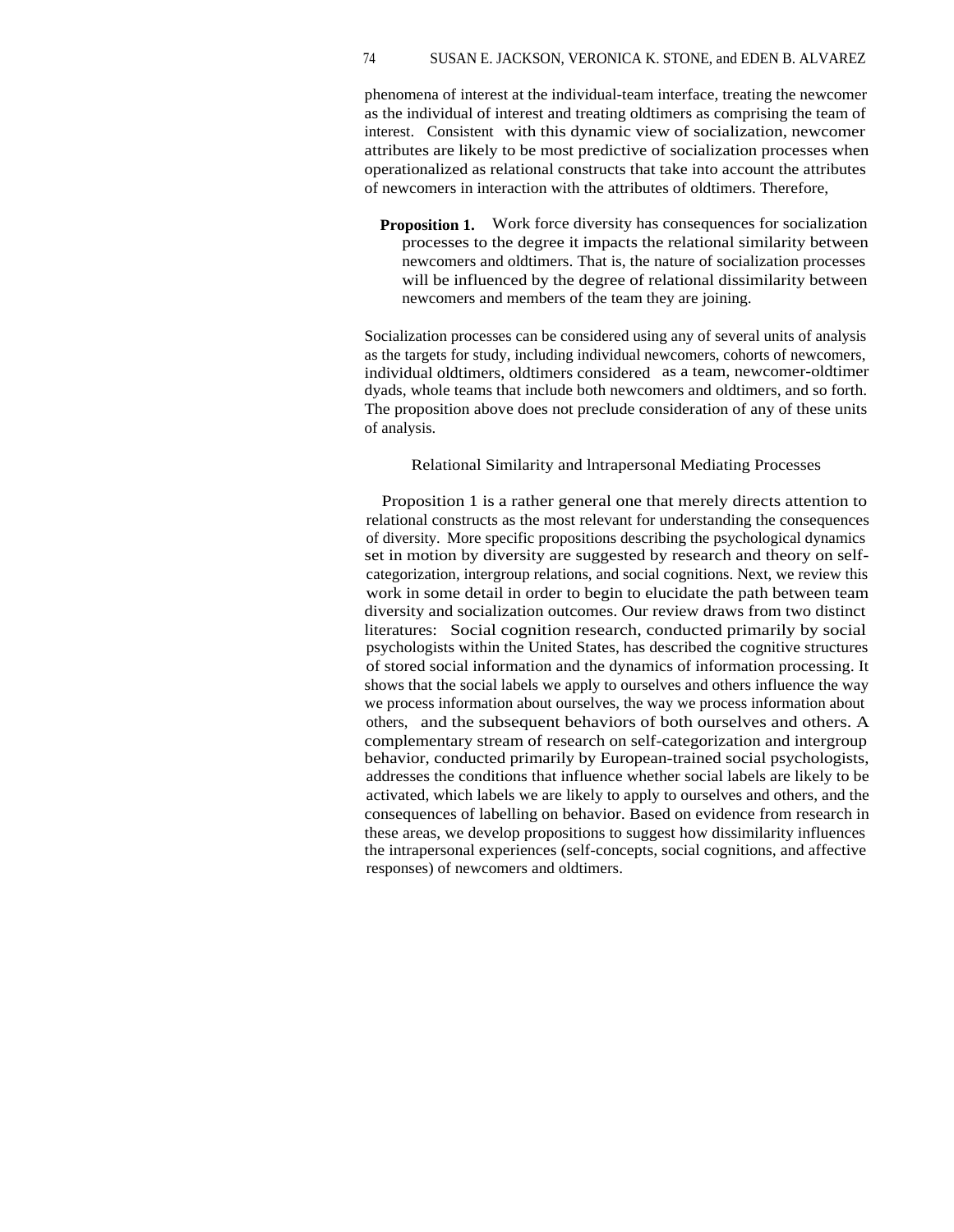#### *(Diversity and the Self-concept*

Self-categorization theory (Turner, 1987) is a cognitively-based theory that evolved out of Tajfel and Turner's (1979, 1986) social identity theory of intergroup behavior. The theory articulates the basic processes that account (or the formation of a "psychological group," which is equivalent to a positive reference group. Symbolic interactionism postulates reference groups as important in the formulation, expression, and changing of attitudes and behaviors (cf. Ashforth & Mael, 1987). Over a century ago, William James observed:

Properly speaking, *a man has as many social selves as there are individuals who recognize him* and carry an image of him in their mind .... But as the individuals who carry the images fall naturally into classes, we may practically say that he has as many selves as there are distinct groups of persons about whose opinions he cares. He generally shows a different side of himself to each of these different groups ... We do not show ourselves to our children as to our club ... companions, to our customers as to the laborers we employ, to our own masters and employers as to our intimate friends. (1890. p. 294)

Self-categorization theory addresses the question of which of these different selves is likely to become salient in a situation and, as a consequence of its salience, serve as a behavioral guide. This question is relevant to understanding the behaviors of both newcomers and oldtimers involved in the socialization process.

Consistent with the perspective offered by James (1890), self-categorization theory proposes that, under some circumstances, people perceive and relate to others not as unique individuals, but as members of groups. That is, one's <sup>i</sup> dentity or self-concept is defined, in part, by group memberships. Importantly, the conditions that make group memberships salient arise easily and frequently.

According to self-categorization theory, multiple cognitive representations comprise the self-concept. These representations, referred to as selfcategorizations, are organized according to levels. The self-concept has meaning at each of these levels. At the personal level, one's identity reflects similarities and differences between the self and relevant others on psychological dimensions such as personality or behavioral style. At this level of abstraction, the self is categorized as a unique individual; this is consistent with traditional views of the self-concept. At an intermediate level of abstraction is the *social* self-concept. Here the self is categorized as a member of an ingroup, based on a comparison between one's membership group (e.g., males) and relevant outgroups (e.g., females).

These levels of self-categorization co-exist within the self-concept. Furthermore, at each level, numerous possible dimensions can be used for self-categorization. For example, social identity can be based on demographic characteristics ("American," "woman"), family-related characteristics (e.g., "father," "cousin,"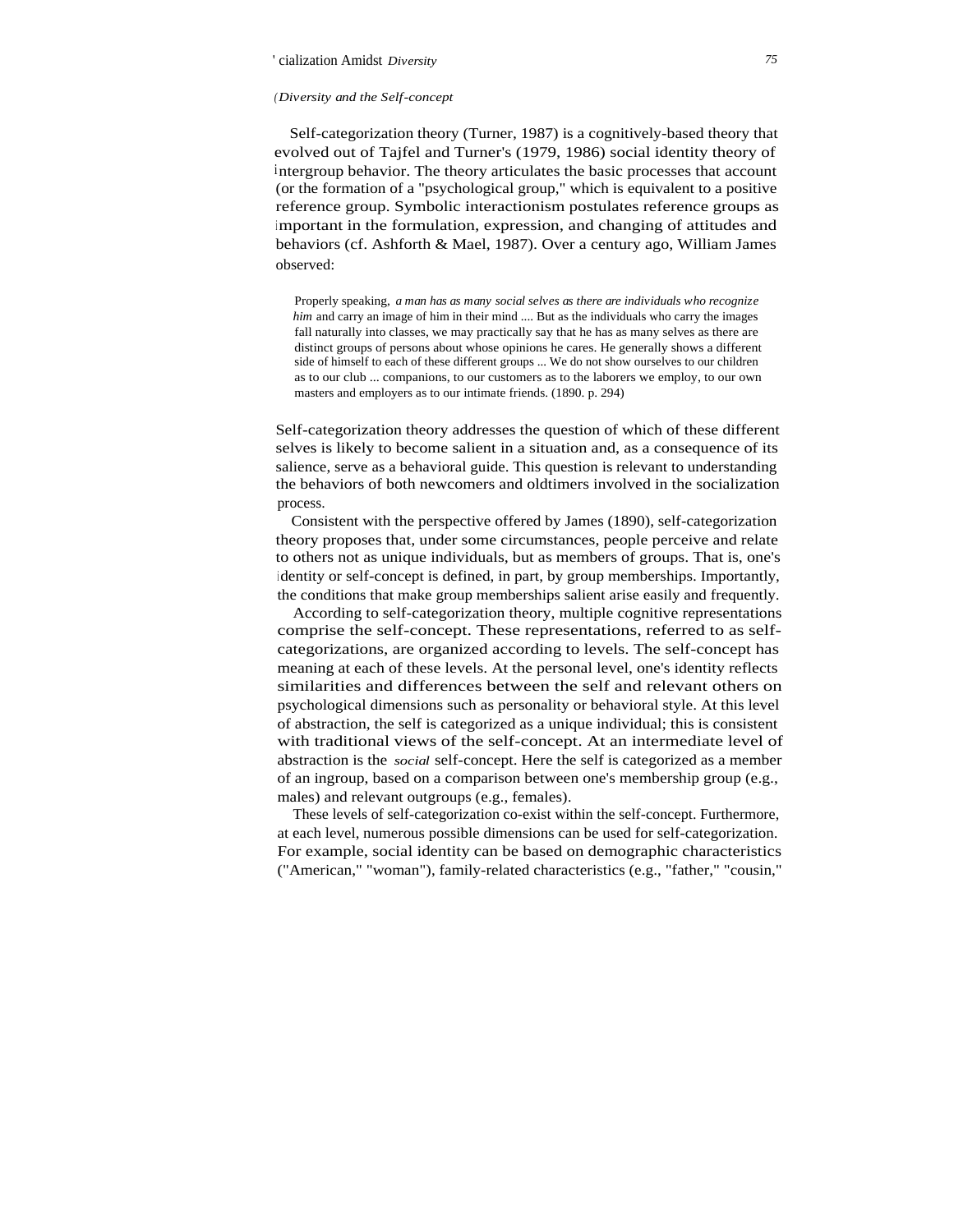"single"), and work-related characteristics (e.g., "bricklayer," "executive," "work group **ABC,"** "organization XYZ"). At any point in time, which dimensions of one's social identity become salient depends largely on the situational context. Because self categorization is based on contrasts between self and others, the characteristics of others partly determine which aspects of one's own self-concept influence our interactions (Wilder & Shapiro, 1984).

Turner ( 1987) describes social self-perception as a continuum, bounded by perceptions of the self as a unique individual at one end and perceptions of the self as a member of a social group at the other. Much of the time, self perceptions fall near the midpoint of this continuum; that is, people define themselves according to some unique personal characteristics on which they are moderately different from ingroup members while also viewing ingroup members as moderately different from members of outgroups. Turner posits that categorization at the social level of identity is a function of an interaction between the accessibility of the category and its fit with the social stimulus. In addition to information processing factors (e.g., recency effects; Higgins & King, 1981), the importance of group membership to self-identity and the categorization's current emotional significance are thought to be primary determinants of accessibility (Oakes, 1987; Turner, 1987).

A key proposition of self-categorization theory is that self-categorization at the social level of the self-concept accentuates perceived intragroup similarities and intergroup differences. Furthermore, the salience of unique personal selfconceptions is inversely related to the salience of social identities. For example, self-categorization at the social level (e.g., Asian-American) accentuates ingroup similarities and outgroup differences, and the exaggerated perceived ingroup similarities inhibit the salience of one's identity as a unique individual. In other words, categorization of the self as a member of a social ingroup depersonalizes self-perception: the self is stereotyped on dimensions defining the ingroup. One's own goals are seen as interchangeable with those of other ingroup members, and this occurs even when one's interdependence with members of the ingroup are weak (as is true for demographically-defined groups). Given that an ingroup category is derived from the perception that differences between a collection of individuals are less than the differences between those individuals and other psychologically relevant individuals, the following proposition is suggested:

**Proposition** 2. To the degree a newcomer is demographically dissimilar to oldtimers as a group, the social identities (e.g., woman, Asian-American) of both the newcomer and the oldtimers will become more salient.

When social identities become salient, stereotype-based information processing and its effects are more likely to occur also. The most impressive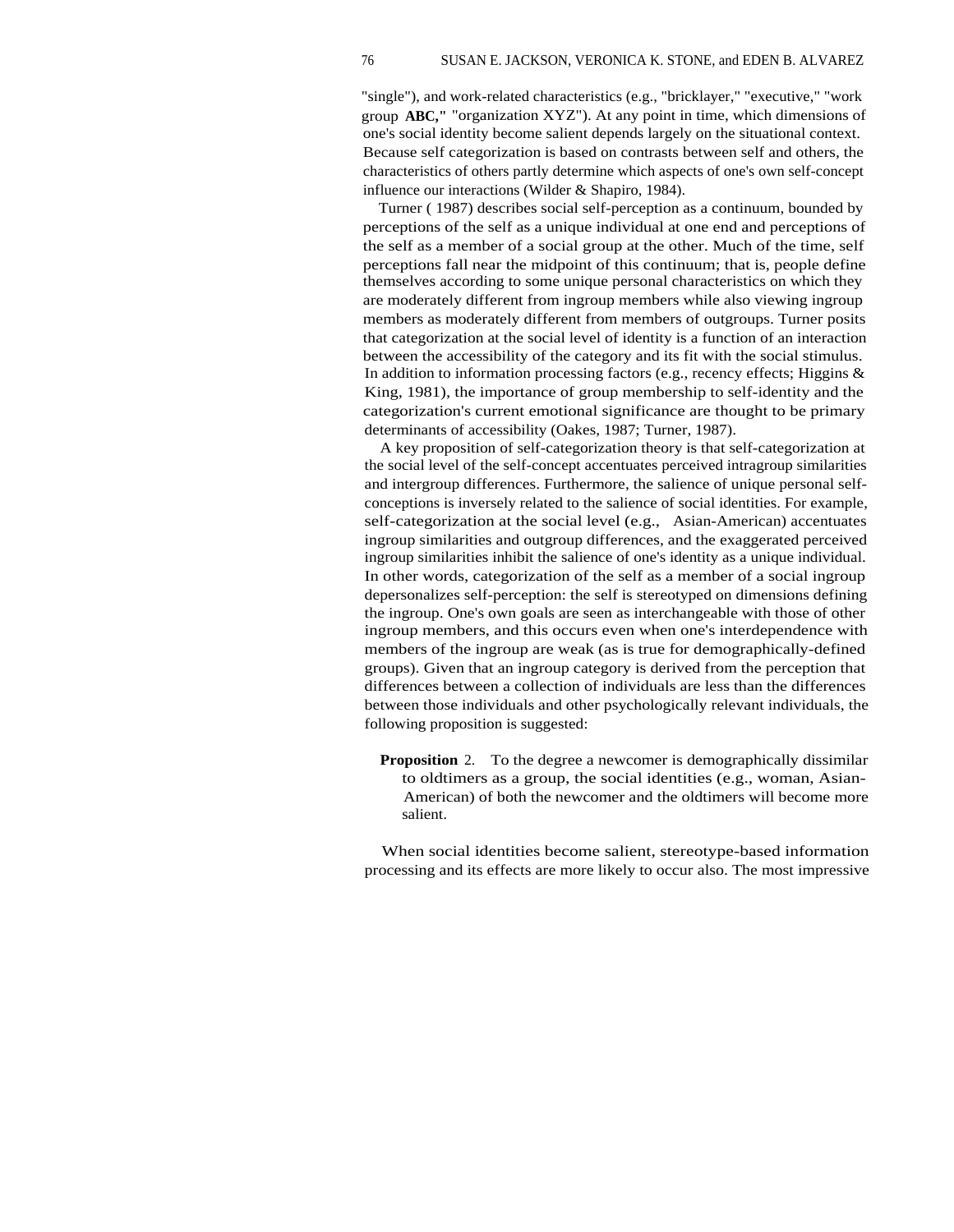evidence of this comes from research on so-called "minimal groups" (e.g., see fajfel, 1970; Tajfel, Flament, Billing, & Bundy, 1971). In the minimal group paradigm, social categorization is isolated as an independent variable so its effects on intergroup behavior can be explored. Subjects are randomly assigned to groups; sometimes subjects are told they were randomly assigned to groups, or they may be told they were assigned to groups on the basis of ostensibly trivial performance criteria. They then work on decision tasks that involve privately deciding how to treat other people who have been identified solely by their group membership. The original goal of the paradigm was to strip away all variables typically thought to determine group-based behavior (e.g., task interdependence, intragroup cohesiveness, social interaction, a conflict of <sup>i</sup> nterest between groups) and then systematically reintroduce the variables to see when intergroup discrimination "kicks in." However, results showed that the perceptions of group belonging created merely by the formation of such minimal groups were sufficient to generate pro-ingroup bias and anti-outgroup discrimination.

#### *Diversity and Affective Responses*

Self-categorization theory assumes that people evaluate self-defining categories positively and are motivated to maintain such evaluations. Positive evaluation of self categories is associated with positively evaluating others who fit within the same category. For the group and its members, this translates into interpersonal attraction, group cohesiveness, and ethnocentrism. Thus, self-categorization theory views a person's motivation to maintain a positive self-identity as a partial explanation for the welldocumented effect of similarity on attraction (Byrne, 1971; Lott & Lott, <sup>1</sup> 965). The following propositions are consistent with self-categorization theory and the empirical evidence:

- **Proposition** 3. New comers will be attracted to oldtimers (both individually and as a group) to the degree their relational demographic similarity is high. Associated with greater newcomer attraction will be a desire on the part of the newcomer to be accepted by the team.
- **Proposition 4.** Oldtimers (both individually and as a group) will be attracted to newcomers to the degree their relational demographic similarity is high. Associated with greater oldtimer attraction will be a desire on the part of oldtimers to be accepted by the newcomer and a desire to facilitate the newcomer's transition into the group.

Flowing from social identities are expectations for behavior (Thoits, 1991). The behavioral expectations associated with an identity serve as a script that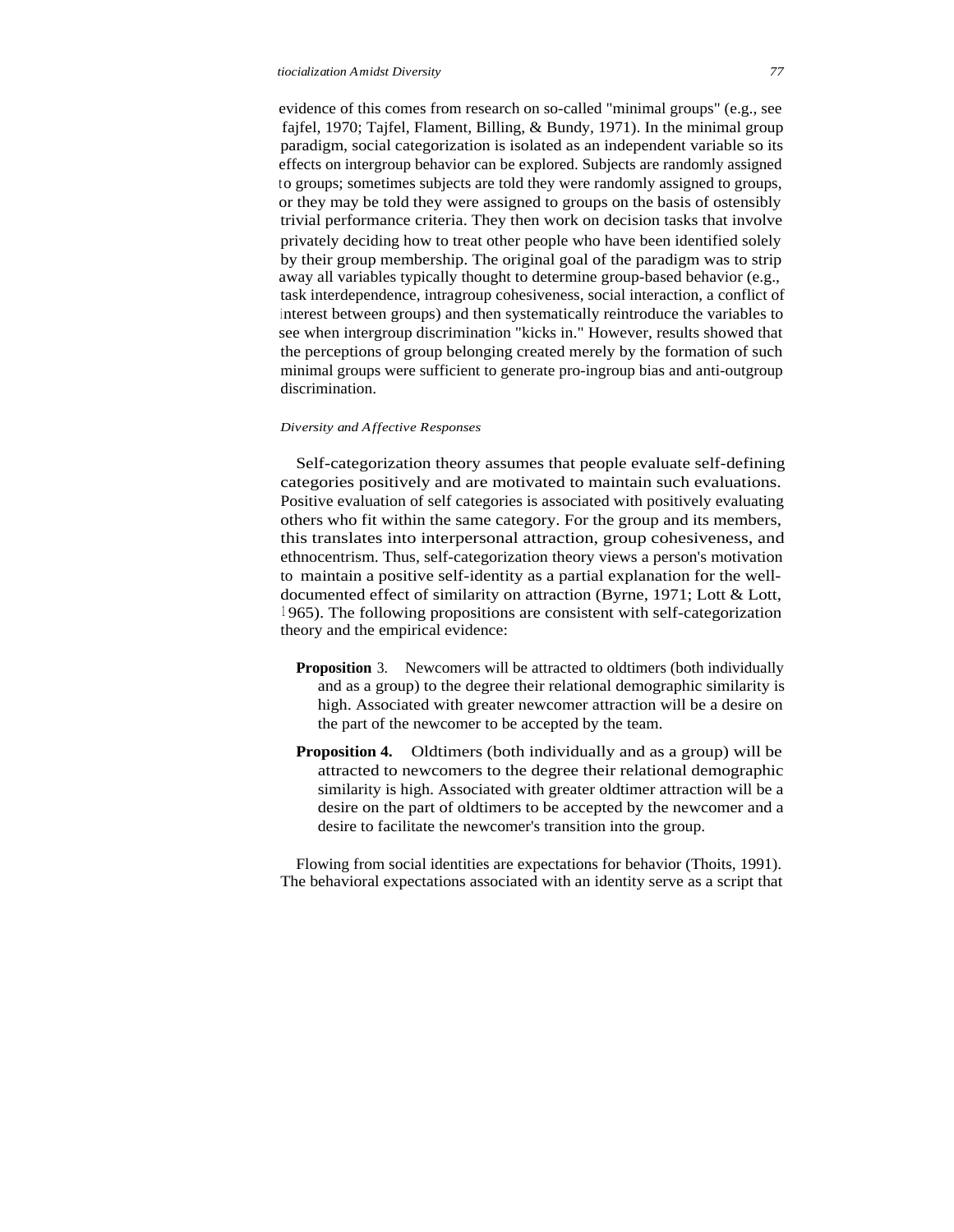guides behavior and imparts a sense of meaning and purpose. Successful enactment of identity scripts is associated with positive self evaluations (Hoelter, 1983); failure to meet identity-relevant expectations may result in lower self-esteem, lower self-efficacy, and lower psychological well-being (Solomon et al., 1991).

For both newcomers and oldtimers, the entry of a new member into a new team and the ensuing process of socialization may be perceived as potentially threatening for particular identities and/or as opportunities for identity enhancement. Feelings of anxiety and stress will be associated with either perception, but perceptions of threat are likely to have more debilitating effects on productivity, satisfaction, commitment, and tenure in the team.

Whether this time of transition will be perceived as a threat to one's identities is likely to be partially determined by demographic similarity. When newcomers are relatively similar to oldtimers, they are more likely to anticipate congruence between their existing script for an identity and the expectations held by oldtimers. However, when similarity is low, the likelihood that expectations will be incongruent increases. When expectations are incongruent, the newcomer may anticipate pressures from oldtimers to modify the existing identity script or to divest the identity. Alternatively, the newcomer may anticipate engaging in interactions that will modify the scripts held by oldtimers. This line of argument suggests the following proposition:

- **Proposition 5.** The anxiety experienced by newcomers will be greater to the degree their relational demographic similarity to oldtimers (individually and as a group) is low. The heightened anxiety of dissimilar newcomers will be associated with heightened sensitivity to information concerning the team's evaluation of them.
- **Proposition 6.** The anxiety experienced by oldtimers (individually and as a group) will be greater to the degree their relational demographic similarity to newcomers is low.

The .ambient status level and the skills of new members may moderate the effects of relational demographic similarity, however. Assuming the team serves as a positive reference group for oldtimers, self-categorization theory predicts that oldtimers' positive feelings will covary with their perceptions that the team is held in high regard. From the perspective of the oldtimers, the addition of a new member who has relatively high status and/ or team-relevant skills would be a positive change because it would increase the status of the team as a whole, suggesting the following proposition:

**Proposition** 7. The effects of relational dissimilarity on the salience of social identities, attraction, and anxiety will be influenced by the ambient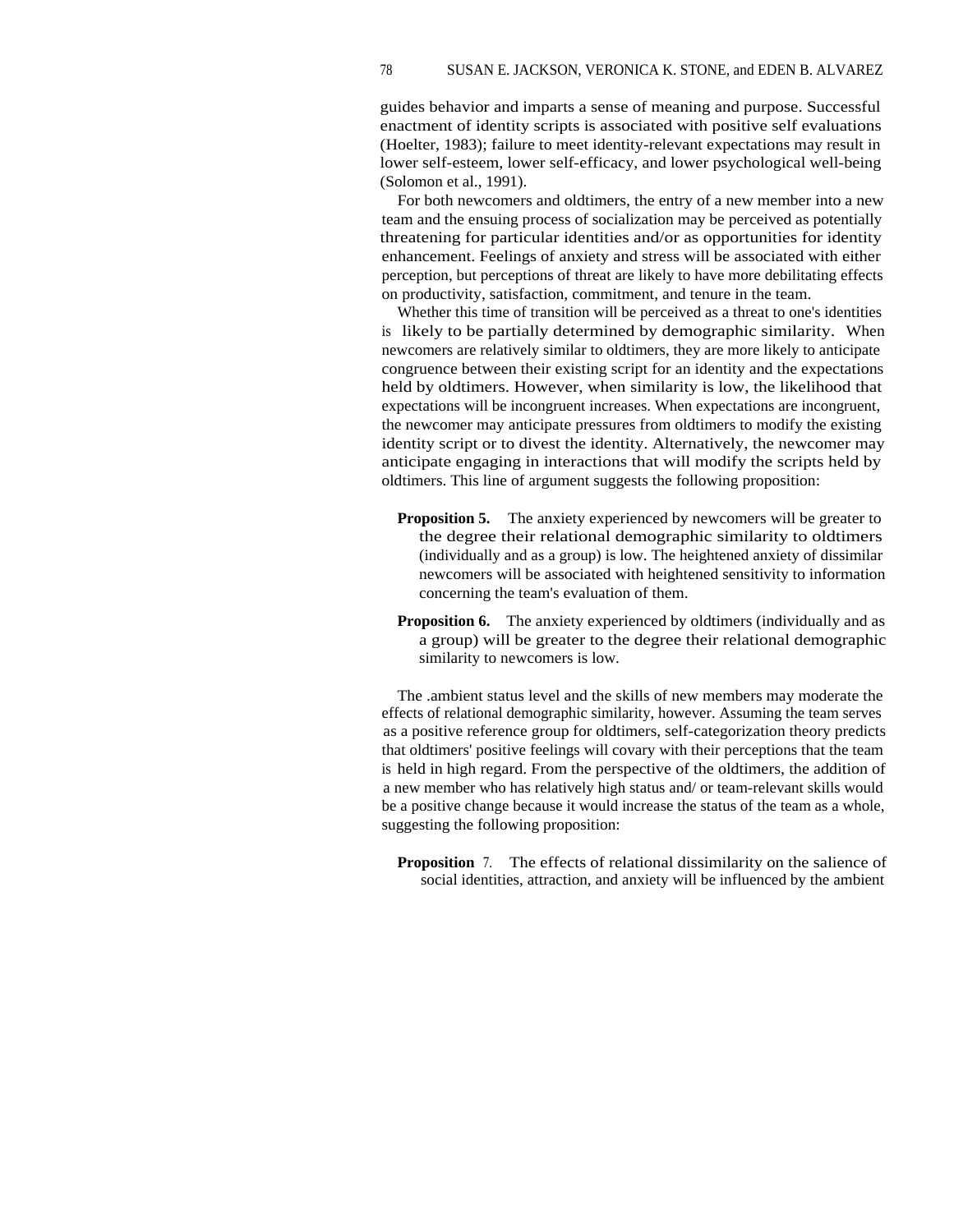status of the newcomer. To the degree a newcomer has relatively high status in comparison to oldtimers, and/or valuable team-relevant skills, the effects of relational dissimilarity will be weaker.

#### *Diversity and Social Cognitions*

A stereotype refers to a cognitive structure that contains a person's beliefs about a social group and its members; the particular beliefs one holds regarding the characteristics that a group and its members are likely to exhibit are referred to as stereotypic expectancies (Hamilton, Sherman, & Ruvolvo, 1990). Numerous studies have described the stereotypes Americans hold about members of various social categories (e.g., Crosby, Bromley, & Saxe, 1980; Fernandez, 1991; Heilman, Block, Martell, & Simon, 1989; Jones, 1991). Consistent with self-categorization theory, the evidence reveals that social stereotypes are widely shared, with people tending to exaggerate the degree of similarity that exists among members of groups, especially members of outgroups, and to exaggerate the degree of difference that exists between groups. The dynamics of self-categorization (and its companion, categorization of others), in combination with the strong stereotypes associated with social group membership, set the stage for stereotypic information processing to occur during the process of socialization. These effects are described next.

Social situations are inherently ambiguous, but ambiguity can be heightened even more than usual when the actors in a situation are strangers to each other. Interpretations of situations-including causal attributions and inferences made about people's motives, abilities and values-induce affective reactions and guide behavior. The information acquired about the situation partly determines how it is interpreted. By necessity, information is attended to, retained, and elaborated selectively; stereotypic expectancies play a major role in this process. Furthermore, their effects seem to be greater the more complex the information processing task becomes (Hamilton et al., 1990).

In general, stereotypes operate in ways that bias interpretation of new <sup>i</sup> nformation in the direction of maintaining consistency with preexisting expectancies. Biased information processing occurs at several points. At the point of initial encoding, ambiguous information is interpreted through the lens of stereotypic expectancies. For example, the same mildly aggressive behaviors are interpreted by both white and black subjects as being less aggressive when the perpetrator is white rather than black (Duncan, 1976; Sagar & Schofield, 1980). Stereotypes influence memory retrieval processes, also. Although researchers disagree about the precise mechanisms responsible for stereotypic bias during retrieval, they agree that a bias operates to distort recalled information in the direction of being consistent with preexisting expectations (Stangor & McMillan, 1992). Even if stereotype-inconsistent <sup>i</sup> nformation is recalled, it is less likely to impact judgments than is consistent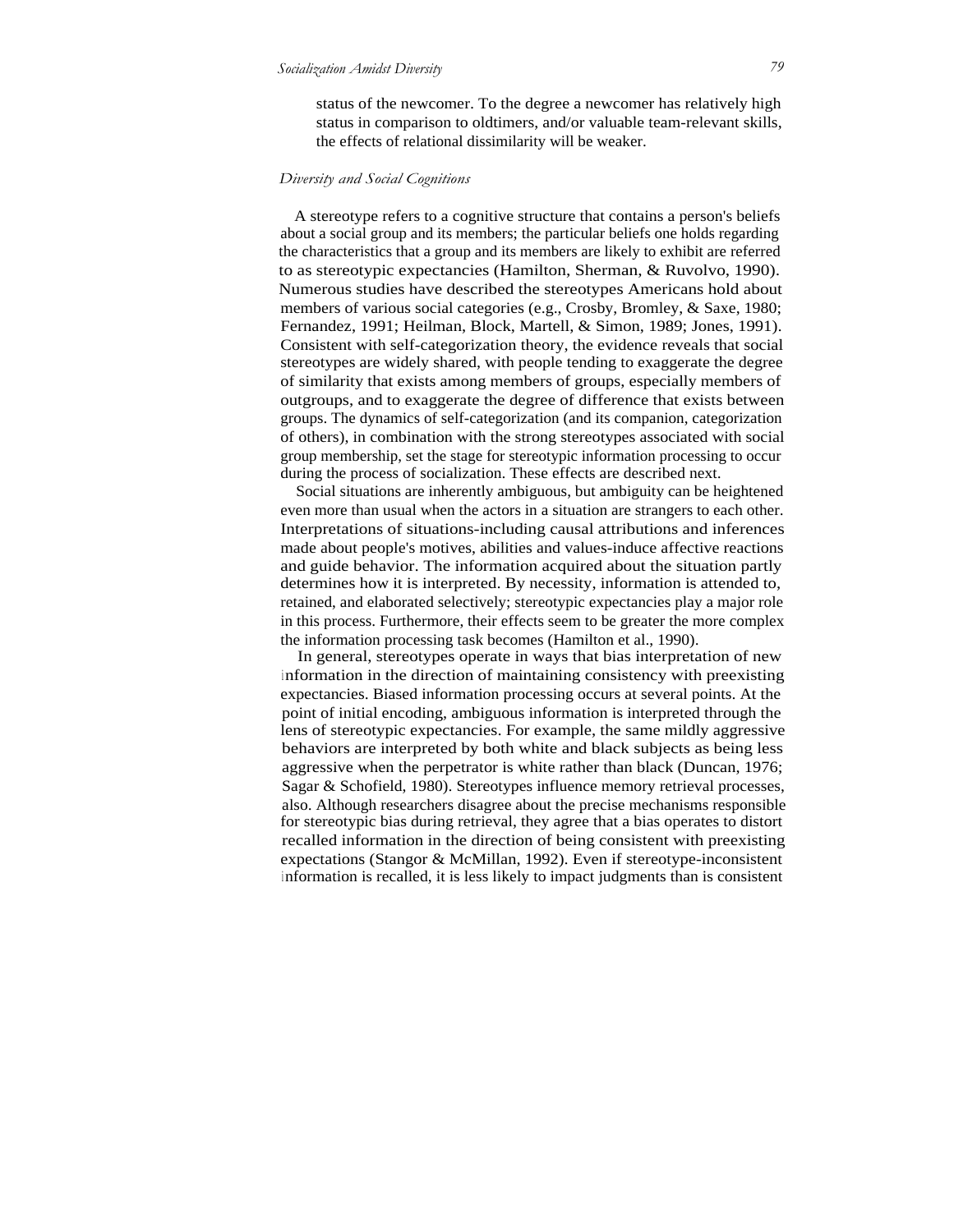information (Hamilton et al., 1990). For example, one study found that people gathered significantly less information and spent less time exploring informational cues for targets described as being employed in stereotypic occupations, compared to targets not described as employed in such occupations. These effects of occupational stereotyping persisted even when information that was inconsistent with the stereotype was available (Hattrup & Ford, 1991).

A clear pattern of evidence documents the biasing effects of stereotypes on social information processing. The conclusion from these studies is that interpretations of situations will be biased by stereotypic expectancies whenever a perceiver is relating to another individual as a member of a social group. That is, stereotypic information processing will be more prevalent to the extent social identities (rather than personal identities) are salient. Assuming social identities are more salient when newcomers and oldtimers are demographically dissimilar,

**Proposition 8.** Stereotypically biased information processing will be more prevalent during socialization to the degree newcomers and oldtimers are demographically dissimilar. This effect will occur for both newcomers' perceptions of oldtimers and oldtimers' perceptions of newcomers.

If diversity includes stereotypically biased information processing, and given that stereotypes held about ingroup members are generally more favorable than stereotypes held about outgroup members, it is nearly inevitable that the evaluations people make of outgroup members, who are perceived as dissimilar, will be more negative (Kraiger & Ford, 1985) and less accurate (Fox, Ben-Nahum, & Yinon, 1989). For example, Tsui and O'Reilly (1989) found that subordinates whose gender was different from that of their supervisor received lower performance evaluations and were liked less well (however, the expected effect of race dissimilarity was not found). Such negative evaluations may account for the negative consequences of diversity on affective reactions to work settings, including dissatisfaction and low organizational commitment (Tsui, Egan, & O'Reilly, 1991; Wharton & Baron, 1987). The next proposition addresses this phenomenon.

**Proposition 9.** Newcomers and oldtimers will make negative judgments of each other to the degree their relational dissimilarity is large.

#### *Summary*

To this point, our discussion of the effects of diversity has emphasized its cognitive and affective consequences for individuals. We have argued that diversity makes social identities more salient, which in turn causes personal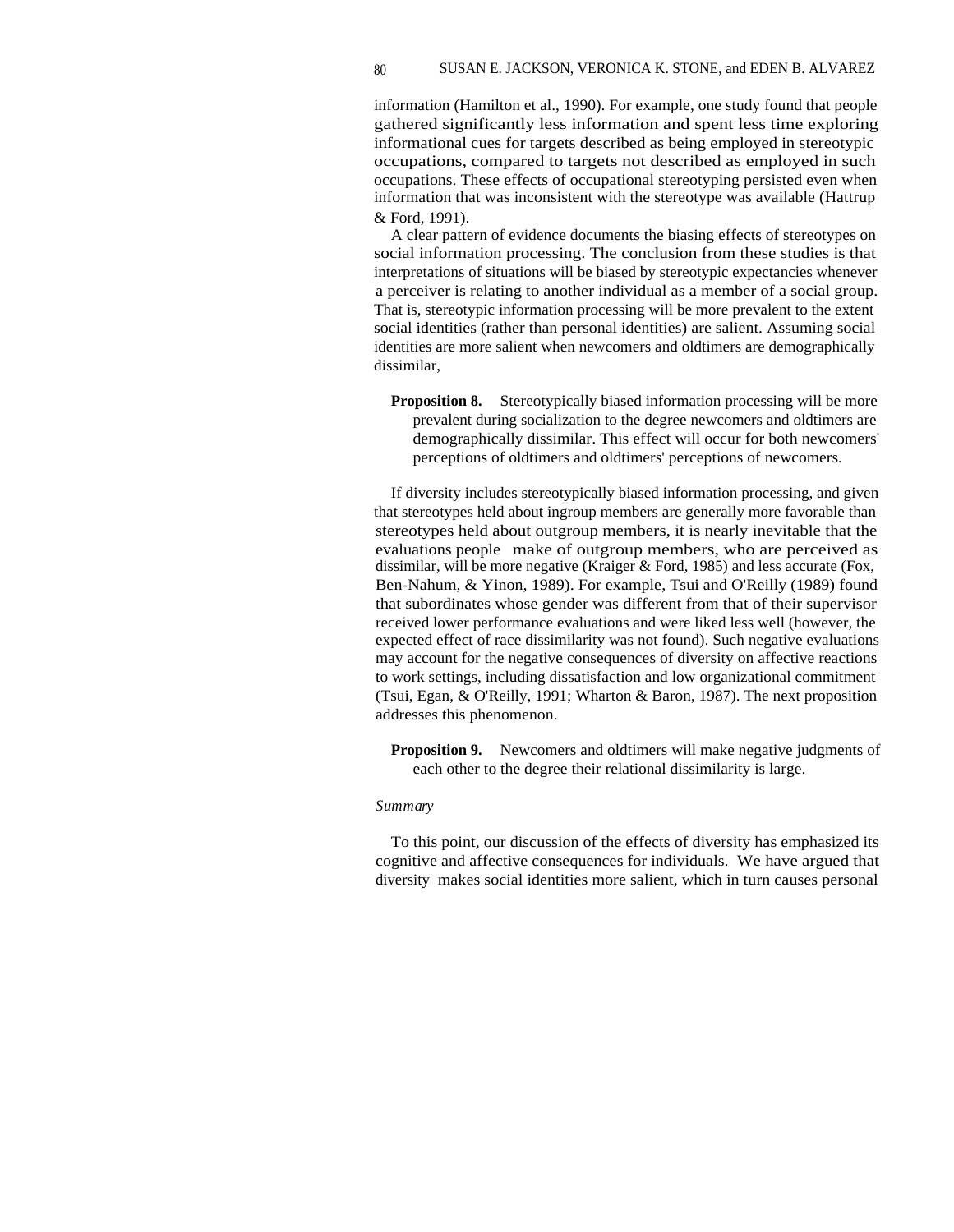#### *Socialization Amidst Diversity 8 <sup>1</sup>*

identity to be submerged, reduces interpersonal attraction among dissimilar team members, increases anxiety, and triggers stereotyping and biased information processing. Next, we extend our discussion to interpersonal relationships and behaviors.

#### Interpersonal Manifestations: Communications

The preceding section focused mostly on the intrapersonal consequences of diversity. Presumably, these intrapersonal consequences are reflected in <sup>i</sup> nterpersonal relationships among team members. That is, intrapersonal consequences are reflected in behavioral manifestations. As Figure 1 suggests, we view communication behaviors as being the most immediate interpersonal manifestations of intrapersonal processes. It is through such communications that somewhat stable relationships among team members are negotiated and stabilized.

Studies of communication in organizations often distinguish between workrelated communications, which are instrumental, and friendship-based communications, which are viewed as ends in and of themselves (e.g., Brass, 1984; lbarra, 1990). Figure 1 reflects this distinction, and also differentiates information exchange and support from proactive influence attempts. These specific types of communications are considered next, and propositions are developed to suggest how patterns of information giving and seeking are likely to be affected by the relational similarity between newcomers and oldtimers.

#### *Work-related Communications*

The entry of an individual into an organization, unit, or team is usually accompanied by feelings of uncertainty and ambiguity. As newcomers attempt to clarify their role and position within the social milieu and learn the prevailing rules of conduct, they engage in information search behaviors (see Ashford, <sup>1</sup> 986; E. Morrison, in press a). For newcomers, information acquisition may help relieve role ambiguity and its associated anxiety. Oldtimers are likely to consider information acquisition by newcomers as essential to the socialization process, and *mar'* actively encourage it (cf. Miller & Jablin, 1991). In addition, especially under conditions of interdependence among team members, oldtimers can be expected to seek information about the newcomer.

Communication is often characterized as a social exchange, making salient players' potential rewards and costs. For information seekers, potential rewards related to information search include positive affect and resource acquisition (Blau, 1964), but these are often sought at the risk of social rejection (Roloff, <sup>1</sup> 981). For the information provider, the experience of positive affect may be an immediate reward. In addition, as described below, perceived rewards may include anticipation of future personal gains that will accrue.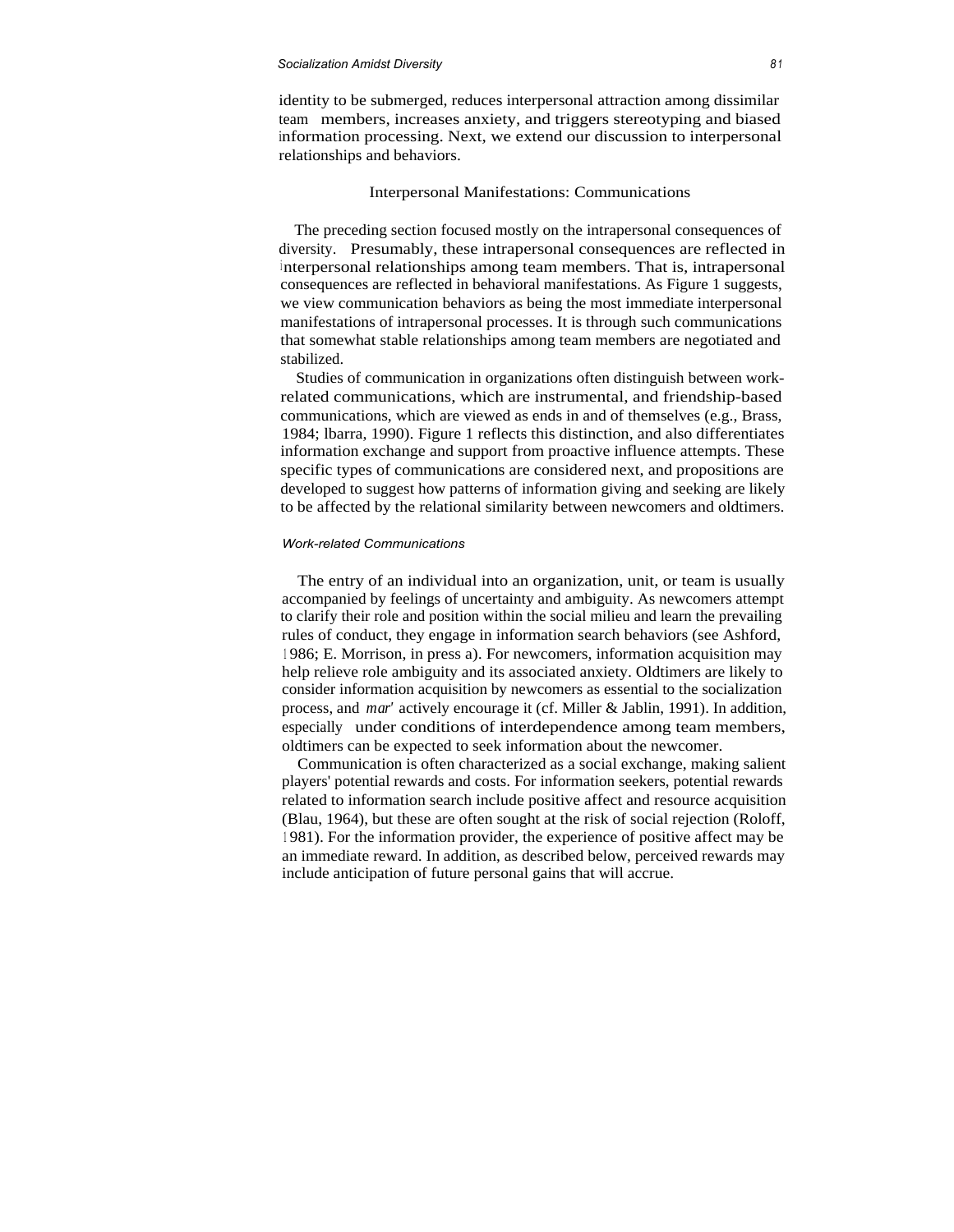Early discussions of information search behaviors in organizational settings focused specifically on feedback-seeking behaviors and identified two tactics for information search: direct inquiry and unobtrusive monitoring (e.g., Ashford, 1986; Ashford & Cummings, 1983). Subsequent elaboration of the tactics used to acquire information makes more precise distinctions (Miller & Jablin, 1991). Among the different direct tactics available for acquiring information are overt questioning and testing limits (e.g., through intentional rule violation). Less obtrusive tactics include surveillance, observation, indirect questioning, disguised conversations, and use of third parties. Although these tactics have been described as the means by which information seekers acquire information, they can also be considered channels for information dissemination. That is, these tactics represent alternative channels for information *exchange.*

Presumably, individuals choose to use channels that minimize costs and maximize rewards (e.g., see E. Morrison & Cummings, 1992; Northcraft & Ashford, 1990), regardless of whether they are seeking or disseminating information. Relational dissimilarity may enter into this calculus by influencing the anticipated costs and rewards of those involved in the communication. For the information seeker, relational similarity may influence general expectations regarding the tone of evaluative information. Because evaluations of outgroup members tend to be more negative than evaluations of ingroup members, dissimilar newcomers are likely to anticipate receiving more negative information, compared to similar newcomers. Therefore, they are more likely to rely on tactics that offer protection against a negative public image (cf. E. Morrison & Bies, 1991) and one's private self-concept (see Crocker & Major, 1989), suggesting the following proposition:

**Proposition 10.** When seeking evaluative information, newcomers will rely on unobtrusive tactics to the degree they are demographically dissimilar to oldtimers. That is, dissimilar newcomers will be more likely to seek evaluative information through indirect questioning, disguised conversations, surveillance and third parties; conversely, similar newcomers will be more likely to seek evaluative information through overt questioning and testing limits.<sup>5</sup>

For newcomers, dissimilarity is expected to increase the anticipated costs associated with information search; for oldtimers, it is expected to decrease the anticipated rewards. Several factors may lead oldtimers to anticipate fewer rewards for providing information to dissimilar newcomers. For example, assuming information is valued, some expression of appreciation is likely to be forthcoming from the newcomer. Due to the oldtimers' greater attraction to more similar newcomers, appreciation expressed by similar (vs. dissimilar) newcomers should generate stronger positive affect for oldtimers. Also,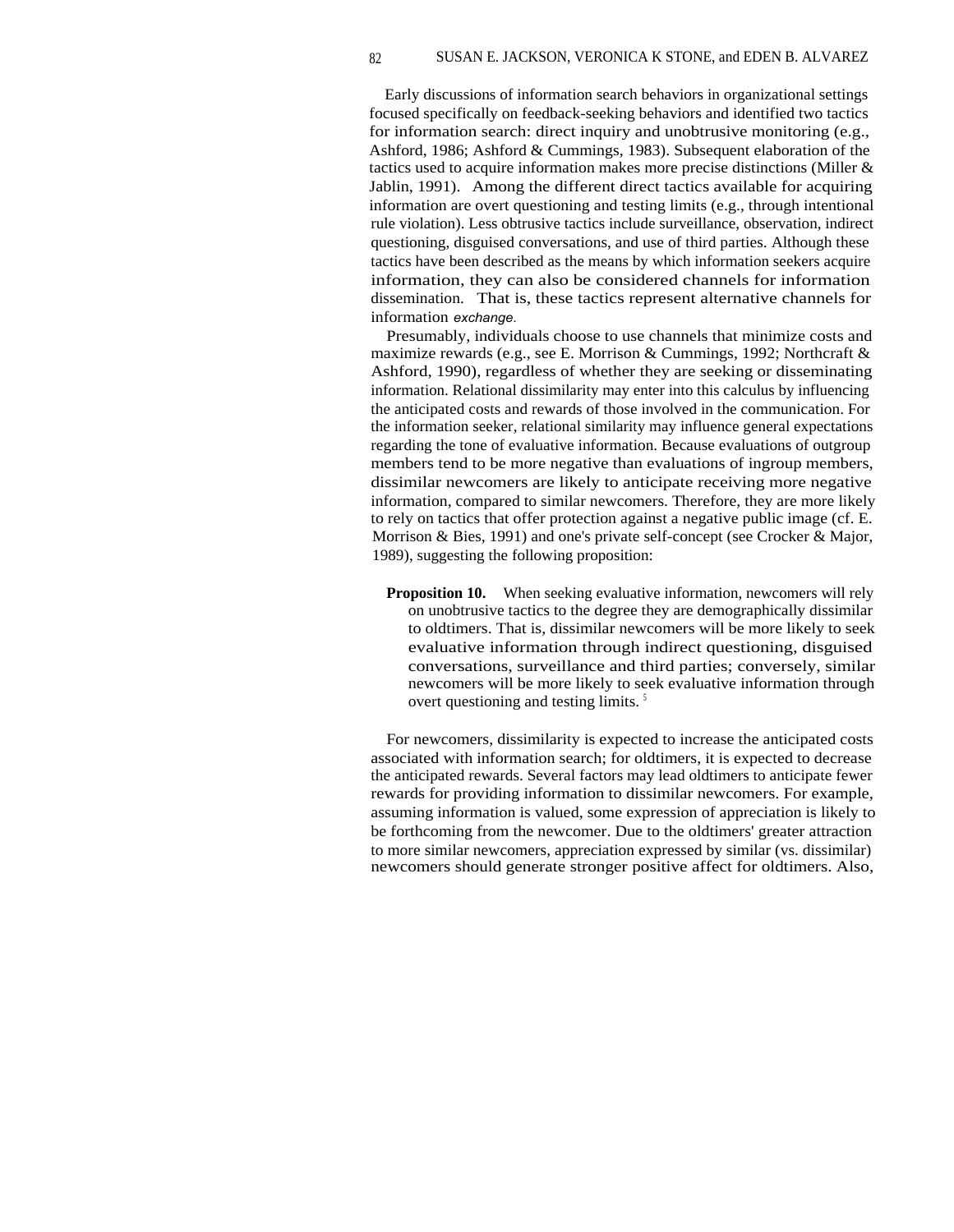#### *Socialization Amidst Diversity 83*

oldtimers may anticipate that greater future benefits will accrue as a consequence of building good relationships with similar newcomers; this is because similar newcomers may be perceived as more likely to succeed in the future and as more likely to include the information provider within a circle of close associates. Therefore,

**Proposition 11.** Oldtimers will be more likely to consciously provide evaluative information (using either direct or indirect tactics) to similar newcomers than to dissimilar newcomers.

Not all information provided by oldtimers is provided intentionally; often information is provided unintentionally, for example through nonverbal communications or because it is transmitted by a third party. These channels of information exchange usually are not monitored closely so the information <sup>t</sup> hey reveal is equally available to relatively similar and dissimilar newcomers. Furthermore, unmonitored channels may provide observant newcomers with more accurate evaluative information. In particular, negative evaluations are more likely to leak through these channels. A consideration of the negative stereotypes held for outgroups and the functioning of unmonitored information channels suggests the next proposition:

Proposition 12. The evaluative information received by newcomers will be more negative to the degree the newcomers are demographically dissimilar to oldtimers. This effect is expected to occur primarily as a consequence of information received through communication channels that are not closely monitored by oldtimers.

The preceding propositions addressed evaluative communications, but these are not the only types of communications that occur during socialization. Upon entering a new job setting, most newcomers are likely to also seek technical information about how to carry out job tasks (see E. Morrison, in press b), for even if the newcomer has held a similar job elsewhere, nuances related to performing in the new context need to be learned. The desire for technical information is not likely to differ for similar and dissimilar newcomers, nor are the costs or rewards associated with the search for such information likely to differ as a result of newcomer similarity to oldtimers. Therefore,

Proposition 13. Demographic similarity between newcomers and oldtimers will not account for significant differences in the information search tactics used by newcomers to obtain technical information.

Just as newcomers seek information about the team they are entering, oldtimers seek information about newcomers, although this phenomenon has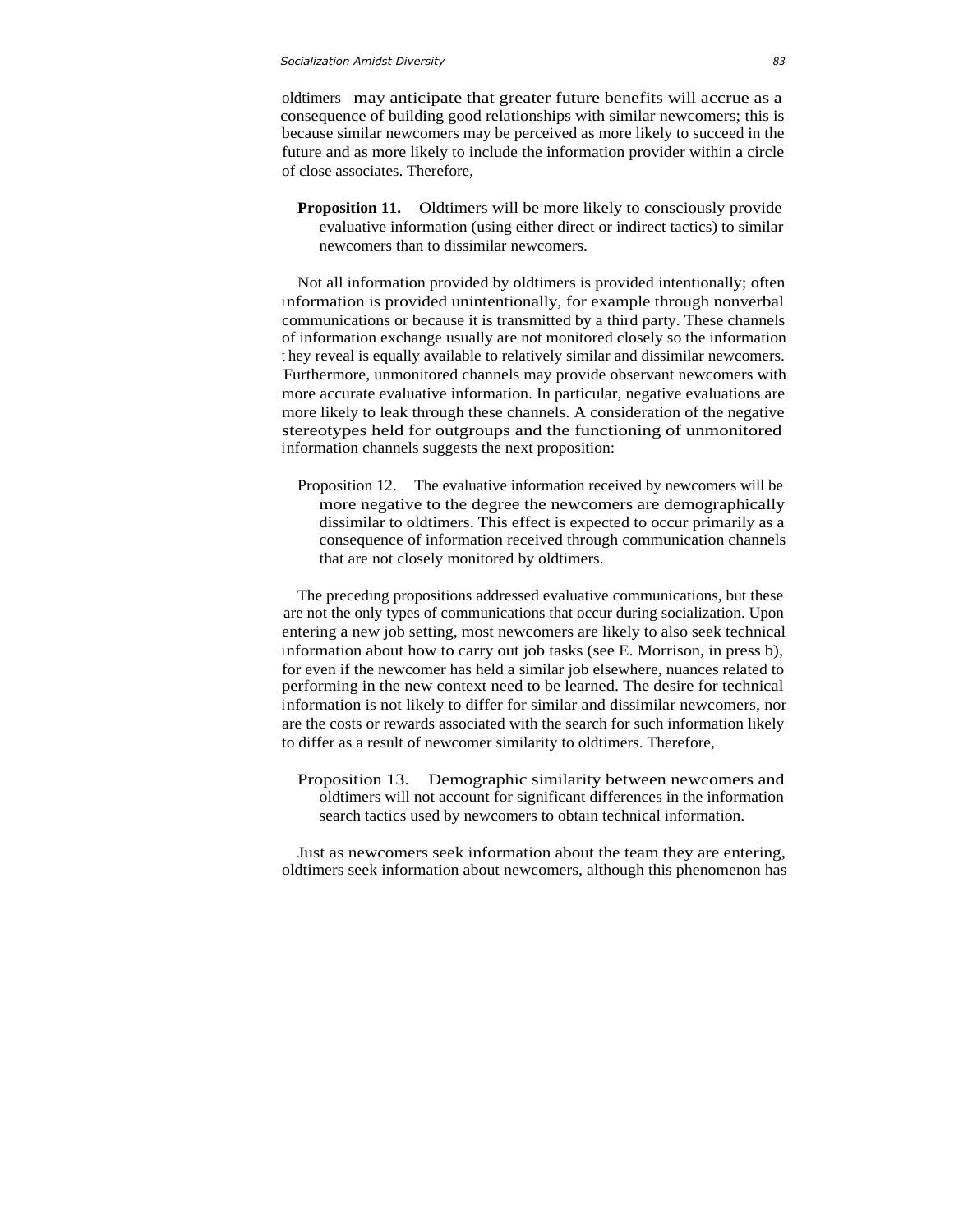received little attention. In particular, oldtimers are likely to seek information about the job performance of newcomers, especially under conditions of interdependence. Due to the negative stereotypes often held about social groups that are dissimilar to one's own (as discussed above), oldtimers may expect poorer performance from dissimilar newcomers. This, in turn, may lead to closer performance monitoring, suggesting the following proposition:

**Proposition 14.** To the degree newcomers are demographically dissimilar to oldtimers, oldtimers will engage in more frequent information search behaviors targeted at assessing newcomers' performances.

One way to think of stereotypes is as initial hypotheses (expectancies) that guide information gathering. Adopting this view of stereotypes, several studies indicate a tendency for people to seek information that confirms their hypotheses (Klayman & Ha, 1987). Thus, stereotypes are enacted, creating the pygmalian effect. For example, when subjects were given a list of questions to ask a target person, they chose different questions to ask depending on whether they were testing the hypothesis that the target person was an extrovert (e.g., What would you do if you wanted to liven things up at a party?) or an introvert (e.g., What do you dislike about loud parties?) (Snyder & Swann, 1978). Because such information seeking strategies engage the target person, the behavioral effects of stereotypes are not limited to the behavior of the perceiver; the target person's behavior is influenced as well. This was cleverly illustrated in a study by Snyder, Tanke, and Berscheid (1977). Male students were shown photographs of attractive or unattractive females and led to believe that these were photos of the person with whom they were speaking during a telephone conversation. Men who thought they were speaking with attractive women adopted a more friendly manner and, in turn, elicited more friendly behavior from the women with whom they spoke.

In studies of racial stereotyping, similar communication effects have been shown (Word, Zanna, & Cooper, 1974). In a simulated job interview, white subjects interviewed black and white confederates who were trained to behave in a standardized way. When interviewing black applicants, the interviewers conducted shorter interviews characterized by more negative nonverbal behaviors (less eye contact, more speech errors). To assess the effects of the interviewers' behaviors, the investigators then trained confederates to behave in nonverbally negative and positive styles. Applicants interviewed under these differing conditions were rated by independent judges, who saw only the applicants' behaviors. Those interviewed by someone using a negative nonverbal style were evaluated as performing worse than those who had been interviewed by someone using a positive nonverbal style. Thus, the following proposition is suggested: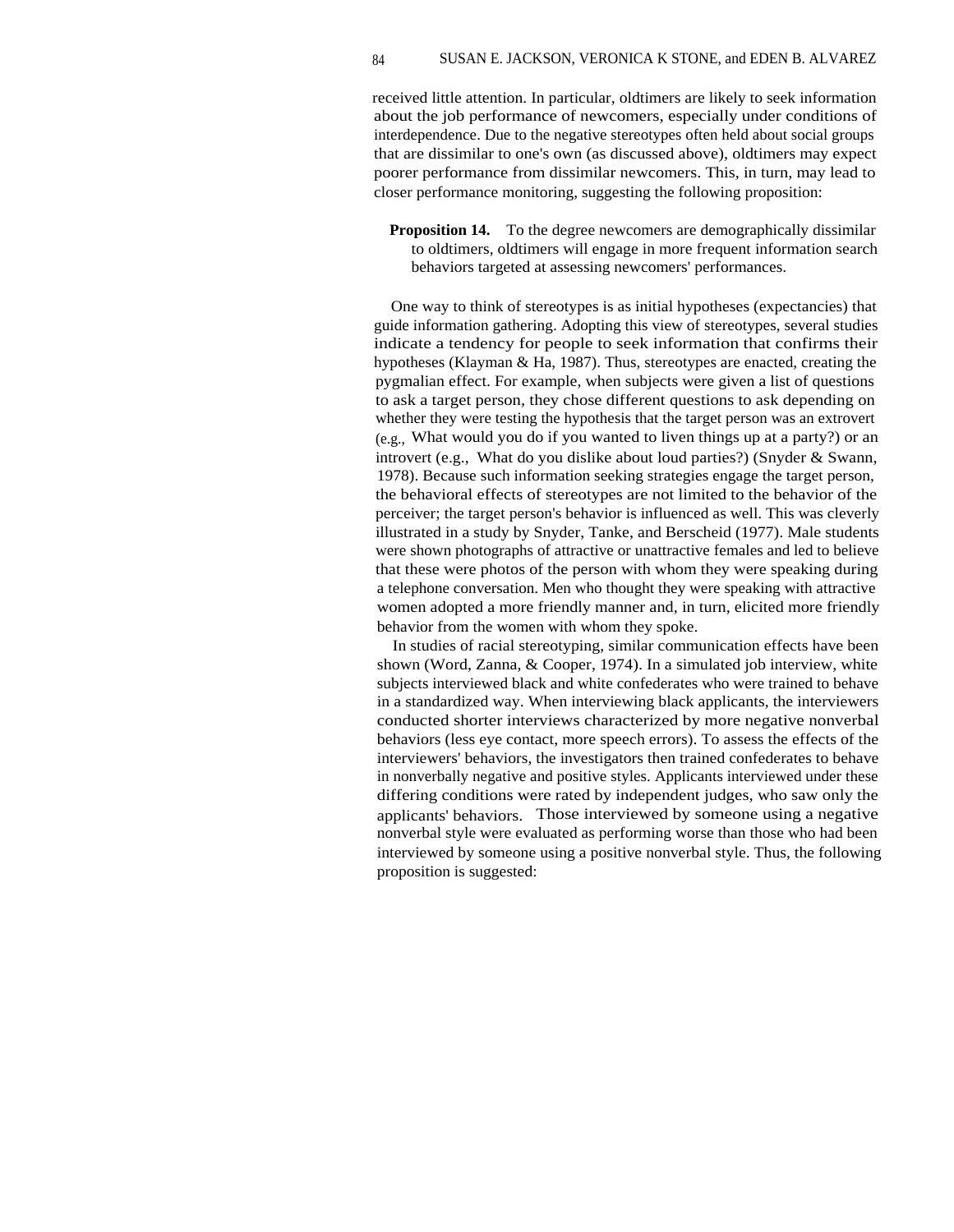**Proposition 15.** To the degree newcomers and oldtimers are demographically dissimilar, the verbal and nonverbal behaviors of oldtimers toward newcomers are likely to reflect and communicate the oldtimers' stereotypes for the demographic social groups in which the newcomer is a member; newcomers, in turn, are likely to respond by behaving in line with the projected stereotypes.

It is worth noting that this proposition implies that, to the degree relational similarity is high, newcomers are less likely to behave in line with stereotypes held for their demographic membership groups and are more likely to express their personal identities. This is because the behavior of similar newcomers is less likely to be shaped by stereotype-driven verbal and nonverbal communications from oldtimers.

For newcomers, communication activities with peers and senior coworkers are among the most helpful and most important in determining newcomer satisfaction and commitment (Louis, Posner, & Powell, 1983; E. Morrison, in press a). Considerable evidence indicates that employees with minority status in terms of ethnicity or gender believe they face special barriers to informal communication networks (A. Morrison & Von Glinow, <sup>1</sup> 990). Such evidence is consistent with studies of communication patterns in work organizations, which indicate that demographic diversity is related to lower amounts of communication among coworkers. These studies typically consider only intentional, verbal communications. For example, in one study that examined communication networks in five organizations, demographic homogeneity (on the dimensions of authority, education, sex, race, and organization branch) was consistently found to characterize workcommunication chains, suggesting that diversity decreases communication activities (Lincoln & Miller, 1979). Other studies of communication patterns have shown that work-related communications between men and women are less frequent in units that are more diverse with respect to sex (South, Bonjean, Markham, & Corder, 1982); that formal and informal meetings among peers and with immediate subordinates are lower in racially diverse groups (Hoffman, 1985); and that age and tenure similarities between coworkers predict levels of communication among project teams of engineers ( Zenger & Lawrence, 1989). These latter results are consistent with the wellestablished similarity-attraction effect (Byrne, 1971), and suggest the following propositions:

**Proposition 16.** To the degree newcomers are demographically dissimilar to oldtimers, deliberate communication (although perhaps not unintentional communication) between newcomers and oldtimers will be less frequent, resulting in less information exchange.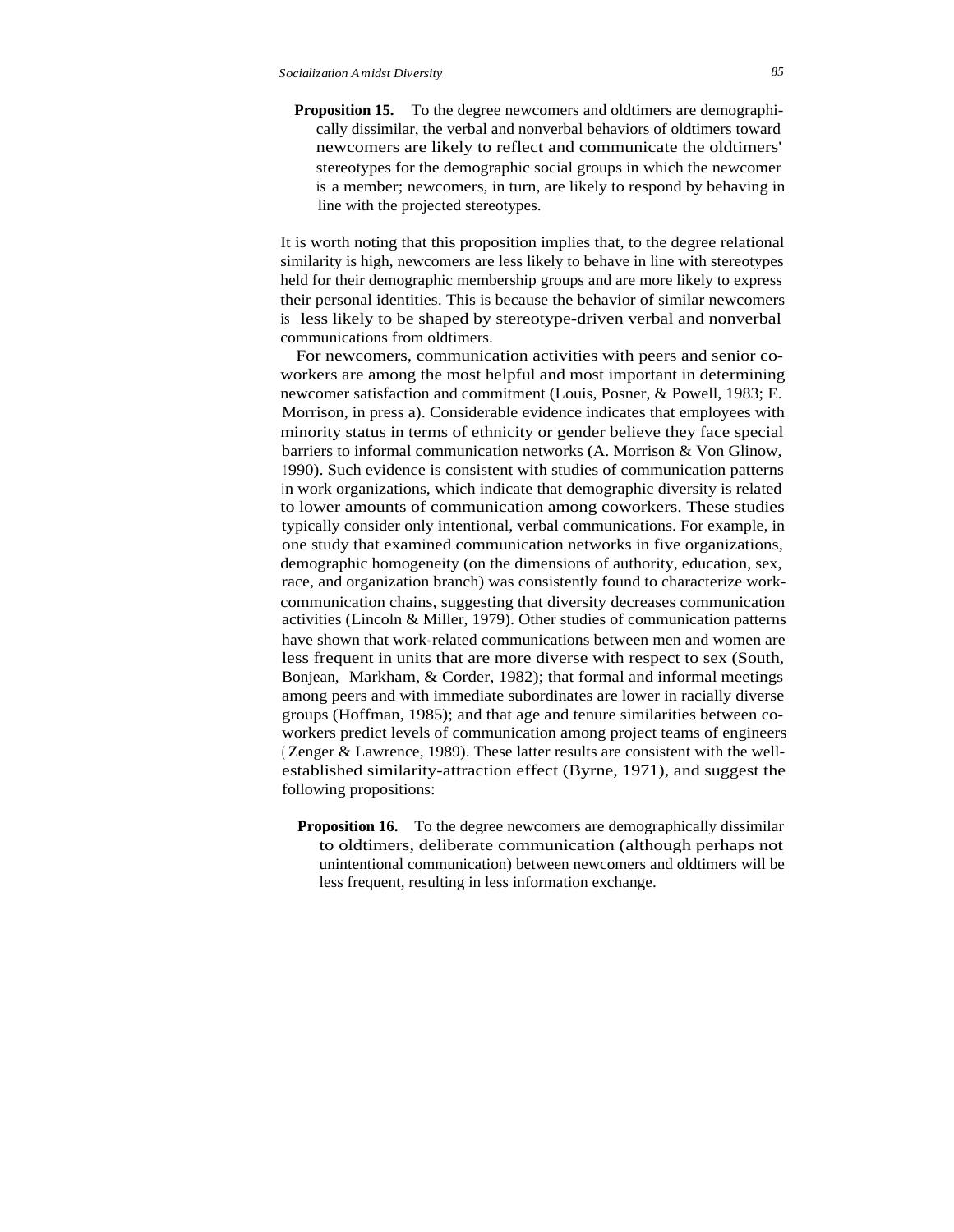#### *Friendship-related Communications*

86

Friendship ties represent an important source of social support, which can be construed as a social reward available through employment. The similarityattraction phenomenon is a primary force that shapes the development of friendship ties within organizations. Similarity among friendship pairs, referred to as homophily, has been found for a variety of demographic and personal attributes, including age, sex, race, education, prestige, social class, attitudes and beliefs (e.g., Berscheid, 1985; Brass, 1984; Byrne, 1971; Cohen, 1977; McPherson & Smith-Lovin, 1987; Verbrugge, 1977; Zander & Havelin, 1960).

Team composition provides an arena for the formation of friendship ties. During socialization, relational similarity between newcomers and oldtimers should facilitate the integration of newcomers into existing friendship networks. Given that people are attracted to similar others and tend to evaluate them positively, similarity should increase both the newcomer's desire for acceptance by the team and the team's interest in facilitating the newcomer's adjustment. Demographic dissimilarity between the newcomer and oldtimers may, therefore, restrict friendship opportunities. Furthermore, similarity on less observable attributes may not be easily discovered due to the exaggeration of perceived differences resulting from ingroup-outgroup categorizations, which tend to increase cohesiveness among the similar oldtimers and result in negative evaluations of the dissimilar newcomer. These factors, in addition to the newcomer's anxiety and sensitivity to team members' evaluations, are likely to increase the newcomer's need for the social support afforded by friendship ties. Given this, dissimilar newcomers are likely to turn outward from the team in search of allies (Thomas, 1990). Therefore,

- **Proposition 17.** To the degree newcomers are demographically dissimilar to oldtimers, newcomers will be more likely to seek support through friendship ties outside the team.
- **Proposition 18.** To the degree newcomers are demographically dissimilar to oldtimers, newcomers will be less likely to develop friendship ties within the team.

Stereotypes and self-categorization processes can be expected to influence the search for allies outside the team. Consequently, if the dissimilar newcomer is a member of a demographic minority within the organization, and assuming employees who are members of a minority group generally are not well integrated into organizational friendship networks, it follows that the homophilious friendship ties of the newcomer will provide fewer links to the friendship network of the organization as a whole. Evidence that informal networks are segregated along demographic lines (Brass, 1984; Lincoln &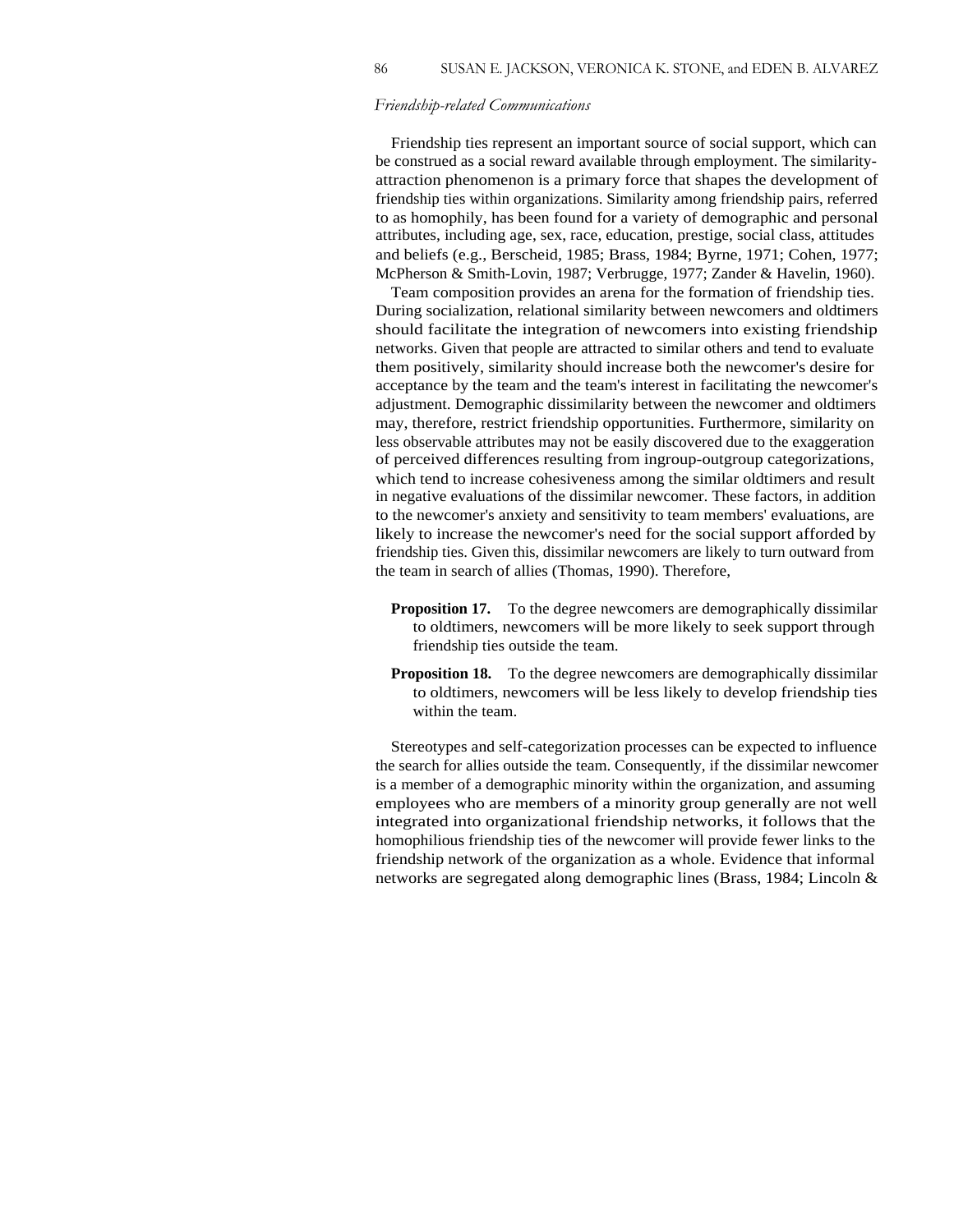Miller, 1979) is consistent with this view of communication processes, suggesting the next proposition:

**Proposition 19.** To the degree newcomers are demographically similar to oldtimers, socialization processes will result in greater centrality of newcomers in the friendship network of the team and the friendship network of the organization.

(The consequences of newcomers' similarity to oldtimers may not be as great for integration into work-related communication networks as it is for friendship networks, however. This is because, regardless of similarity, teams are likely to be concerned about the work-related success of newcomers, particularly when their tasks are interdependent.)

To the extent that the newcomer's relationship to the team approaches a state of marginalization or separation, due perhaps to the fact that friendship networks of dissimilar newcomers are focused outward from the team, newcomer centrality in the informal work-related networks of the organization is less likely. That is, dissimilar newcomers may be more likely to find themselves seeking job-related information and advice primarily from within the team while seeking social support from non-team members. Consequently, they would be more likely to form weak, singular network ties rather than stronger, multiplex ties. Similar newcomers, however, may be able to obtain both job-related information and support from within the team, thereby forming multiplex ties. Therefore,

Proposition 20. The greater the relational similarity between the newcomer and oldtimers, the more multiplex network ties within the team there will be for newcomers.

#### *Influence-related Communications*

Team members with multiplex ties may be in better positions to exert <sup>i</sup> nfluence over one another (Pettigrew, 1973). Friendship ties could be expected to strengthen the degree to which team members attempt to use normative influence (and their responsiveness to such attempts), while work-related ties suggest more opportunities for informational influence (see Deutsch & Gerard, <sup>1</sup> 955). Alternatively, friendship ties can be viewed as enhancing the referent power of team mates, while work-related ties imply influence primarily through legitimate power and perhaps reward power (French & Raven, 1959). Assuming multiplex ties provide greater opportunities for successful influence attempts,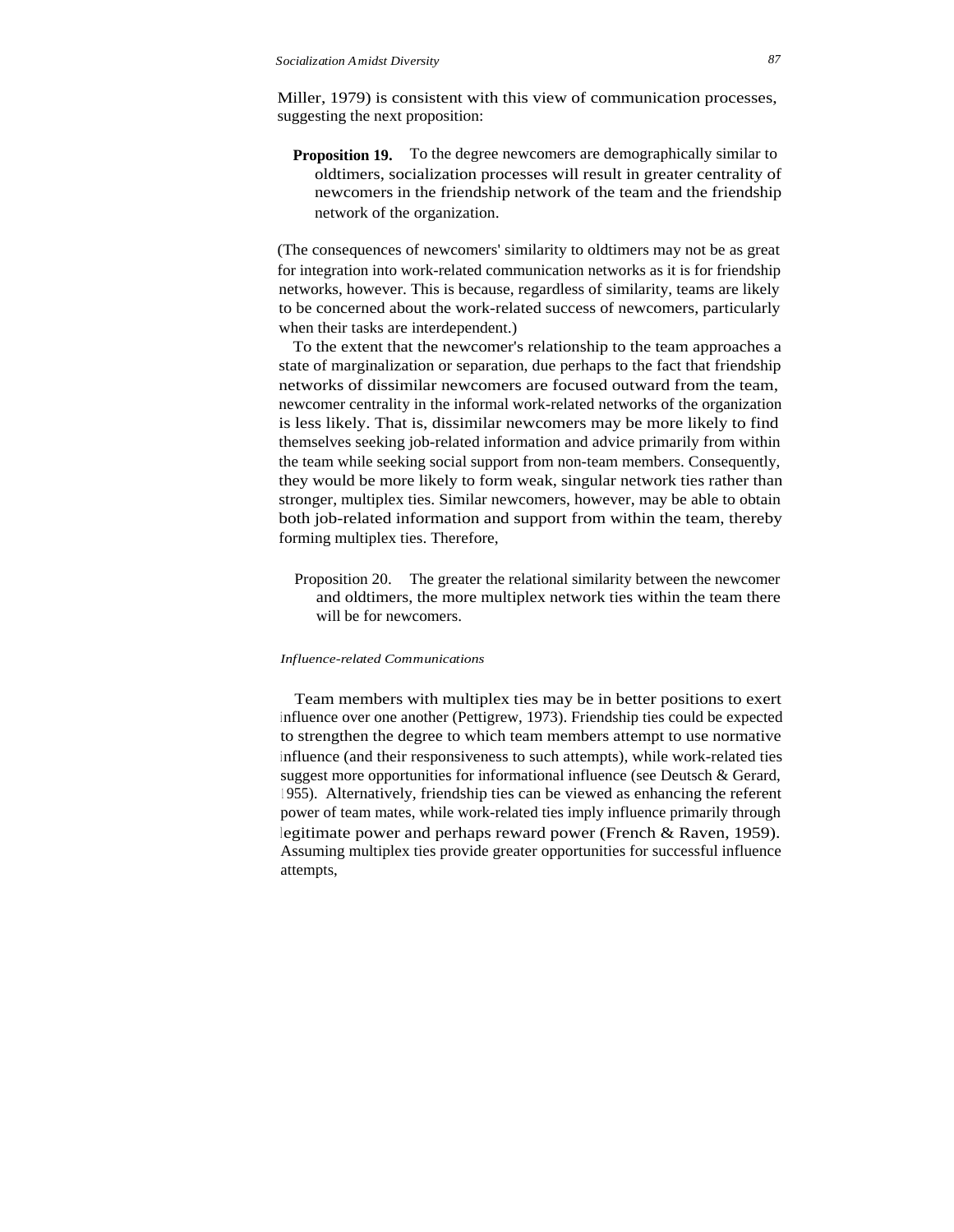**Proposition 21.** The greater the relational similarity between the newcomer and oldtimers, the more influence oldtimers will be able to exert over newcomers.

#### Interpersonal Manifestations: Relations Established

#### *Reference Orientations of Newcomers*

Assuming established work teams have unique histories and partially idiosyncratic patterns of interpersonal relations, the experience of being a newcomer to a work team can be likened to the experience of anyone entering a new and somewhat foreign culture. Just how unfamiliar and different the team's culture is depends on the specific past experiences of the newcomer, although as a general pattern, the new culture is likely to be less familiar and more different for newcomers who are demographically dissimilar to the group as a whole.

For the newcomer, the experience of moving into a new culture is shaped in part by two psychological forces, which can be considered to be somewhat independent (Berry, Kim, Minde, & Mok, 1987): How important is it to the newcomer to maintain an identity based on participation in a culture other than the one defined by the group? and How much participation and contact does the newcomer wish to establish vis-a-vis the new work team? A newcomer who is eager to participate fully in the new team's culture *and* who (a) is unconcerned about maintaining a preexisting identity or (b) seeks to maintain another identity *that is consistent with the team's values and norms for behavior* would be most likely to seek assimilation into the team's culture. Assimilation implies adapting to the team's norms and internalizing their values as given. Condition (a) is unlikely to explain assimilation into work teams, given that social identities are normally developed and maintained throughout the life-course. On the other hand, condition (b) is likely to occur. For example, if the nonwork-related social identities of oldtimers (e.g., those based in family, religious or leisure activities) are similar to those of the newcomer, acceptance by the team would provide some support for these other identities.

When conditions for assimilation are not present, the adoption of an integrationist stance is likely. An integrationist stance would characterize a newcomer faced with a desire to participate as a full team member while maintaining an established identity that is associated with norms and values that are not consistent with those of the new team. The stance of an integrationist essentially involves maintaining a bicultural identity and attempting to conform to the norms of both cultures. Assuming that employees usually prefer to be accepted by their new work team, the integrationist stance is likely to characterize newcomers who are demographically dissimilar to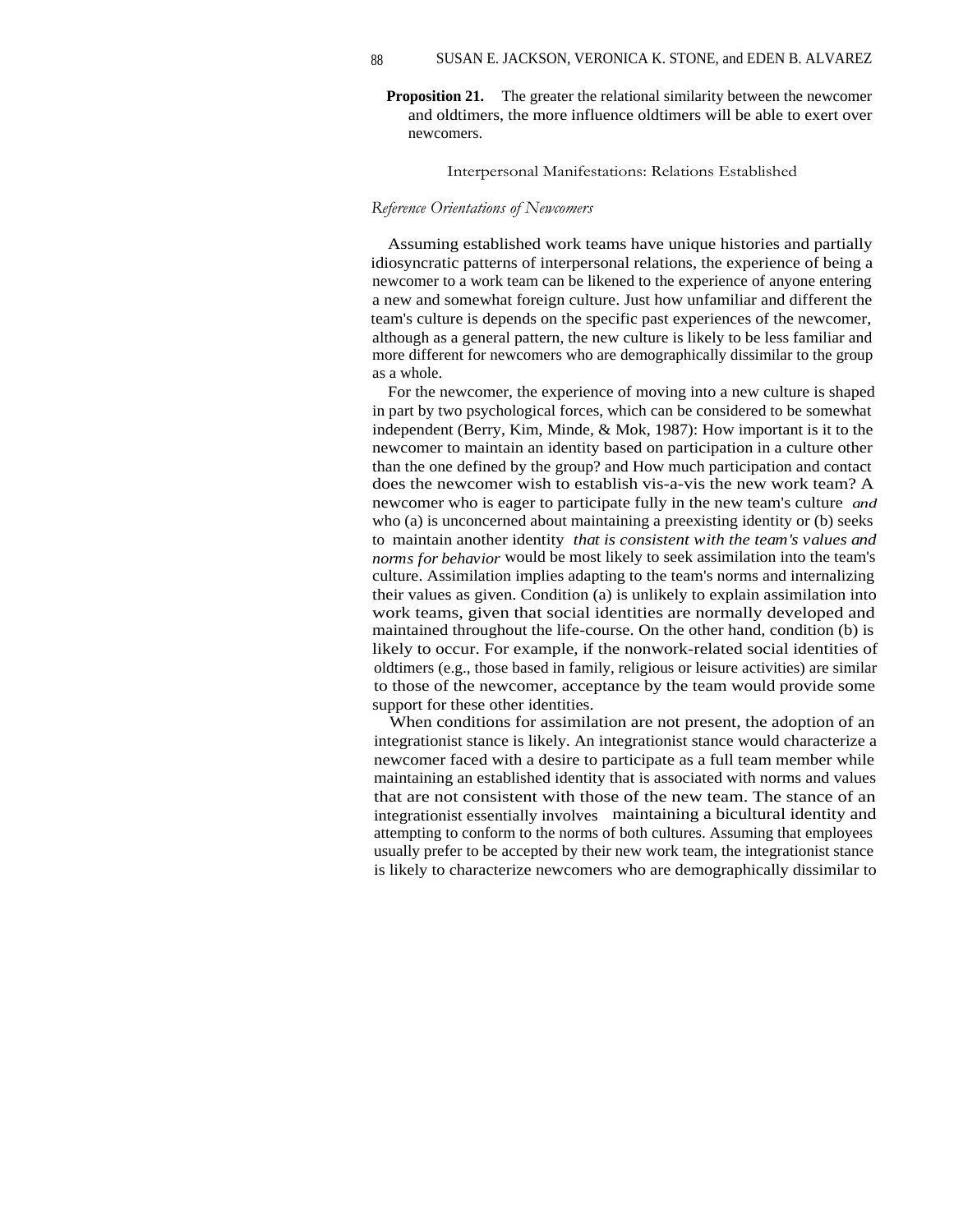members of a new work team. These newcomers are most likely to achieve <sup>i</sup> ntegration by learning and adopting the behaviors approved by the new work team while in that context, temporarily submerging an alternative identity without letting go of the values and behaviors associated with it (e.g., see Ferdman & Cortes, 1991). Alternatively, newcomers who adopt an integrationist stance may attempt social change; that is, they may attempt to change the values and norms of their alternative reference groups to create more similarity between the expectations of these groups for the newcomer's behavior.

Some newcomers may be motivated to maintain a preexisting cultural connection and be relatively unconcerned about acceptance by the work team. Newcomers such as these may be willing to maintain an important social <sup>i</sup> dentity at the expense of becoming a marginal member of the work team. Marginalization is most likely to occur when behavior that is consistent with the preexisting identity directly contradicts the expectations of the new (team) culture. Although it may be an unusual orientation for a newcomer in a work team to adopt initially, those who do adopt this stance are likely to be relatively dissimilar to the team's oldtimers. These considerations of how newcomers adjust upon entering a new culture suggests the following proposition:

**Proposition** 22. Newcomers who are demographically similar to oldtimers are more likely to seek assimilation into a new work team. In contrast, demographically dissimilar newcomers are more likely to adopt the stance of an integrationist or to accept marginalization vis-a-vis the work team.

The attitudinal stance of newcomers during cultural transitions is associated with the amount of stress they experience (Berry et al., 1987). Assimilation and integration are associated with lower stress, relative to marginalization. However, for dissimilar newcomers, integration can also be stressful because it requires either cognitive machinations that justify conforming to team norms defined by members of a demographic outgroup (Bell, 1990) or negotiating a new social reality-that is, it requires convincing reference groups to adjust their expectations for the newcomer in a direction that reduces inconsistency among expectations held by differing groups. The experience of a newcomer who has adopted the integrationist stance would, therefore, be similar to the experience of any employee faced with the burden of resolving conflicting job demands and may lead to some of the negative consequences associated with role conflict (see Jackson & Schuler, 1985). On the other hand, integration may result in the positive consequences associated with role accumulation ( Ashforth & Mael, 1989; Thoits, 1983).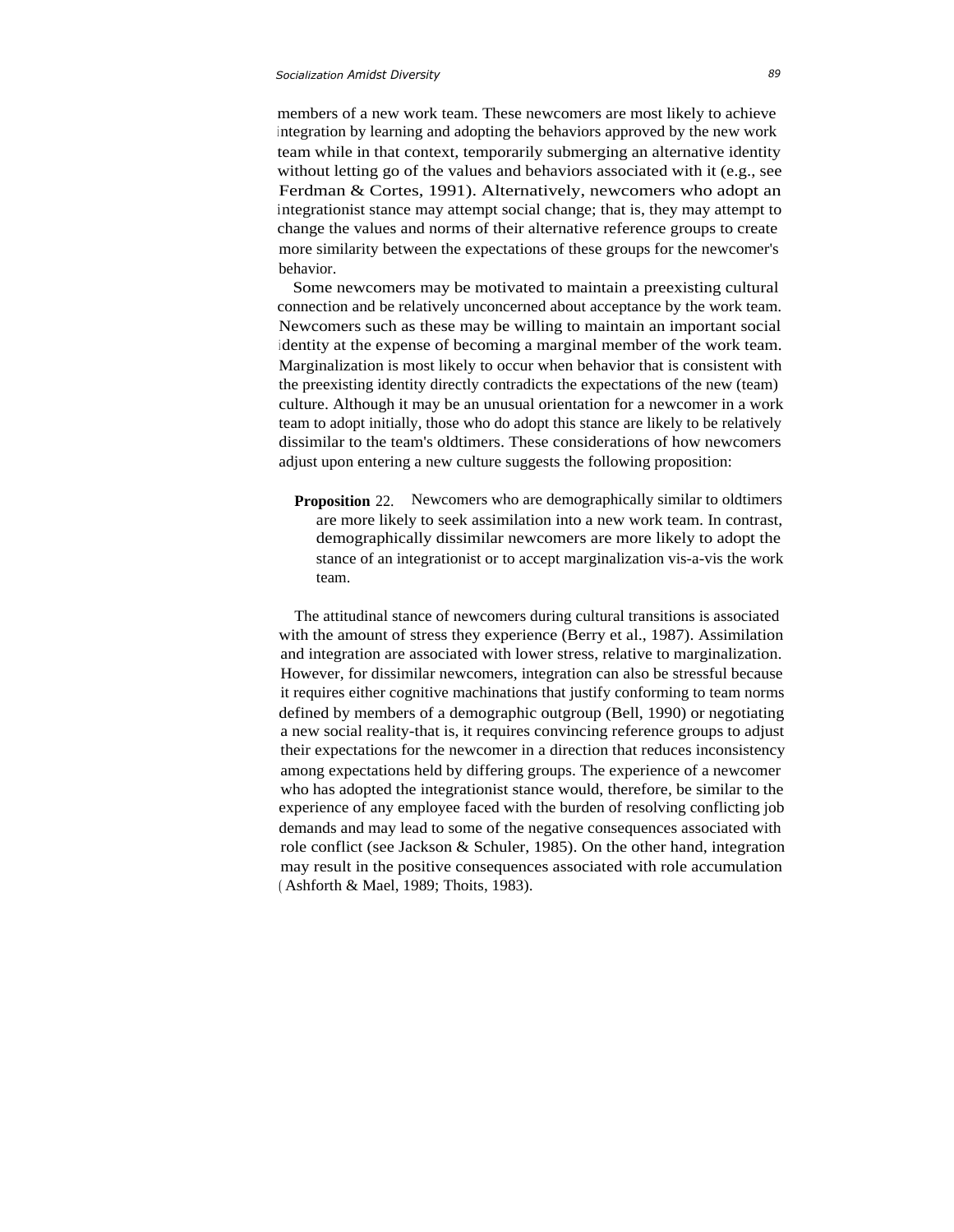#### Roles of Newcomers and Oldtimers in the Team

As Van Maanen and Schein (1979) have described, newcomers entering a group may adopt a custodial stance vis-a-vis the role for their position in the group, or they can innovate and change the role associated with their position. The brief review of research on team diversity and creativity provided earlier in this chapter suggests that entry of a dissimilar newcomer into a group of homogeneous oldtimers sets the stage for role innovation because their entry into the team increases the team's diversity. Despite the group-level finding that heterogeneity is associated with greater creativity and innovation, however, the probability of a single, dissimilar newcomer stimulating much innovation is low. When viewed as an outsider and a "deviant" relative to the team, the lone dissimilar newcomer will most likely be subjected to strong pressures to conform; attempts by the newcomer to convince the team to accept role innovations will likely be resisted (see Nemeth [19861 for a more complete discussion of minority influence effects).

Conditions that create a minority greater than one should enhance the ability of dissimilar newcomers to successfully engage in role innovations. Such conditions include the entry of at least one other newcomer who is both dissimilar to the oldtimers and supportive of role innovations, and/ or diversity among oldtimers themselves, especially if at least one oldtimer is demographically similar to the newcomer who is attempting role innovation. However, even if there is no match between the newcomer and a particular oldtimer, diversity among oldtimers should nevertheless facilitate role innovation because the more diverse oldtimers would likely be less cohesive and present a less formidable barrier to change. Therefore,

**Proposition** 23. Role innovation by a newcomer is more likely to occur to the degree the newcomer is dissimilar to oldtimers, provided the newcomer's attempts at role innovation are supported by at least one other member of the team. Such support is more likely to be present when at least one other member of the team is demographically similar to the newcomer.

Whereas conditions that increase the newcomer's power within the team facilitate role innovation, conditions that increase pressures for conformity by the newcomer and increase the majority's resistance to influence encourage custodianship. Conditions for custodianship might include a strong desire for acceptance on the part of the newcomer, relatively low newcomer expertise and/or self-efficacy, an entering cohort of newcomers which is itself diverse and therefore not cohesive, and high levels of cohesiveness among oldtimers (e.g., see Chatman, 1989; Cohen & Zhou, 1991; Hogg & Abrams, 1988; Levine & Moreland, 1985).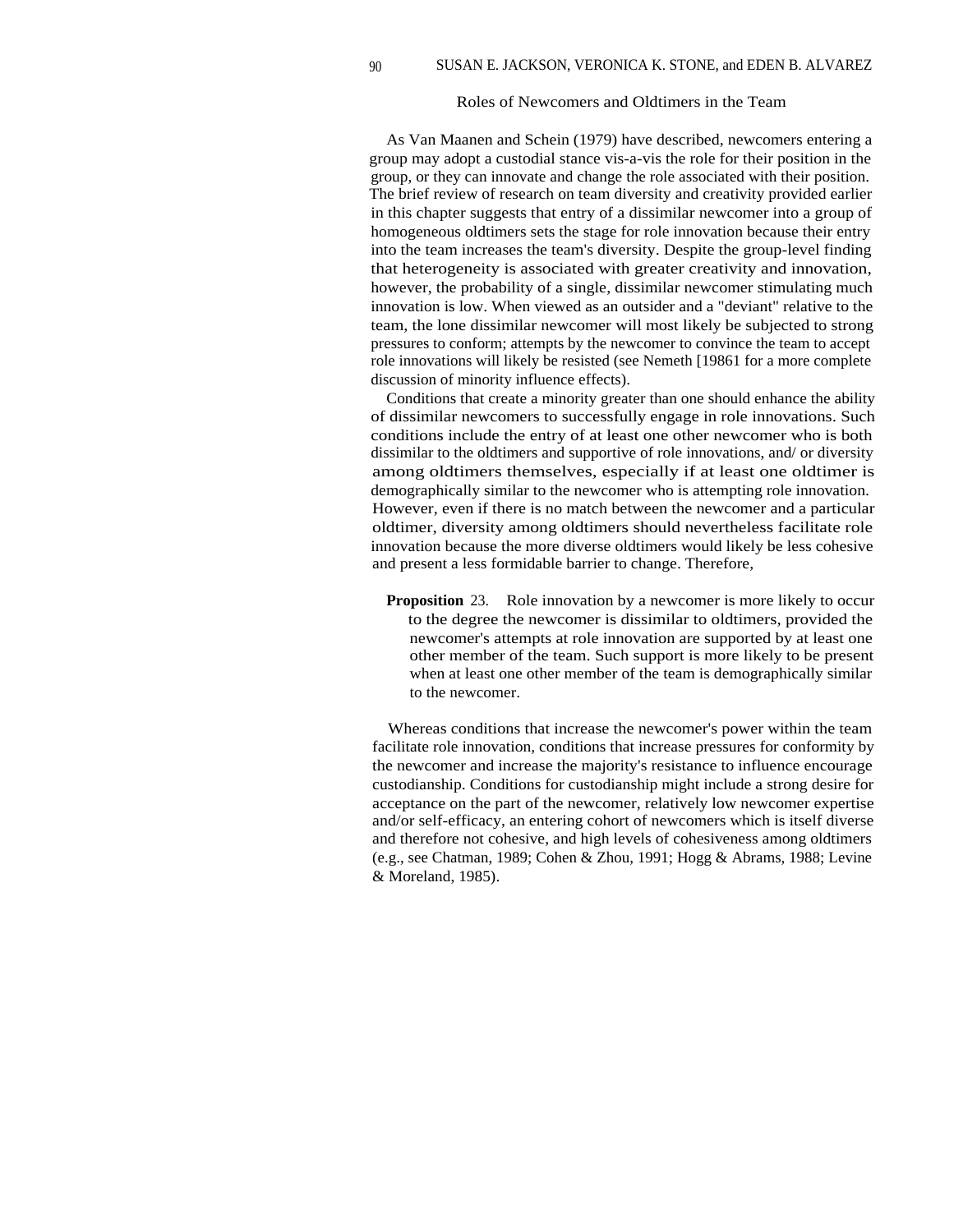#### *Cohesiveness*

Implicit in much of the preceding discussion is the conclusion that team cohesiveness will be influenced by the degree of relational similarity between newcomers and oldtimers. When teams take on new members, the *team* enters a phase of transition and change, as do its individual team members. Thus, there is a temporary unfreezing of norms and relationships, a phase that is likely to he characterized by somewhat lower cohesiveness for all teams, regardless of the degree of similarity between oldtimers and newcomers. Adjustment and refreezing follow, creating the potential for a significant shift in the tenor of relations among team members. (Alternatively, the refreezing phase may solidify the status quo [cf. Staw, Sandelands & Dutton, 1981].) For some teams, socialization processes may stimulate lasting change. If substantial change occurs, the most probable scenario appears to be that a previously cohesive team would become less cohesive. This could occur whenever the salience of social identities is heightened by the arrival of dissimilar newcomers. For example, a homogeneous cohesive team might be transformed into a team of demographically-based conflicting coalitions, or they may experience a modest decline in cohesiveness due to a lack of assimilation or integration of a single newcomer. The opposite direction of lasting change-a group low in cohesiveness becoming more cohesive-appears to be less likely to occur naturally, regardless of the similarity between oldtimers and newcomers. That is,

Proposition 24. The extent to which team cohesiveness is disrupted by the entry of a newcomer is likely to be greater to the degree the newcomer is demographically dissimilar to oldtimers.

#### *Summary*

In this section, we described some of the behavioral manifestations of diversity for newcomers and oldtimers. We argued that these behavioral manifestations occur, in part, as natural extensions of cognitive and affective experiences engendered under conditions of interpersonal dissimilarity. Next, we very briefly comment on a few of the longer-term consequences depicted in Figure 1, focusing on consequences for the team as a whole. Then we turn to a discussion of how the phenomena we have described might be impacted by the larger organizational context.

Subsequent Consequences of Socialization Amidst Diversity

#### *Performance*

Previously we noted that stereotypes applied to outgroup members often include a negative evaluative component. Because stereotypes elicit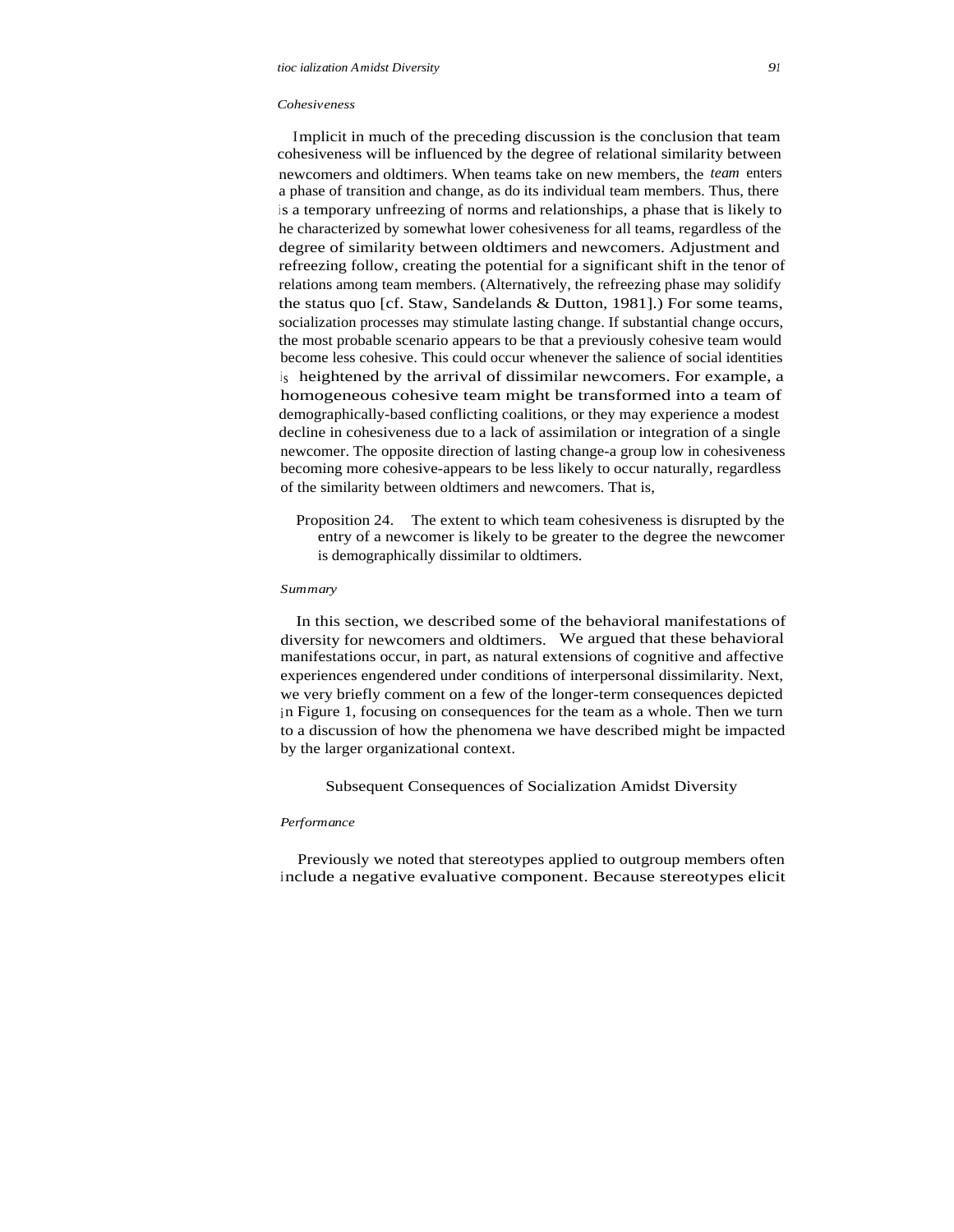## 92 SUSAN E. JACKSON, VERONICA K. STONE, and EDEN B. ALVAREZ

confirming behaviors from those to whom they are applied, this might suggest that dissimilarity is likely to be associated with lower overall job performance. Furthermore, a central tenet of symbolic interactionism holds that a person's self-concept reflects the evaluations that others communicate about the person. Because motivation is enhanced by feelings of mastery and can be undermined by feelings of failure, this line of reasoning also suggests that motivation levels and subsequent performance of dissimilar newcomers, and consequently the performance of the team as a whole, may be negatively impacted (e.g., see Jussim, Brown, Suffin, Ley, & Kohlhepp, 1992). However, there are reasons for not always assuming that dissimilarity and stereotypedriven behavior will translate necessarily into poorer performance. In particular, whenever the stereotypes applied to newcomers include a belief that the newcomer is likely to have task-relevant expertise, the performance of dissimilar newcomers probably will not be negatively influenced (cf. Heilman, 1983). Nevertheless, even when actual performance is not negatively impacted by oldtimers' stereotypes, evaluations of the performance may reflect stereotypic expectancies (Swann & Snyder, 1980; also see Lawrence, 1988).

### *Power and Influence*

In a previous section, we discussed how the similarity of newcomers and oldtimers impacts the development of communication networks within a team, and noted potential consequences of such networks. But the consequences of a newcomer's location within communication networks are not limited to their experiences within the work team. As we described, ties within the team also provide indirect links to the informal network of the organization as a whole. Informal network contacts, including friendship ties, link individuals to a wide array of resources important to the development of power within the broader organizational context. Por example, material resources, mentoring relationships, job mobility information, functional expertise, and political information and access can be gained through informal networks, which are also often forums for informal decision making (Brass, 1984; Ibarra, 1990; Kanter, 1983; Kotter, 1982; Lincoln & Miller, 1979; Pettigrew, 1973; Ragins & Sundstrom, 1989; Thomas & Alderfer, 1989). Thus, to the extent individual oldtimers or the team itself are powerful, internal team ties offer opportunities for newcomers to become integrated into the network of the dominant coalition (Brass, 1984, 1985). The following proposition addresses this possibility:

**Proposition** 25. Greater organizational power will accrue through informal networks to newcomers who are relatively similar demographically (rather than dissimilar) to oldtimers.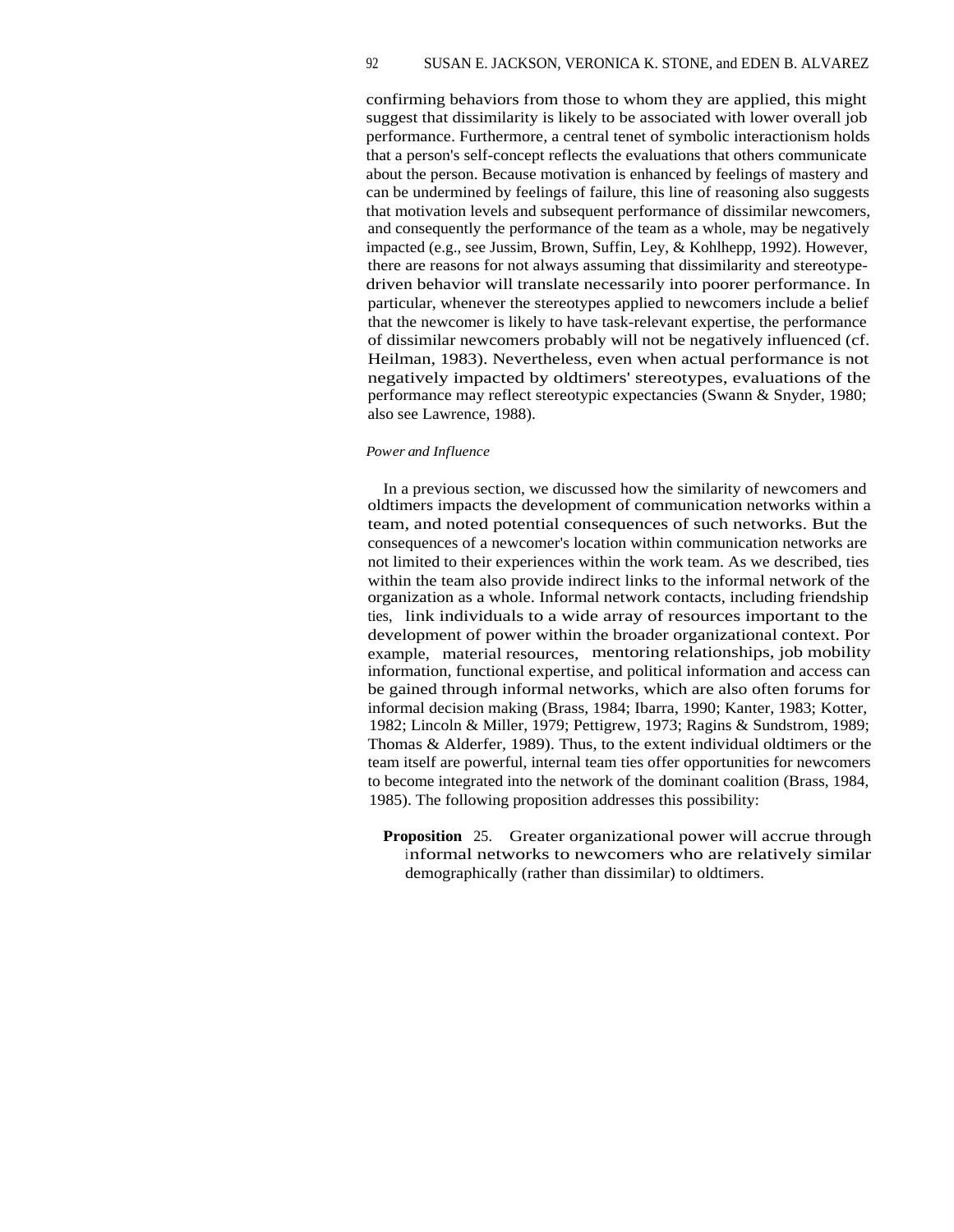## *Socialization Amidst Diversity 9 3*

Paradoxically, while dissimilar newcomers lose an important source of power by turning outward from the group for friendship ties, these very ties may represent an important alternative external source of potential power for a newcomer's work team. The homophilious external ties of dissimilar newcomers indirectly link the team to information and ideas that would not be available to them otherwise. These "weak ties," which link together members of different groups (Granovetter, 1973), may facilitate the introduction of <sup>i</sup> nnovations into the team, which, in turn, may enhance their position of power <sup>i</sup> n the organization. Although evidence that weak ties are related to team power is lacking, the empirical link between weak ties and individual power (Brass, <sup>1</sup> 985) combined with the above line of reasoning suggests the following:

**Proposition** 26. Dissimilar newcomers provide the team with a source of weak ties, which offer opportunities for enhanced team innovation and team power.

In general, the potential value of the external ties of dissimilar newcomers may be realized only when the conditions needed for minority influence to occur are present. That is, the team cannot benefit from a newcomer's external contacts unless it uses the information such ties bring to light. The term "minority influence" refers to changes in a group's attitudes or beliefs that are <sup>i</sup> nduced by a numerical minority of group members whose views diverge from those of the majority. Research on social influence processes and attitude change reveals that in order for minority influence to occur, the minority position must be communicated consistently and persistently (Nemeth, 1986). Under these conditions, the majority is more likely to attend seriously to the minority's perspective and attempt to understand it. For a newcomer entering an established team, pressure to conform may be especially strong, so persistently advocating a minority opinion would require unusual resolve on the part of the newcomer. Such resolve may be stimulated by a desire to maintain a positive social identity and it can be sustained by the physical presence of just one ally (Allen, 1975), such as a compatriot within the team, or by the psychological presence of a valued reference group (Kelley, 1955), such as a support network that exists outside the team. These conditions should <sup>i</sup> ncrease the probability that a team will benefit from the alternative perspectives newcomers may bring to the team. Therefore, organizations faced with increasing diversity should attempt to create and sustain these conditions. Human resource management practices may be especially useful in achieving this objective (see below).

#### *Development*

As Feldman (1989) points out, "The\_ whole question of adaptation and <sup>i</sup> nnovation, as outcomes of training and socialization, raises another important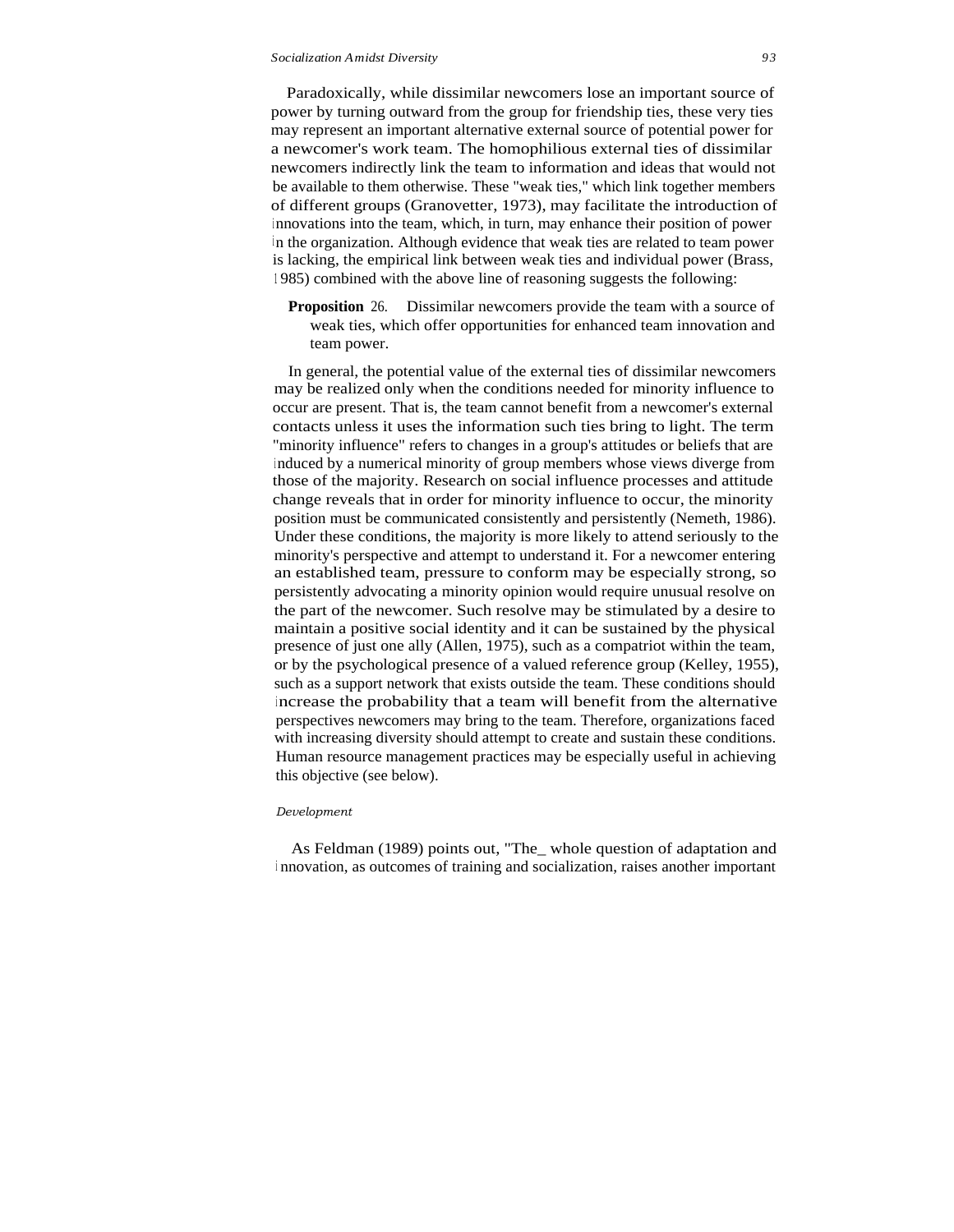## 94 SUSAN E. JACKSON, VERONICA K STONE, and EDEN B. ALVAREZ

issue: the extent to which the absorption of newcomers into an organization can provide training and developmental experiences for job incumbents" (p. 391). Perhaps the most obvious opportunities for development arise when the skills and knowledges of oldtimers and newcomers are dissimilar, for these situations provide a forum for learning new technical information. As suggested by the hypothetical case presented earlier in this paper, however, the degree of technical learning that occurs may be partly determined by whether team members develop positive interpersonal relations characterized by mutual respect. Socialization processes also offer opportunities for social development, which occurs as a result of being confronted to assess one's habitual behaviors and social stereotypes. Such development, which may be traumatic or occur almost unnoticed, is more likely to occur in an environment of demographic diversity than in an environment characterized by demographic uniformity.

## *Membership Stability*

Another important consequence of socialization amidst diversitymembership stability-is a result of the interplay between the reference orientation of newcomers, member roles, and cohesiveness. Stability requires that both newcomers and oldtimers remain members of the team. Conversely, instability results if either newcomers or oldtimers choose to exit from the team.

The relations established between newcomers and oldtimers are especially likely to influence whether newcomers stay as members of the team. As noted, an integrationist stance, which is more likely to be adopted by dissimilar newcomers, may result in role conflict. Role conflict, in turn, is generally associated with turnover propensity (Jackson & Schuler, 1985). In contrast to integration, assimilation, which presumes a level of newcomer-team value congruence, is likely to enhance membership stability (e.g., see Chatman, 1991).

The role orientations of newcomers are likely to influence membership stability, also. For example, an innovative role orientation may destabilize the team more than would a custodianship orientation. For dissimilar newcomers, role innovation attempts-or even the mere perception by oldtimers that role innovation is likely-may result in strong pressures for newcomers to conform and hence decrease newcomers' satisfaction (cf. Wagner et al., 1984).

It is obvious that the socialization phase which occurs upon the entry of a team newcomer is an important determinant of the newcomer's longevity as a team member, but it is perhaps less obvious that the entry of a newcomer into a team can create a critical period for oldtimers as well. The arrival of a newcomer may stimulate turnover by some oldtimers due to the creation of new factions and alliances, to conflicts, or simply to feelings of being less connected to and less attracted to the team. Turnover among oldtimers may be especially likely when newcomers succeed in their attempts at role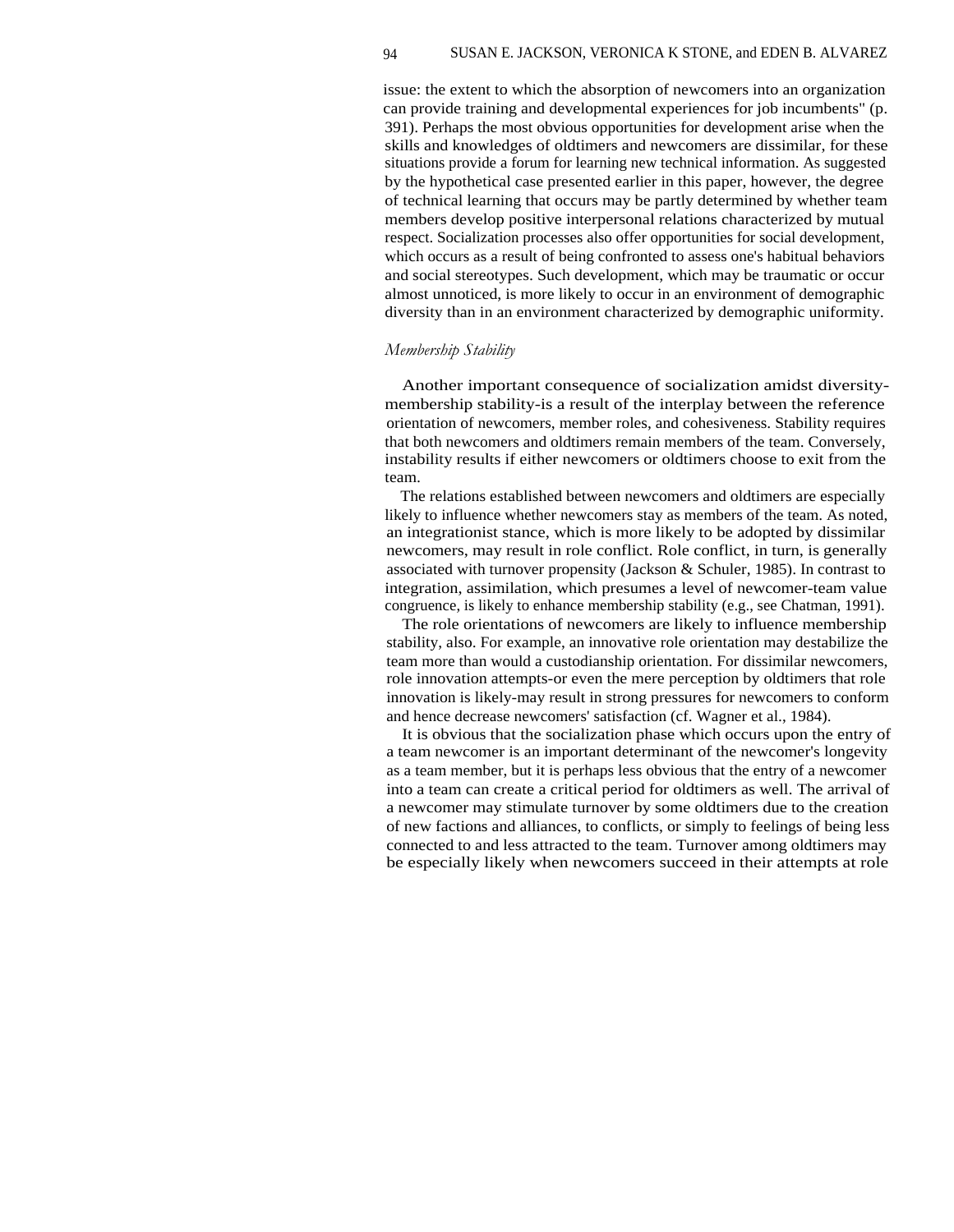innovation. If an oldtimer is uncomfortable with the implications of role <sup>i</sup> nnovation for their own status within the team, the oldtimer's reference orientation may change from one of assimilation to integration or even marginalization, calling into play feelings of value incongruence and role conflict-the precursors of turnover.

#### Moderating Conditions

Figure 1 includes three moderators likely to impact the specific processes described above. Although space constraints prohibit in-depth discussion of these, the potential importance of moderators deserves some attention. Research on socialization processes that ignores these and other moderating conditions may produce misleading or uninterpretable results.

#### *Team Characteristics*

Although our discussion ignores many features of teams that can vary, we do not intend to suggest that differences in the characteristics of teams are unimportant. In fact, several characteristics of teams are likely to accentuate the effects described. For example, closed teams with relatively stable membership are likely to have a more cohesive contingent of oldtimers, in contrast to open teams with more fluid memberships, and this cohesiveness is likely to accentuate the socialization consequences of having a demographically dissimilar newcomer join the team. Several other characteristics of teams are likely to also contribute to cohesiveness among oldtimers, thereby accentuating the consequences of newcomer dissimilarity, including team longevity, homogeneity among oldtimers, and small team size.

The nature of a team's leadership is another contextual factor that is likely to influence the processes described in this chapter. Group members, and more specifically, newcomers, take their cues from all group members, but cues from a leader may have added significance. In situations where a formal or informal leader exists, the type of relationship that develops between the leader and the newcomer can impact the socialization process for better or worse. This notion is supported by research on the leader-member exchange theory (Graen, 1976; Graen & Scandura, 1987), which focuses on the relationship that develops between each member of the group and their leader, that is, the vertical dyad. Because of time constraints, the leader is forced to selectively parcel out his or her time and energy to various members of the group. The result is that leader-member exchanges can be categorized as ingroup and outgroup relationships, with those in the ingroup receiving from the leader greater trust, <sup>i</sup> nteraction, support, and rewards than those in the outgroup. This relationship eventually stabilizes through a cyclical process of behavioral reinforcement on the part of the leader and the member (Dienesch & Liden, 1986). Thus, the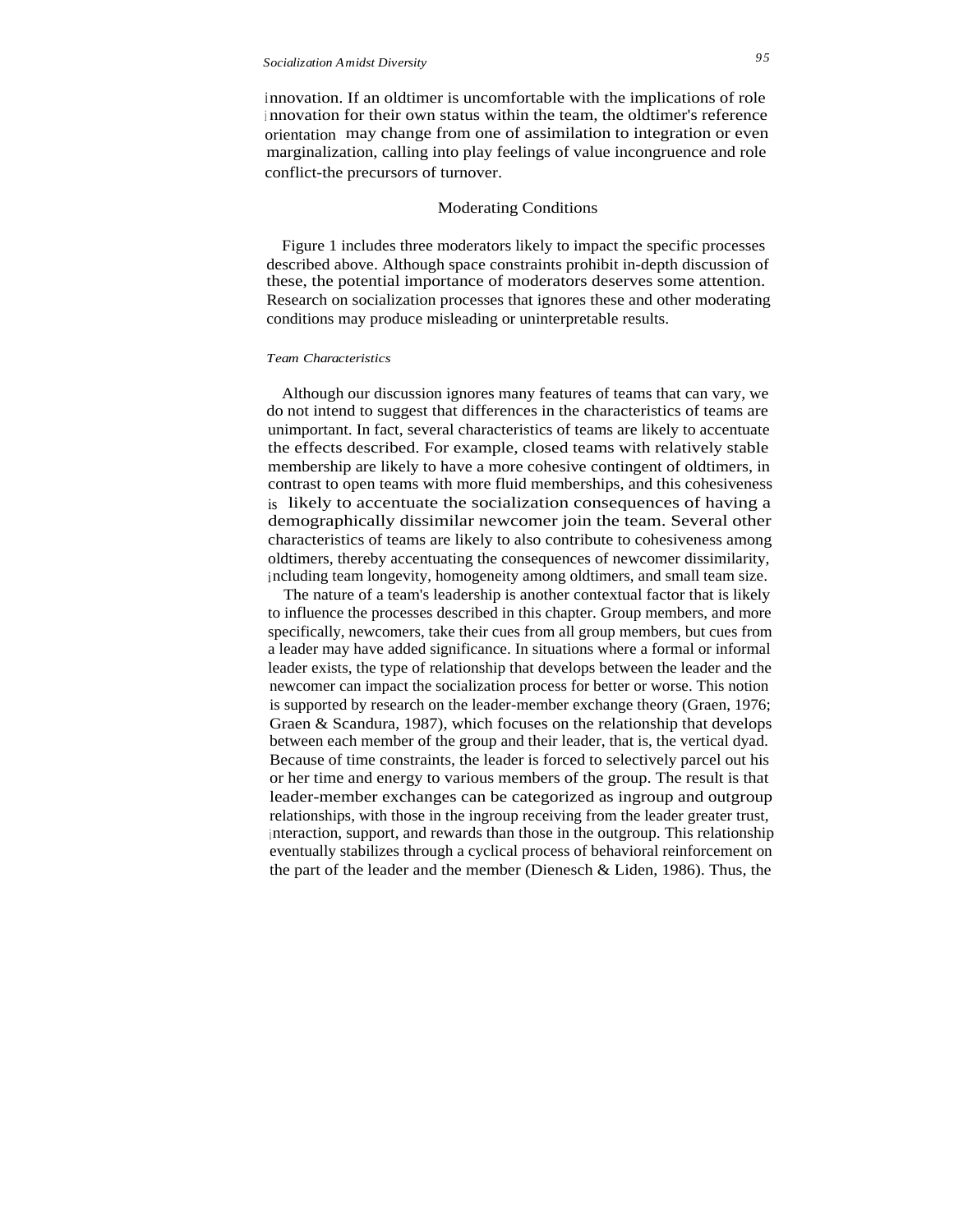relational similarity between the leader and both newcomers and oldtimers may be especially important during socialization.

#### *Nature of the Team's Task*

McGrath (1984) offers a comprehensive discussion of dimensions that characterize the nature of group tasks. Of these, the degree to which the task structure encourages cooperation versus conflict is likely to be especially relevant to understanding the consequences of diversity. Cooperation is required when the team's task creates interdependency among members. Interdependency and pressures for cooperation are likely to influence several of the processes described (Gaertner, Dovidio, Mann, Murrell, & Pomare, 1990). For example, the initial categorization of dissimilar newcomers may be influenced by the extent to which the performance of the team as a whole depends on the newcomer's performance. When task interdependency is great, the salience of a *team* identity should be heightened for team members (task interdependence may also heighten the salience of the team's identity among other members of the organization). Corresponding to a heightened team identity would be a weaker tendency for oldtimers to use demographicallybased social identities to categorize dissimilar newcomers as outgroup members. When social identities are not salient, stereotypes for these social groups are less likely to influence information processing and behaviors toward the newcomer. In addition, task interdependence may increase the frequency of contact between oldtimers and newcomers, thereby encouraging oldtimers to view newcomers in personalized terms. Findings from several studies support the expectation that the effects of relational dissimilarity will be weaker under conditions of high interdependency (Amir, 1969; Brewer & Miller, 1988; Darley, Fleming, Hilton, & Swann, 1988; Gaertner, Dovidio, Mann, Murrell, & Pomare, 1990).

#### *Human Resource Management Practices*

We include within this domain of moderators the full range of organizational practices related to how work is managed. Socialization tactics, training, staffing, appraisal and reward systems are all examples of human resources management practices.

*OrganizationallGroup Socialization Tactics.* The experiences of newcomers are shaped in part by the socialization tactics in their organization. These may be selected consciously by management, as is the case for formal orientation sessions that process large cohorts of newcomers, or used with little or no explicit planning, as is sometimes the case when organizations adopt a "sink or swim" approach (Van Maanen & Schein, 1979). Socialization tactics differ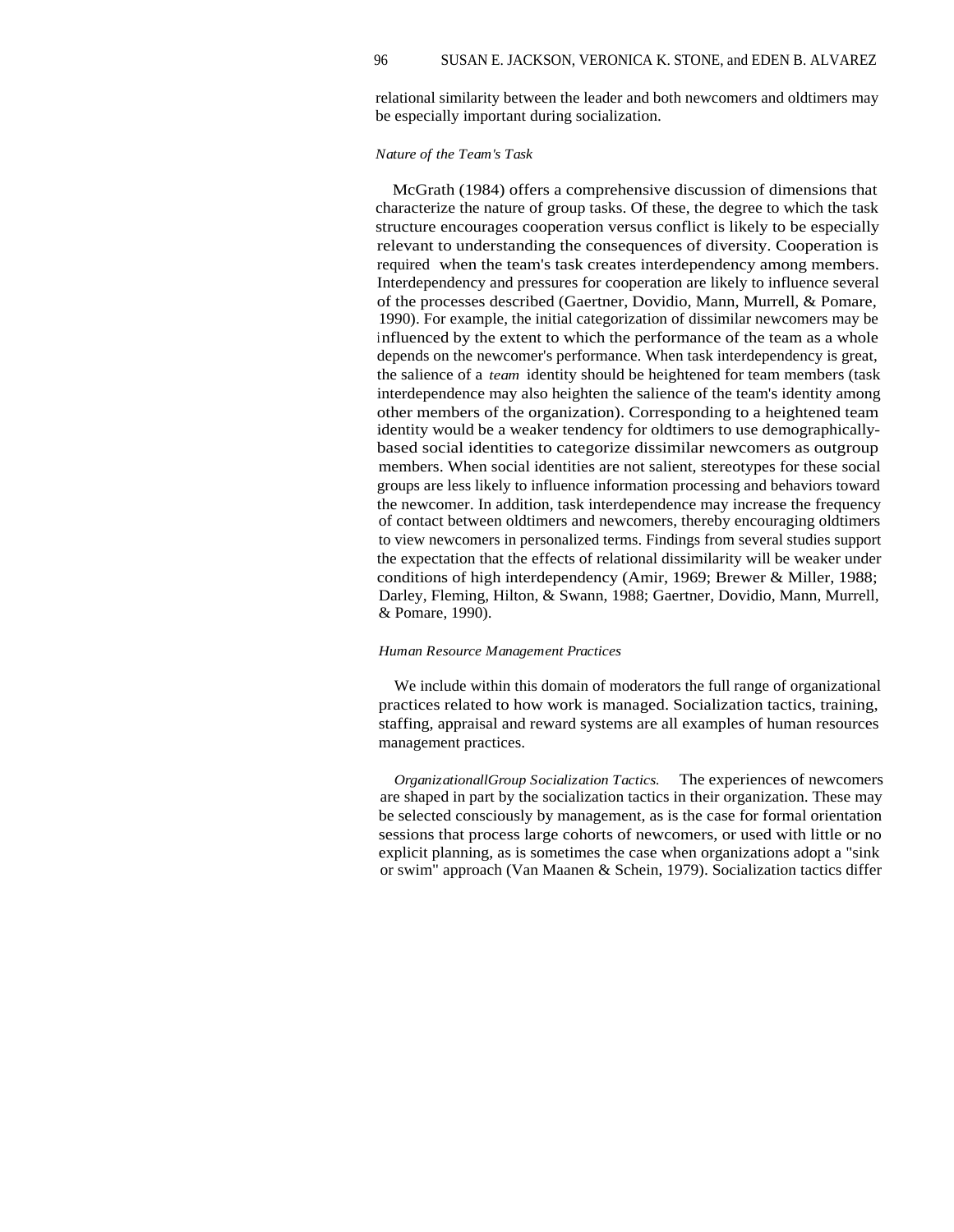## *tiocialization Amidst Diversity <sup>9</sup> 7*

along many dimensions, a few of which may be especially relevant to the consequences of diversity. Because different socialization tactics require, and result in, different psychological responses, they can accentuate or attenuate <sup>t</sup> he effects of dissimilarity between newcomers and oldtimers. For example, collective socialization tactics should serve to encourage the development of communication networks among an entering cohort of newcomers. These networks are likely to stay intact even after newcomers become dispersed throughout the organization. Assuming collective socialization facilitates the development of communication ties outside of the newcomer's work team, the effects of dissimilarity on externally directed communications would likely be magnified for newcomers who are members of a collectively socialized cohort. We would also expect socialization tactics that are less constraining of oldtimers' and newcomers' behaviors to magnify the effects of dissimilarity. Such tactics would include disjunctive socialization, informal tactics, and investiture, which are the tactics most likely to encourage role innovation. On the other hand, collective, formal, or divestiture tactics are more likely to encourage newcomers to adopt a custodianship orientation (for descriptions of these tactics, see Van Maanen, 1978).

*Training Programs.* Although socialization tactics and the training that occurs upon entry into an organization often are treated as distinct aspects of human resource management systems, the distinction is blurry, at best (Feldman, 1989). For training programs targeted at newcomers, the moderating effects of training are likely to be similar to those suggested above. A second type of training is also relevant, however, namely training for oldtimers. Training oldtimers to attend specifically to newcomers' needs for support (Goldstein & Gilliam, 1990) may attenuate the negative effects of relational dissimilarity. Similarly, traditional sensitivity training, which often emphasizes the unique qualities of individuals, may attenuate the effects of relational demography. The intended effects of sensitivity training are to eliminate the depersonalization that occurs when people are perceived to be members of an outgroup, thereby weakening the cognitive effects of categorization at the social level (see Wilder, 1986). Unfortunately, however, our analysis indicates that the negative consequences of relational dissimilarity may be accentuated by some of the more recently developed "valuing differences" training programs, which often emphasize and encourage the celebration of differences between demographic groups.

*Staffing.* Feldman (1981) describes the importance of an organization's selection procedures in determining socialization experiences. In particular, valid procedures help ensure that newcomers (as well as oldtimers) have the needed abilities and skills to perform their jobs. Anxiety and negative interactions should be lessened for qualified newcomers, assuming oldtimers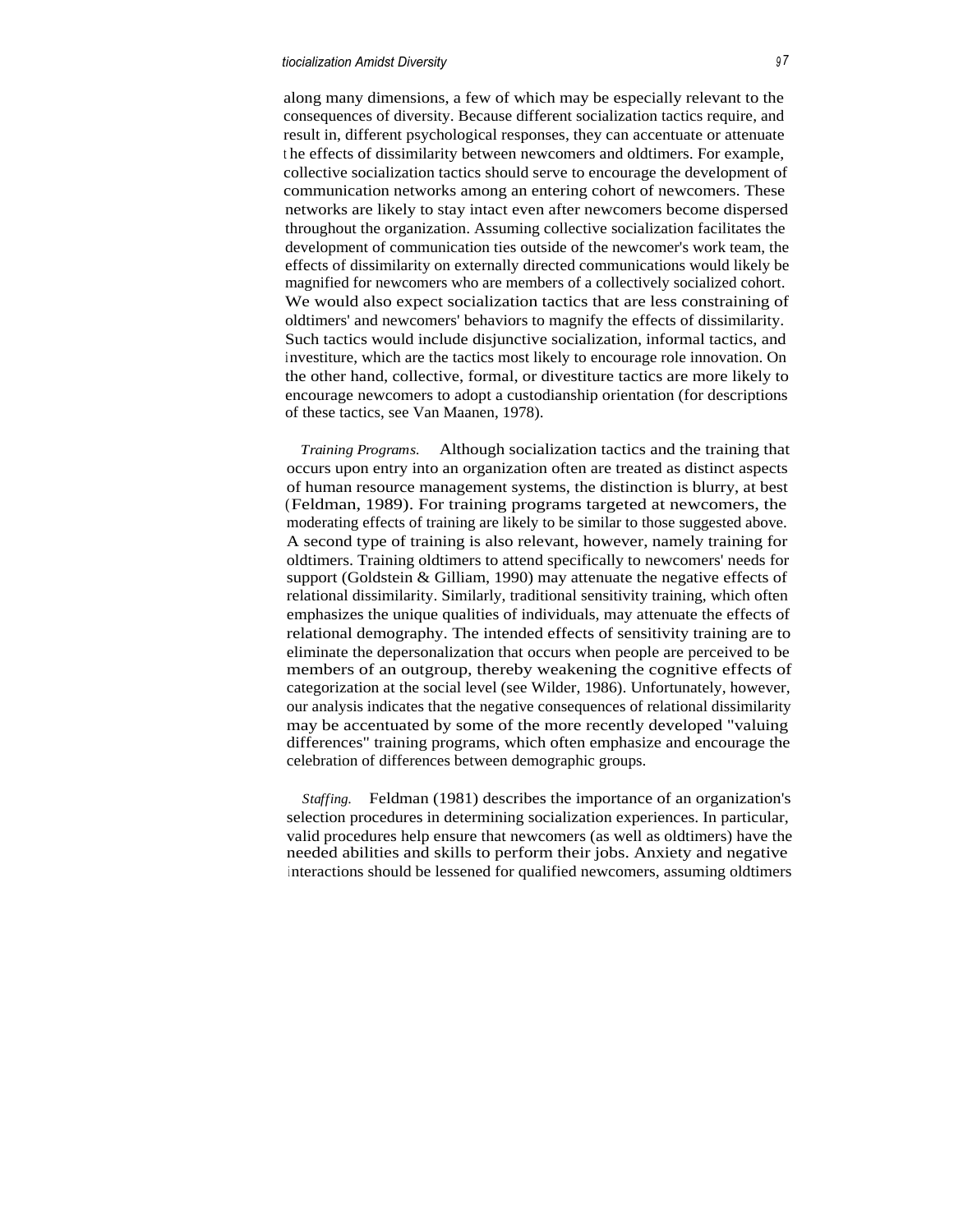## 98 SUSAN E. JACKSON, VERONICA K STONE, and EDEN B. ALVAREZ

have confidence in the selection system and believe it selects newcomers based on job qualifications. One way to increase oldtimers' confidence in a selection system is to involve them directly. When team members select newcomers or are involved in their screening, the effects of stereotypes are likely to be weaker during socialization, because the newcomer is more likely to be viewed as a unique individual whose characteristics are valued by the group. However, in this case, the effects of stereotyping may be transferred to the selection decision itself (e.g., see Arvey & Campion, 1982; cf. Lindsay, 1990). Even when team members have no direct say in selection decisions, the effects of stereotyping can be reduced by giving oldtimers information about the competencies of newcomers (Heilman et al., 1989).

Appraisal and Reward Systems. Appraisal and reward systems have the potential to mitigate the effects of relational demography in at least two ways. First, they serve as powerful tools for shaping task interdependency among team members. Thus, some of the ways in which they may moderate the consequences of diversity are parallel to those described above. In addition, appraisal and reward systems can be used to focus the attention of oldtimers on the performance of their team as well as to encourage supervisors to fully develop their subordinates and make the most of their talents. Such practices make superordinate goals salient, which should increase cooperation between oldtimers and newcomers (Sherif, 1967) and help attenuate the effects of relational dissimilarity.

# **CONCLUSIONS**

Diversity's consequences pervade organizational life, impacting employees' self-conceptions, work-related communications and social life, performance, and power. Managing diversity effectively requires an understanding of its impact on these phenomena. Our current lack of understanding of the processes through which diversity shapes the psychological experiences and interpersonal relations of employees constrains our ability to improve diversity management, and ultimately, it constrains our ability to understand organizational behavior in general.

To date, approaches to understanding the experiences of the growing pool of employees who are members of demographic minorities in organizations (e.g., women, African-Americans) have emphasized static comparisons between groups of employees with differing demographic attributes. The phenomena discussed in this chapter suggest that this approach is insufficient for building a clear view of the consequences of diversity because it fails to specify the affective, cognitive, and behavioral processes inherent in social interactions. These are the processes through which diversity impacts an organization, in both positive and negative ways.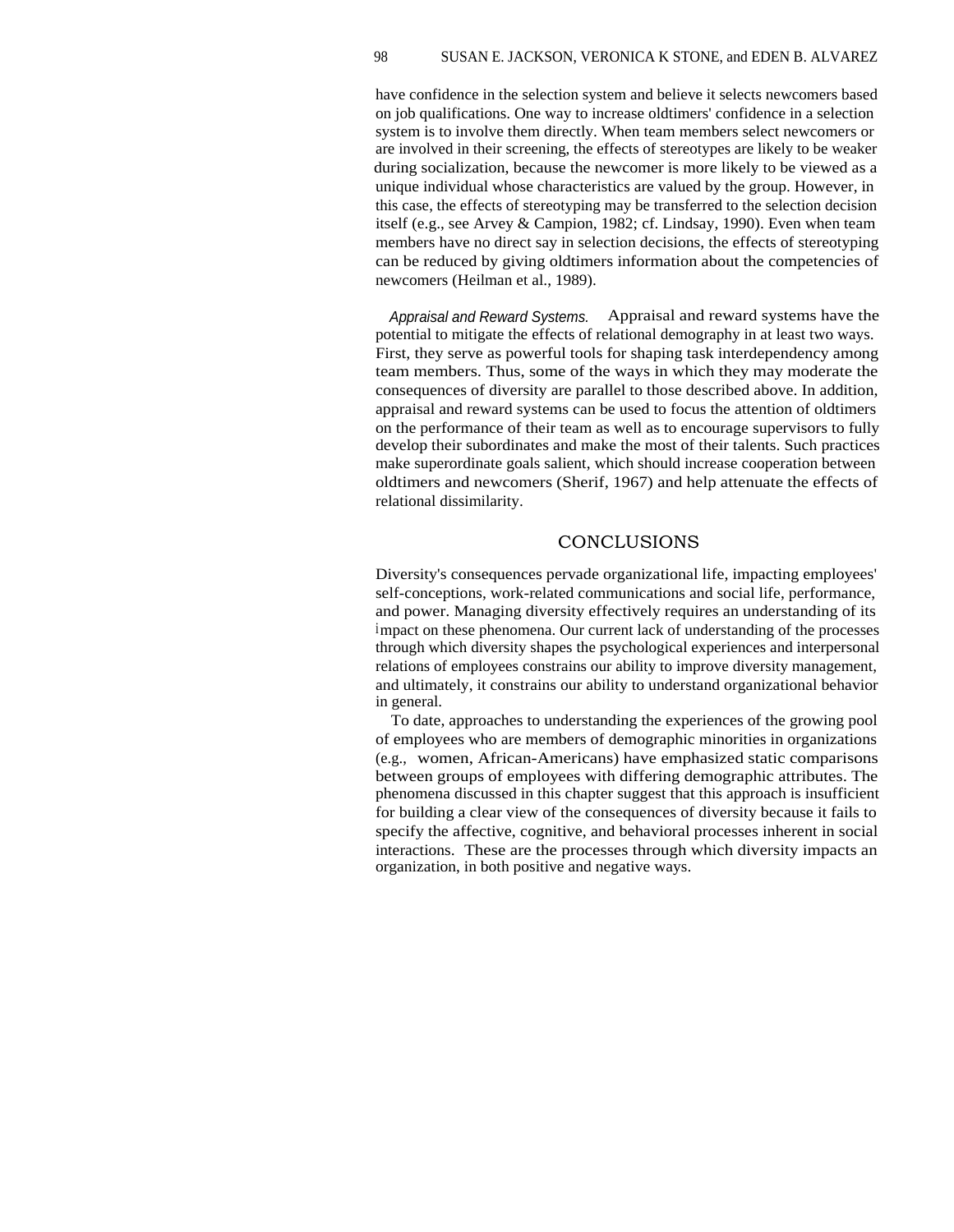Interventions for managing diversity may moderate some *of* the effects of diversity. However, other effects may not be easily controlled-especially those due to fundamental psychological processes such as self-categorization and stereotyping. In addition, the many possible outcomes of diversity mean that interventions can be expected to improve a situation in some ways or in the view of some employees while at the same time creating new **problems. For** example, interventions that enhance the process of assimilation may impede <sup>i</sup> nnovation. The challenge for organizations, therefore, *is* to understand the likely costs and benefits associated with alternative management practices and to consider these in the light of their prioritized objectives. Existing theory and empirical evidence offers some guidance for evaluating the likely consequences *of* some alternative diversity management practices, but field research that directly examines how diversity impacts organizational behavior *is* lacking. Our analysis suggests that studies of socialization amidst diversity may be particularly beneficial for improving our knowledge base, because it *is* during this phase of transition and change that enduring relationships are established.

## ACKNOWLEDGMENT

The authors thank Larry L. Cummings for his helpful feedback on a previous version of this manuscript.

## **NOTES**

I. When considering the influence of ethnicity on social phenomena, it is important to keep in mind the individual and group levels at which the cognitive and psychological properties of ethnicity operate (Ferdman, 1992). While ethnicity at the group level emphasizes the common features shared by members of a group, large within-group variation can be generally assumed.

2. See Ashford and Cummings (1983) and Miller and Jablin (1991) for detailed discussions regarding the many dimensions along which communications can be described.

3. Because we conceptualize oldtimers as comprising an established, homogeneous group, we assume they have distinct norms and values that guide their behavior and shape their affective reactions. That is, we assume the team has its own culture. The norms and values of the team are not necessarily synonymous with those of the demographic groups to which oldtimers belong. but considerable congruence would be expected when oldtimers are demographically homogeneous.

4. It is possible that minor role innovation can occur in the newcomers role while having relatively little impact on the roles of oldtimers. This may be the case when the newcomer's role is weakly defined and ambiguous. However, even when an existing role is ambiguous, we would argue that significant role innovation (i.e.. creating a new, more strongly defined role) will imply some redefinition of the extant roles for other group members.

5. This proposition does not include a prediction regarding use of observation as a tactic because, as described by Miller and Jablin (1991). observation is used to learn how to perform t asks rather than to obtain evaluative information.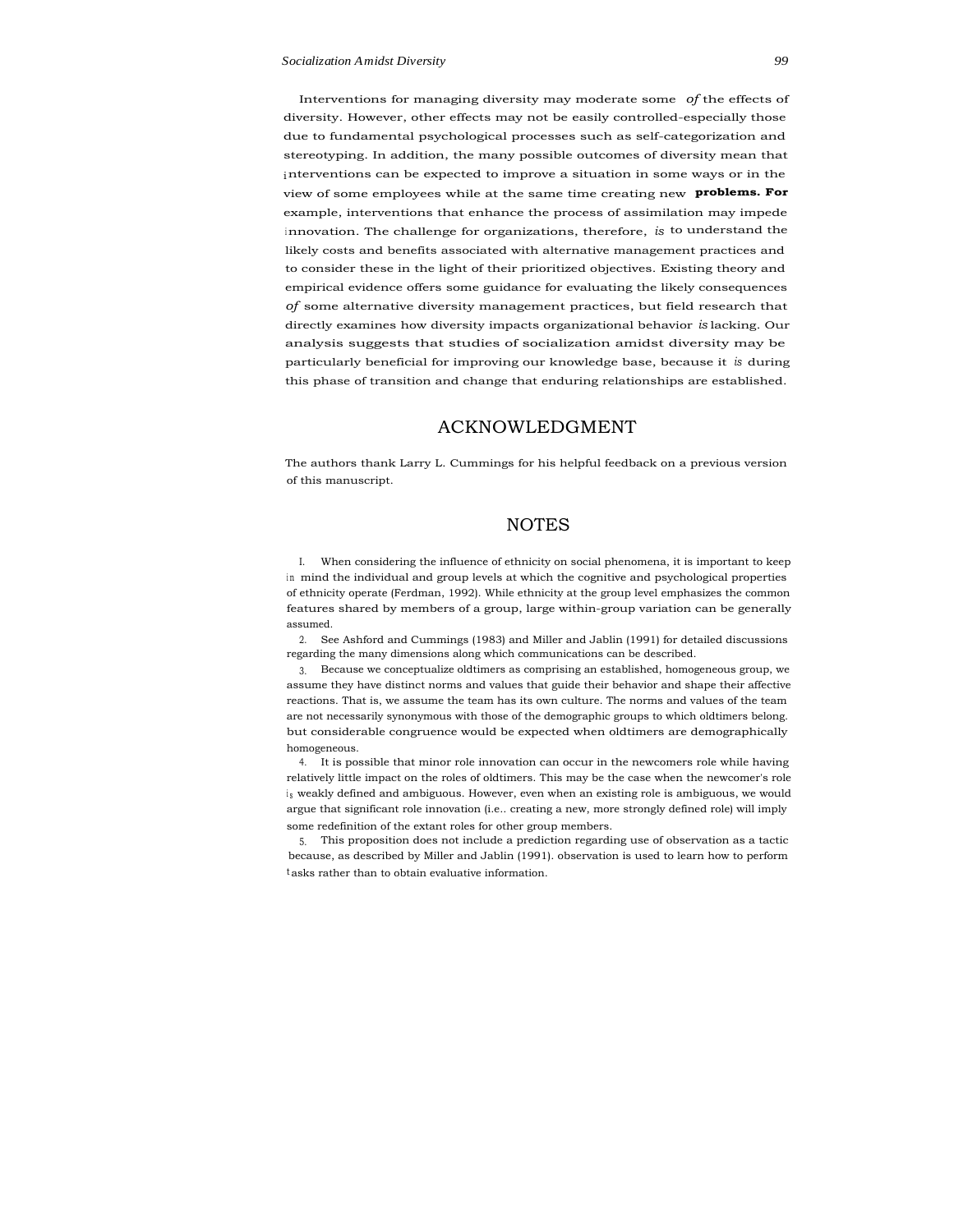## **REFERENCES**

Adler, N.J. ( 1990). *International dimensions of organizational behavior.* Boston: PWS-Kent.

- Allen, V.L. (1975). Social support for nonconformity. In L. Berkowitz (Ed.), *Advances in experimental social psychology (Vol.* 8, pp. 1-43). New York: Academic Press.
- Amir, Y. (1969). Contact hypothesis in ethnic relations. *Psychological Bulletin, 71,* 319-342.
- Arvey, R. D., & Campion, J. E. (1982). The employment interview: A summary and review of recent research. *Personnel Psychology, 35,* 281-322.
- Ashford, S.J. (1986). Feedback-seeking in individual adaptation: A resource perspective. *Academy of Management Journal, 29,* 485-487.
- Ashford, S.J., & Cummings, L.L. (1983). Feedback as an individual resource: Personal strategies of creating information. *Organizational Behavior and Human Performance, 32,* 370-398.
- Ashford, S.J., & Taylor, M.S. (1990). Adaptation to work transitions: An integrative approach. In G.R. Ferris & K.M. Rowland (Eds.), *Research in personnel and human resource management (Vol.* 8, pp. 1-39). Greenwich, CT: JAI Press.
- Ashford, S.J., & Tsui, A.S. (1991). Self-regulation for managerial effectiveness: The role of active feedback seeking. *Academy of Management Journal, 34,* 251-280.
- Ashforth, B.E., & Mael, F. (1989). Social identity theory and the organization. *Academy of Management Review, 14,* 20-39.
- Banas, P.A. (1988). Employee involvement: A sustained labor/management initiative at the Ford Motor Company. In J.P. Campbell & R.J. Campbell (Eds.), *Productivity in organizations: New perspectives from industrial and organizational psychology (pp.* 388-416). San Francisco, CA: Jossey-Bass.
- Bandura, A. (1986). *Social foundations of thought and action: A social cognitive theory.* Englewood Cliffs, NJ: Prentice-Hall.
- Bantel, K.A., & Jackson, S.E. (1989). Top management and innovations in banking: Does the composition of the top team make a difference? *Strategic Management Journal, 10,* 107- <sup>1</sup> 24.
- Bell, E.L. (1990). The bicultural life experience of career-oriented black women. *Journal of Organizational Behavior, 11,* 459-477.
- Bell, N.E., & Staw, B.M. (1989). People as sculptors versus sculpture: The role of personality and person control in organizations. In M.B. Arthur, D.T. Hall, & B.S. Lawrence (Eds.), *The handbook of career theory (pp.* 232-251). Cambridge: Cambridge University Press.
- Berger, J., Cohen, B.P., & Zeldich, M., Jr. (1965). Status characteristics and social interaction. *American Sociological Review, 37,* 241-255.
- Berger, J., Wagner, D.G., & Zelditch, M., Jr. (1985). Expectation states theory: Review and assessment. In J. Berger & M. Zelditch, Jr. (Eds.), *Status, rewards, and influence (pp. I-*72). San Francisco, CA: Jossey-Bass.
- Berry, J.M. (1984). Cultural relations in plural societies: Alternatives to segregation and sociopsychological implications. In N. Miller & M.B. Brewer (Eds.), *Groups in contact: The psychology of desegregation.* Orlando, FL: Academic Press.
- Berry, J.M., Kim, U., Minde, T., & Mok, D. (1987). Comparative studies of acculturative stress. *International Migration Review, 21,* 491-511.
- Berry, J. W., Kim, U., Power, S., Young, M., & Bujaki, M. (1989). Acculturation attitudes in plural societies. *Applied Psychology: An International Review, 38,* 185-206.
- Berscheid, E. (1985). Interpersonal attraction. In G. Lindsey & E. Aronson, *The handbook of social psychology (Vol.* 2, pp. 413-484). New York: Random House.
- Blau, P.M. (1964). *Exchange and power in social life.* New York: Wiley.
- Bolick, C., & Nestleroth, S.L. (1988). *Opportunity 2000: Creative affirmative action strategies for a changing workforce.* Washington, DC: U.S. Government Printing Office.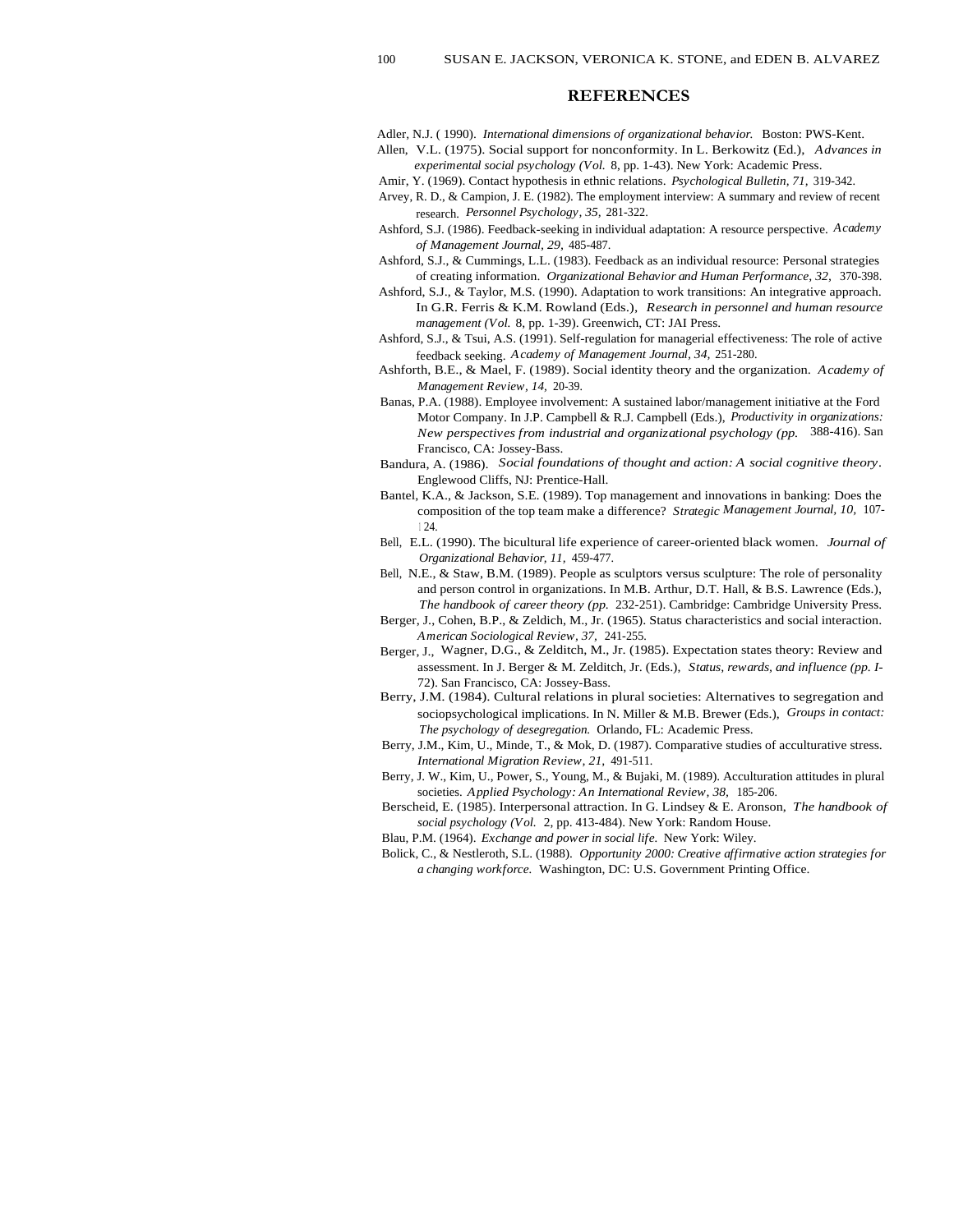- Bontempo, R., Lobel, S., & Triandis, H. (1990). Compliance and value internalization in Brazil and the U.S. *Journal of Cross-Cultural Psychology, 21,* 200-213.
- Brass, D.J. (1984). Being in the right place: A structural analysis of individual influence in an organization. *Administrative Science Quarterly, 29,* 518-539.
- Brass, D.J. (1985). Men's and women's networks: A study of interaction patterns and influence i n an organization. *Academy of Management Journal, 28,* 327-343.
- Brett, J.M. (1980). The effect of job transfer on employees and their families. In C.L. Cooper & R. Payne (Eds.), *Current concerns in occupational stress (pp.* 99-136). Chichester, England: Wiley.
- Brewer, M.B., & Miller, N. (1988). Contact and cooperation: When do they work? In P.A. Katz & D.A. Taylor (Eds.), *Eliminating racism: Profiles in controversy (pp.* 315-326). New York: Plenum.

Butruille, S.G. (1990, April). Corporate caretaking. *Training & Development Journal, pp.* 49-55. Byrne, D. (1971). *The attraction paradigm.* New York: Academic Press.

Carter, S. (1991). *Reflections of an affirmative action baby.* New York: Basic Books.

- Chatman, J. A. (1991). Matching people and organizations: Selection and socialization in public accounting firms. *Administrative Science Quarterly, 36,* 459-484.
- Chatman, J.A. (1989). Improving interactional organizational research: A model of personorganization fit. *Academy of Management Review,* 14, 333-349.

Church, A.T. (1982). Sojourner adjustment. *Psychological Bulletin, 91,* 540-572.

Cohen, B. P., & Zhou, X. (1991). Status processes in enduring work groups. *American Sociological Review, 56,* <sup>1</sup> 79-188.

Cohen, J.M. (1977). Sources of peer group homogeneity. *Sociology of Education, 50,* 227-241.

- Cooley, C.H. (1964). *Human nature and the social order.* New York: Scribner's. (Original work published 1902)
- Crocker, J., & Major, B. (1989). Social stigma and self-esteem: The self-protective properties of stigma. *Psychological Review, 96,* 608-631.

Crosby, F., Bromley, S., & Saxe, L. (1980). Recent unobtrusive studies of black/white discrimination and prejudice: A literature review. *Psychological Bulletin, 87,* 546-563.

- Darley, J.M., Fleming, J.H., Hilton, J.L., & Swann, W.B., Jr. (1988). Dispelling negative expectancies: The impact of interaction goals and target characteristics on the expectancy confirmation process. *Journal of Experimental Social Psychology, 24,* 19-36.
- Davis, F.J. (1963). Perspectives of Turkish students in the United States. *Sociology and Social Research, 48,* 47-57.
- Davis, F.J. (1971). The two-way mirror and the U-curve: America as seen by Turkish students returned home. *Sociology and Social Research, 56,* 29-43.
- DeLuca, J.M... & McDowell, R.N. (1992). Managing diversity: A strategic "grass-roots" perspective. In S.E. Jackson & Associates (Eds.), *Working through diversity: Human resources initiatives (pp.* 227-247). New York: Guilford Press.
- Denton, T.C. (1990). Bonding and supportive relationships among black professional women: Rituals of restoration. *Journal ol'Organizational Behavior, 11,* 447-457.
- DePaulo, B.M. (1992). Nonverbal behavior and self-presentation. *Psychological Bulletin, H],* 203- 243.

Deutsch, C.H. (1991, December 8). Don't forget the white males. *The New York Times, p.* F29.

- Deutsch, M., & Gerard, H. B. (1955). A study of normative and informational social influences upon individual judgment. *Journal of Abnormal and Social Psychology, 51,* 629-636.
- Deutsch, S.E. (1970). *International education and exchange.* Cleveland, OH: Case Western Reserve University Press.
- Dienesch, R.M., & Liden. R.C. (1976). Leader-member exchange model of leadership: A critique and further development. *Academy of Management Review, 11,* 618-634.
- Dumaine. B. (1990, May 7). Who needs a boss? *Fortune, pp.* 52-60.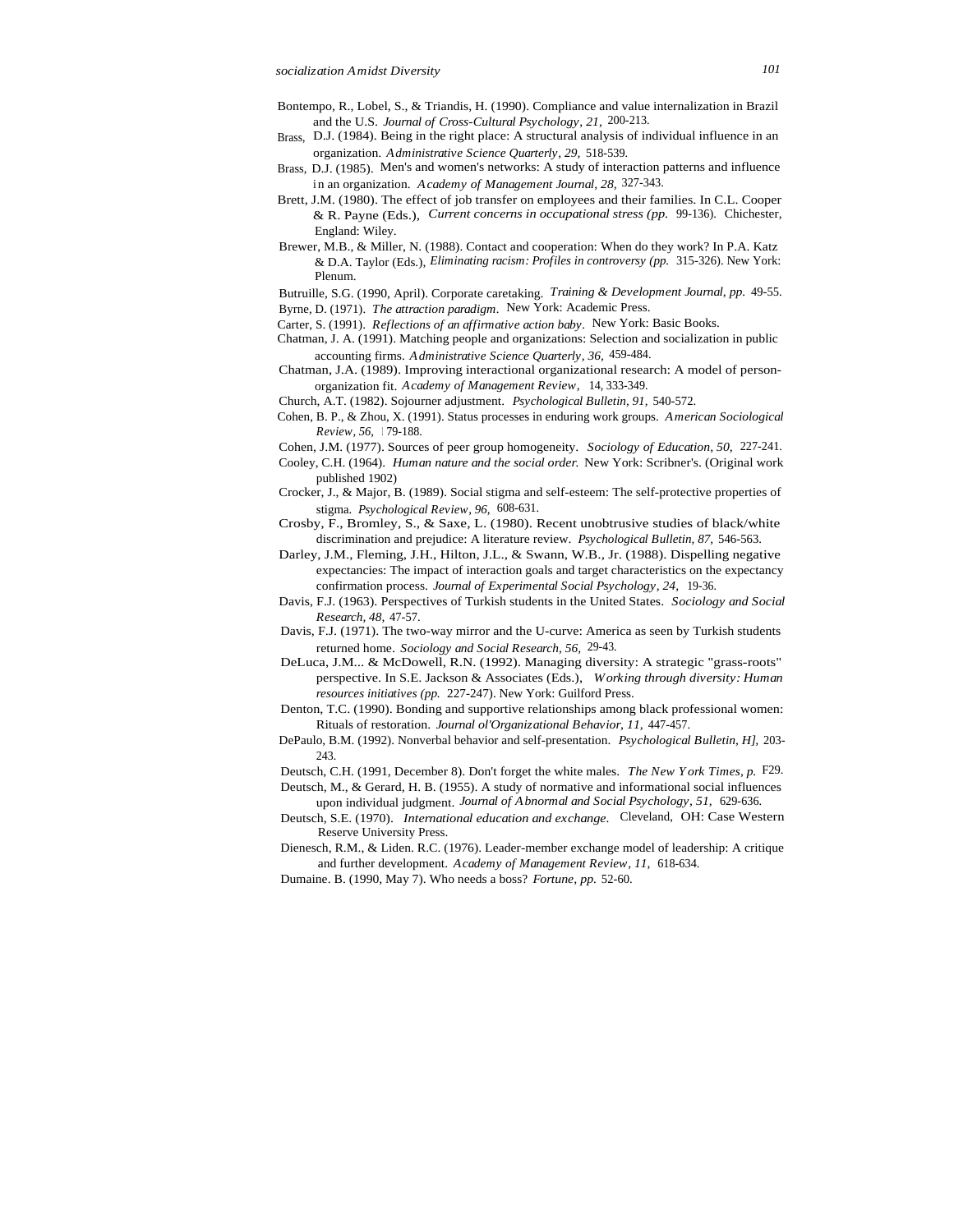- Duncan, B.L. (1976). Differential social perception and attribution of intergroup violence: Testing the lower limits of stereotyping of Blacks. *Journal of Personality and* Social *Psychology,* 34, 590-598.
- Edwards, A. (1991, January). Special report: Cultural diversity in today's corporation. *Working Woman,* pp. 45-60.
- Eisenhardt, K.M., & Schoonhoven, C.B. (1990). Organizational growth: Linking founding team, strategy, environment, and growth among U.S. semi-conductor ventures, 1978-1988. *Administrative Science Quarterly,* 35, 504-529.
- Elder, G.H., Jr. (1975). Age differentiation and the life course. *Annual* Review *of Sociology, 1,* 165-190.
- Elder, G.H., Jr. (1974). *Children of the Great Depression.* Chicago: University of Illinois Press. Fairhurst, G.T., & Snavely, B.K. (1983). Majority and token minority group relationships: Power
- acquisition and communication. *Academy of Management Review, 8,* 292-300.
- Feingold, A. (1992). Good-looking people are not what we think. *Psychological Bulletin, III,* 304-341.
- Feldman, D.C. (1981). The multiple socialization of organization members. *Academy of Management* Review, 6,309-318.
- Feldman, D.C. (1989). Socialization, resocialization, and training: Reframing the research agenda. In I.L. Goldstein (Ed.), *Training and development* in *organizations* (pp. 376-416). San Francisco, CA: Jossey-Bass.
- Feldman, D.C., & Brett, J. M. (1983). Coping with new jobs: A comparative study of new hires and job changers. *Academy of Management Journal, 26,* 258-272.
- Fellin, P., & Litwak, E. (1963). Neighborhood cohesion under conditions of mobility. *American Sociological* Review, *28,* 364-376.
- Ferdman, B.M. (1992). The dynamics of ethnic diversity in organizations: Toward integrative models. In K. Kelley (Ed.), *Issues, theory and research in industrial/ organizational psychchology* (pp. 339-384). Amsterdam: Elsevier Science.
- Ferdman, B.M., & Cortes, A.C. (1991). Culture and identity among Hispanic managers in an Anglo business. In S.B. Knouse, P. Rosenfeld, & A. Culbertson (Eds.), *Hispanics in the workplace* (pp. 246-277). Newbury Park, CA: Sage.
- Fernandez, J. P. (1991). *Managing a diverse workforce: Regaining the competitive edge.* Lexington, MA: D.C. Heath/Lexington Books.
- Fierman, J. (1990, July 30). Why women still don't hit the top. *Fortune,* pp. 40-62.
- Filley, A.C., House, R.J., & Kerr, S. (1976). *Managerial process and organizational behavior.* Glenview, IL: Scott Foresman.
- Finkelstein, S., & Hambrick, D.C. (1990). Top-management-team tenure and organizational outcomes: The moderating role of managerial discretion. *Administrative Science Quarterly,* 35, 484-503.
- Fox, S., Ben-Nahum, & Yinon, Y. (1989). Perceived similarity and accuracy of peer ratings. *Journal of Applied Psychology, 74,* 781-786.
- French, J.R.P., Jr., & Raven, B. (1959). The bases of social power. In D. Cartwright (Ed.), *Studies in social power* (pp. 150-167). Ann Arbor, MI: Institute for Social Research.
- Fugita, S. S., & O'Brien, D.J. (1991). *Japanese Americans: The persistence of community.* Seattle: University of Washington Press.
- Gaertner, S.L., Dovidio, J.F., Mann, J.A., Murrell, A.J., & Pomare, M. (1990). How does cooperation reduce intergroup bias? *Journal of Personality and Social Psychology,* 59, 692-704.
- Goldstein, I. L., & Gilliam, P. (1990). Training systems in the year 2000. *American Psychologist,* 45, 134-143.
- Graen, G. (1976). Role-making processes within complex organizations. In M. Dunnette (Ed.), *Handbook of industrial and organizational psychology* (pp. 1201-1245). Chicago: Rand-McNally.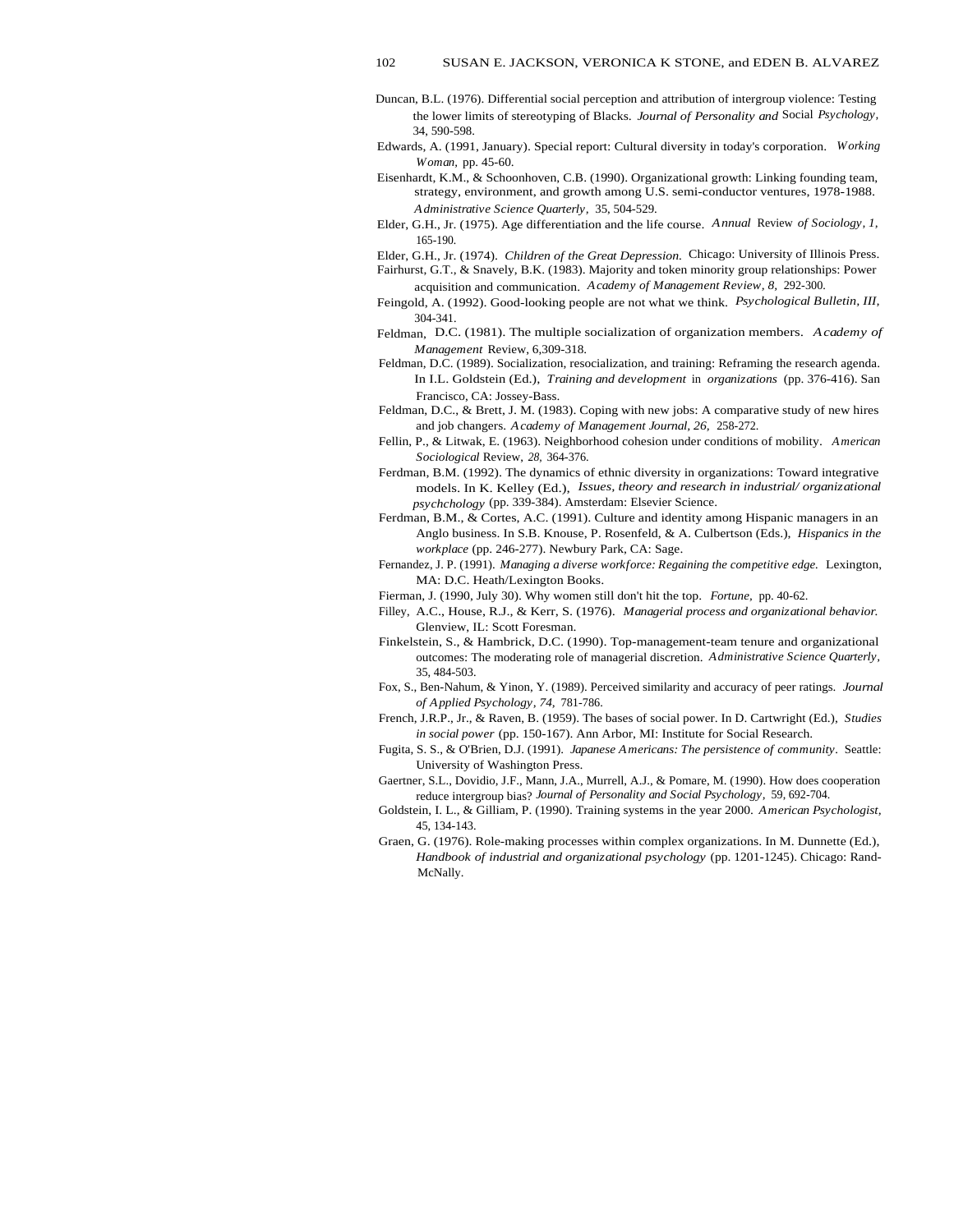- (,raen, G.B., & Scandura, T.A. (1987). Toward a psychology of dyadic organizing. In L.L. Cummings & B. M. Staw (Eds.), *Research in organizational behavior (Vol.* 9, pp. 175-208). Greenwich, CT: JAI Press.
- ( ranovetter, M. S. (1973). The strength of weak ties. *American Journal of Sociology, 78,* 1360- <sup>1</sup> 380.
- Ilambrick, D.C., & Mason, P.A. (1984). Upper echelons: The organization as a reflection of its top managers. *Academy' of Management Review, 9,* 193-206.
- Hamilton, D.L., Sherman, S.J., & Ruvolo, C.M. (1990). Stereotype-based expectancies: Effects on information processing and social behavior. *Journal of Social Issues, 46,* 35-60.
- Hattrup, K., & Ford, J.K. (1991, April). *Stereotypes in decision making: Category biases in the acquisition of information.* Paper presented at the Sixth Annual Conference of the Society for Industrial-Organizational Psychology, St. Louis, MO.
- H aythorn, W. W. (1968). The composition of groups: A review of the literature. *Acta Psychologica,* 28,97-128.
- Heider, F. (1958). *The psychology of interpersonal relations.* New York: Wiley.
- Heilman, M.E. (1983). Sex bias in work settings: The lack of fit model. In L.L. Cummings & B.M. Staw (Eds.), *Research in organizational behavior (Vol.* 5, pp. 269-298). Greenwich, CT: JAI Press.
- Heilman, M.E., Block. C.J., Martell, R.F., & Simon, M.C. (1989). Has anything changed? Current characterizations of men, women, and managers. *Journal of Applied Psychology,* 74, 935-942.
- Heilman, M.E., Lucas, J.A., & Kaplow, S.R. (1990). Self-derogating consequences of sex-based preferential selection: The moderating role of initial self-confidence. *Organizational Behavior and Human Decision Processes, 46,* 202-216.
- Heiss, J. (1990). Social roles. In M. Rosenberg & **R. H.** Turner (Eds.), *Social psychology: Sociological perspectives (pp.* 94-129). New Brunswick, NJ: Transaction.
- Higgins, E.T., & King, G. (1981). Accessibility of social constructs: Information processing consequences of individual and contextual variability. In N. Cantor & J. Kilstrom (Eds.), *Personality, cognition and social behavior.* Hillsdale, NJ: Erlbaum.
- Hoelter, J.W. (1983). The effects of role evaluation and commitment on identity salience. *Social* Psychology Quarterly, 46, 140-147.
- Hoerr, J. (1989, July 10). The payoff from teamwork. *Business Week; pp.* 56-62.
- Hoffman, E. (1985). The effect of race-ratio composition on the frequency of organizational communication. *Social Psychology Quarterly, 48.* 17-26.
- Hoffman, L. R. (1979). Applying experimental research on group problem solving to organizations. *Journal of Applied Behavioral Science, 15,* 375-391.
- Hofstede. G. (1980). *Culture's consequences: International differences in work related values.* Beverly Hills, CA: Sage.
- Hogg, M.A., & Abrams, D. (1988). *Social identifications.* London: Routledge.
- Howard, A., & Bray, D. W. (1988). *Managerial lives in transition: Advancing age and changing times.* New York: Guilford Press.
- <sup>I</sup> barra, H. (1990, August). *Differences in men's and women's access to informal networks at work: An intergroup perspective.* Paper presented at the Academy of Management National Meeting, San Francisco, CA.
- Ibrahim, S.E.M. (1970). Cross-cultural interaction and attitude formation before and after a major crisis. *Sociological Focus, 4,* 1-16.
- Isen, A.M., & Baron, R.A. (1991). Positive affect as a factor in organizational behavior. In L.L. Cummings & B.M. Staw (Eds.), *Research in organizational behavior (Vol.* 13, pp. 1-53). Greenwich, CT: JAI Press.
- Jackson, S.E. (1991). Team composition in organizational settings: Issues in managing a diverse work force. In S. W orchel, W. *Wood, & J. Simpson (Eds.), Group process and productivity* (pp. 138-173). Beverly Hills, CA: Sage.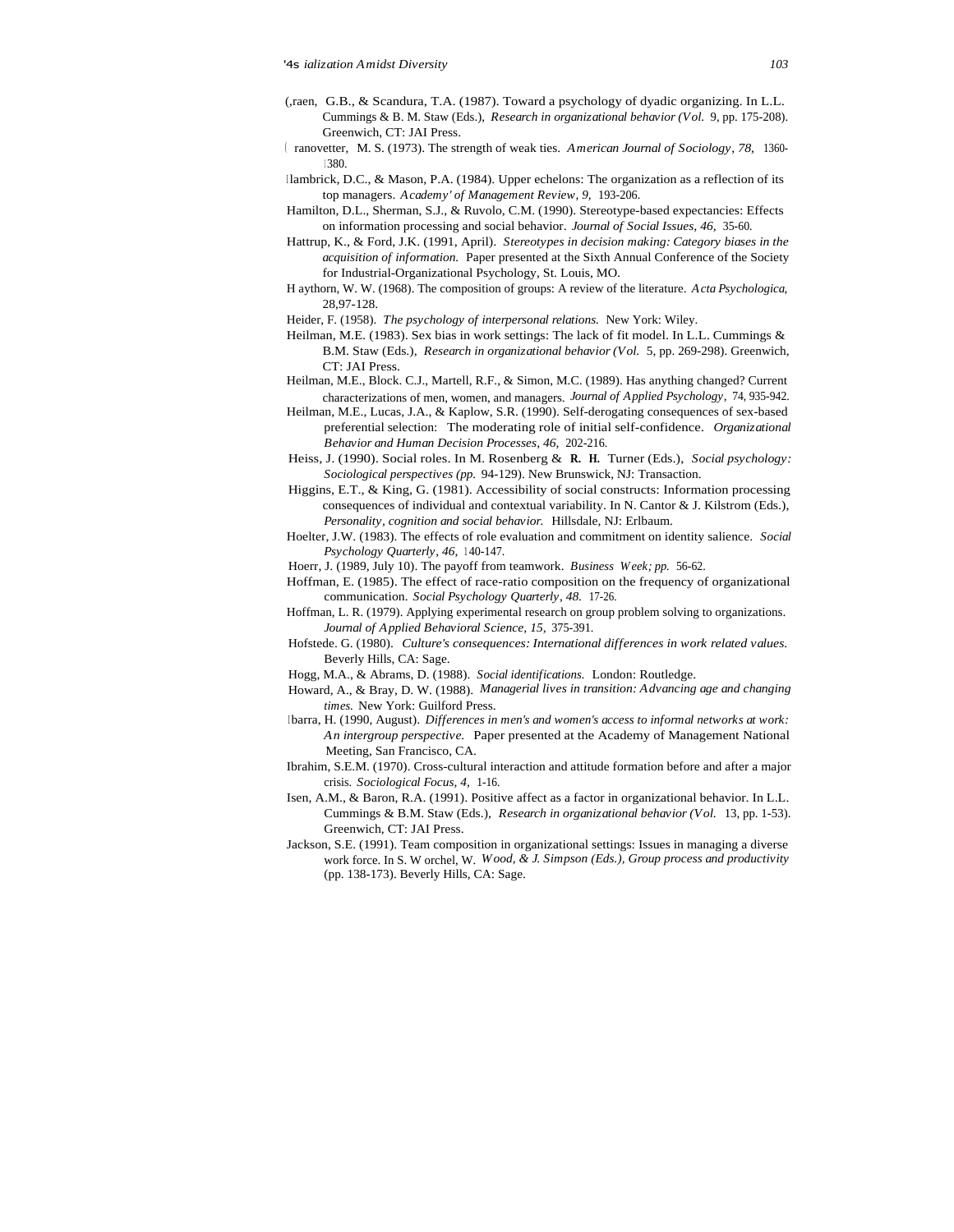- Jackson, S.E. (1992). Consequences of group composition for the interpersonal dynamics of strategic issue processing. In P. Shrivastava, A. Huff, & J. Dutton (Eds.), *Advances in strategic management (Vol.* 8, pp. 345-382). Greenwich, CT: JAI Press.
- Jackson, S.E., & Associates (1992). *Diversity in the workplace: Human resources initiatives.* New York: Guilford Press.
- Jackson, S.E., & Schuler, R.S. (1985). A meta-analysis and conceptual critique of research on role conflict and role ambiguity in work settings. *Organizational Behavior and Human Decision Processes, 36, 16-78.*
- Jackson, S.E., May, K., & Whitney, K. (forthcoming). Understanding the dynamics of diversity in decision making teams. In R.A. Guzzo & E. Salas (Eds.), *Team decision making effectiveness in organizations.* San Francisco, CA: Jossey-Bass.
- Jackson, S.E., Brett, J.F., Sessa, V.I., Cooper, D.M., Julin, J.A., & Peyronnin, K. (1991). Some differences make a difference: Individual dissimilarity and group heterogeneity as correlates of recruitment, promotions, and turnover. *Journal of Applied Psychology, 76,* 675-689. James, W. (1890). *The principles of psychology.* New York: Holt.
- Jamieson, D., & O'Mara, J. (1991). *Managing workforce 2000: Gaining the diversity advantage.*
- San Francisco, CA: Jossey-Bass.
- Johnston, W.B., & Packer, A.H. (1987). *Workforce 2000.* Indianapolis, IN: Hudson Institute.
- Jones, J.M. (1991). Psychological models of race: What have they been and what should they be? In J.D. Goodchilds (Ed.), *Psychological perspectives on human diversity in America* (pp. 5-46). Washington, DC: American Psychological Association.
- Jussim, L., Brown, R., Soffin, S., Ley, J., & Kohlhepp, K. (1992). Understanding reactions to feedback by integrating ideas from symbolic interactionism and cognitive evaluation theory. *Journal of Personality and Social Psychology, 62,* 402-421.
- Kanter, R.M. (1977). *Men and women of the corporation.* New York: Basic Books.
- Kanter, R.M. (1983). *The change masters.* New York: Simon & Schuster.
- Kanter, R.M. (1988). When a thousand flowers bloom: Structural, collective, and social conditions for innovation in organization. In B.M. Staw & L.L. Cummings (Eds.), *Research in organizational behavior (Vol. 10, pp.* 169-211). Greenwich, CT: JAI Press.
- Kanter, R.M. (1989). *When giants learn to dance.* New York: Simon & Schuster.
- Kanter, R. M. (1991, May-June). Transcending business boundaries: 12,000 world managers view change. Harvard Business Review, pp. 151-164.
- Katz, R. (1982). The effects of group longevity on project communication and performance. *Administrative Science Quarterly, 27,* 81-104.
- Kelley, H.H. (1955). Salience of group membership and resistance to change of group-anchored attitudes. *Human Relations, 8,* 275-289.
- Klayman, J., & Ha, Y.W. (1987). Confirmation, disconfirmation, and information in hypothesistesting. *Psychological Review, 94,* 211-228.
- Kotter, J. P. (1982). What effective general managers really do. *Harvard Business Review, 57,* 65- 75.
- Kraiger, K., & Ford, J.K. (1985). A meta-analysis of ratee race effects in performance ratings. *Journal of Applied Psychology, 70,* 56-65.
- Lawrence, B.S. (1991). *The black box of organizational demography.* Unpublished manuscript, University of California, Los Angeles.
- Lawrence, B.S. (1988). New wrinkles in the theory of age: Demography, norms, and performance ratings. *Academy of Management Journal, 31,* 309-337.
- Levine, J.M., & Moreland, R.L. (1985). Innovation and socialization in small groups. In S. Moscovici, G. Mugny, & E. Van Avermaet (Eds.), *Perspectives on minority influence (pp.* 143-169). Cambridge: Cambridge University Press.
- Lincoln, J.R., & Miller, J. (1979). Work and friendship ties in organizations: A comparative analysis of relational networks. *Administrative Science Quarterly, 24,* 181-199.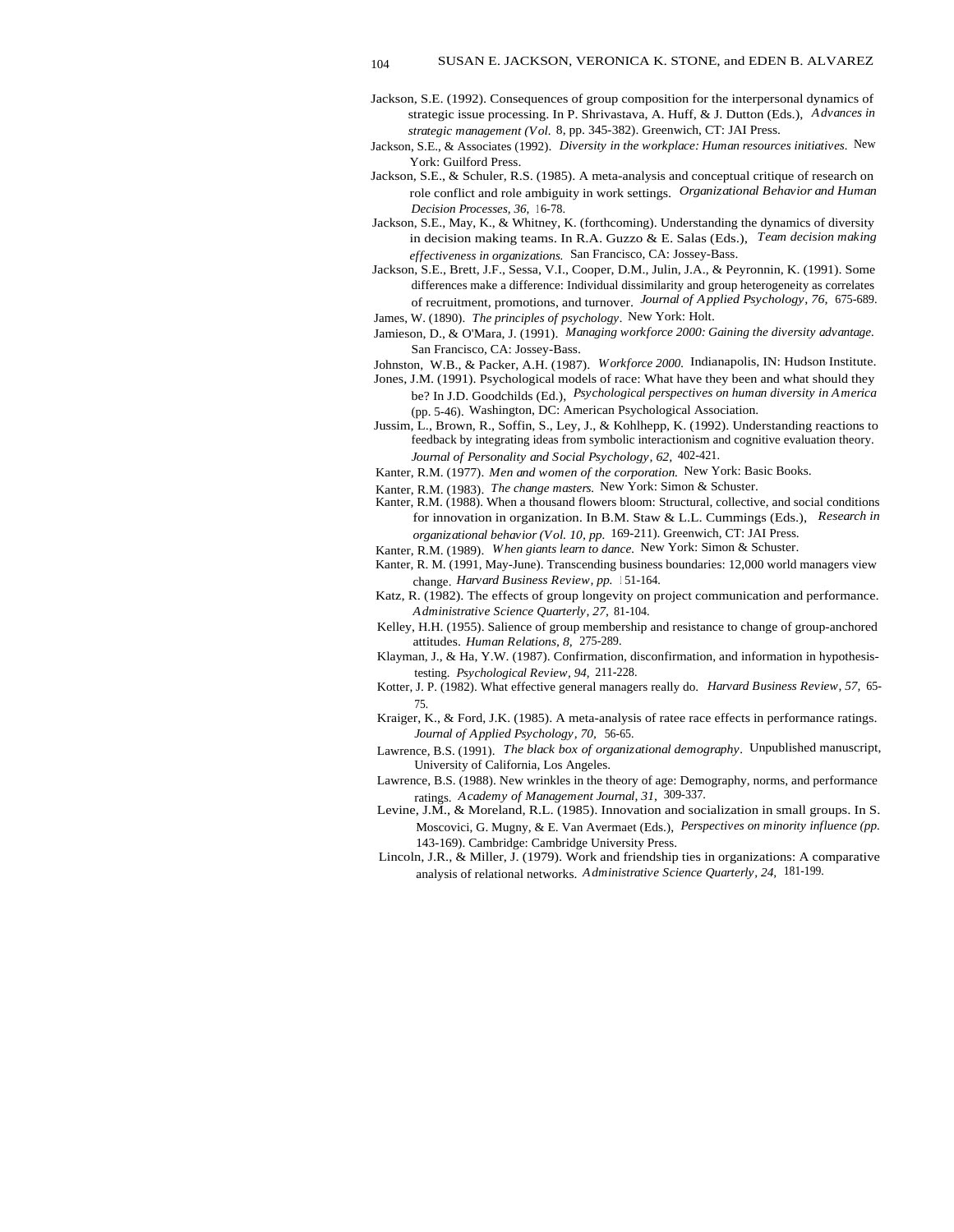- <sup>I</sup> <sup>i</sup> ndsay, C. (1990). *Paradoxes of organizational diversity.* Unpublished manuscript, Indiana University, Bloomington.
- $\sim$  .t.  $\sim$  .t. & Lott, B.E. (1965). Group cohesiveness and interpersonal attraction: A review of relationships with antecedent and consequent variables. *Psychological Bulletin, 64,* 259- 302.
- i,uis, M.R. (1990). Acculturation in the workplace: Newcomers as lay ethnographers. In B. Schneider (Ed.), *Organizational climate and culture (pp.* 85-129). San Francisco, CA: Jossey-Bass.
- <sup>I</sup> ouis, M. R., Posner, B.Z., & Powell, G.N. (1983). The availability and helpfulness of socialization practices. *Personnel Psychology, 36,* 857-866.
- Managing generational diversity. (1991, April). *HR Magazine, pp.* 91-92.
- Markus, H.R., & Kitayama, S. (1991). Culture and the self: Implications for cognition, emotion, and motivation. *Psychological Review, 98,* 224-253.
- McCain, B. R., O'Reilly, C. A., I11, & Pfeffer, J. (1983). The effects of departmental demography on turnover. *Academy of Management Journal, 26,* 626-641.
- McGrath, J. E. (1984). *Groups: Interaction and performance.* Englewood Cliffs, NJ: Prentice-Hall.
- McLeod, P. L., & Lobel, S. A. (1992, August). *The effects of ethnic diversity on idea generation in small groups.* Paper presented at the annual meetings of the Academy of Management, Las Vegas.
- McPherson, J.M., & Smith-Lovin, L. (1987). Homophily in voluntary organizations: Status difference and the composition of face-to-face groups. *American Sociological Review, 52,* 370-379.
- Mendenhall, M., & Oddou, G. (1985). The dimensions of expatriate acculturation: A review. *Academy of Management Review, 10,* 39-47.
- Michel, J.G., & Hambrick, D.C. (1992). Diversification posture and top management team characteristics. *Academy of Management Journal, 35,* 9-37.
- Miller, V. D., & Jablin, F. M. (1991). Information seeking during organizational entry: Influences, tactics, and a model of the process. *Academy of Management Review, 16,* 92-120.
- Moreland, R.L., & Levine, J.M. (1988). Group dynamics over time: Development of socialization in small groups. In J. E. McGrath (Ed.), *The social psychology of time: New perspectives* (pp. 151-181). Newbury Park, CA: Sage.
- Moreland, R.L., & Levine, J.M. (1982). Socialization in small groups: Temporal changes in individual-group relations. In L. Berkowitz (Ed.), *Advances in experimental social psychology (Vol.* 15, pp. 137-192). New York: Academic Press.
- Moreland, R. L., & Levine, J. M. (1989). Newcomers and oldtimers in small groups. In P.B. Paulus ( Ed.), *Psychology of group influence* (2nd ed., pp. 143-186). Hillsdale, NJ: Erlbaum.
- Morrison. A.M., & Von Glinow, M.A. (1990). Women and minorities in management. *American Psychologist, 45,* 200-208.
- Morrison, E. W. (in press a). A longitudinal study of the effects of information seeking on newcomer socialization. *Journal of Applied Psychology.*
- Morrison, E.W. (in press b). A longitudinal study of newcomer information seeking: Exploring types, modes, sources, and outcomes. *Academy of Management Journal.*
- Morrison, E.W., & Bies, R.J. (1991). Impression management in the feedback-seeking process: A literature review and research agenda. *Academe of Management Review, 3,* 522-541.
- Morrison, E. W., & Cummings, L.L. (1992). The impact of feedback diagnosticity and performance expectations on feedback seeking behavior. *Human Performance, 5,* 251-264.
- Morrison, R.F. (1977). Career adaptivity: The effective adaptation of managers to changing role demands. *Journal of Applied Psychology, 62,* 549-558.
- Murray, A.I. (1989). Top management group heterogeneity and firm performance. [Special Issue]. *Strategic Management Journal, 10,* <sup>1</sup> 25-142.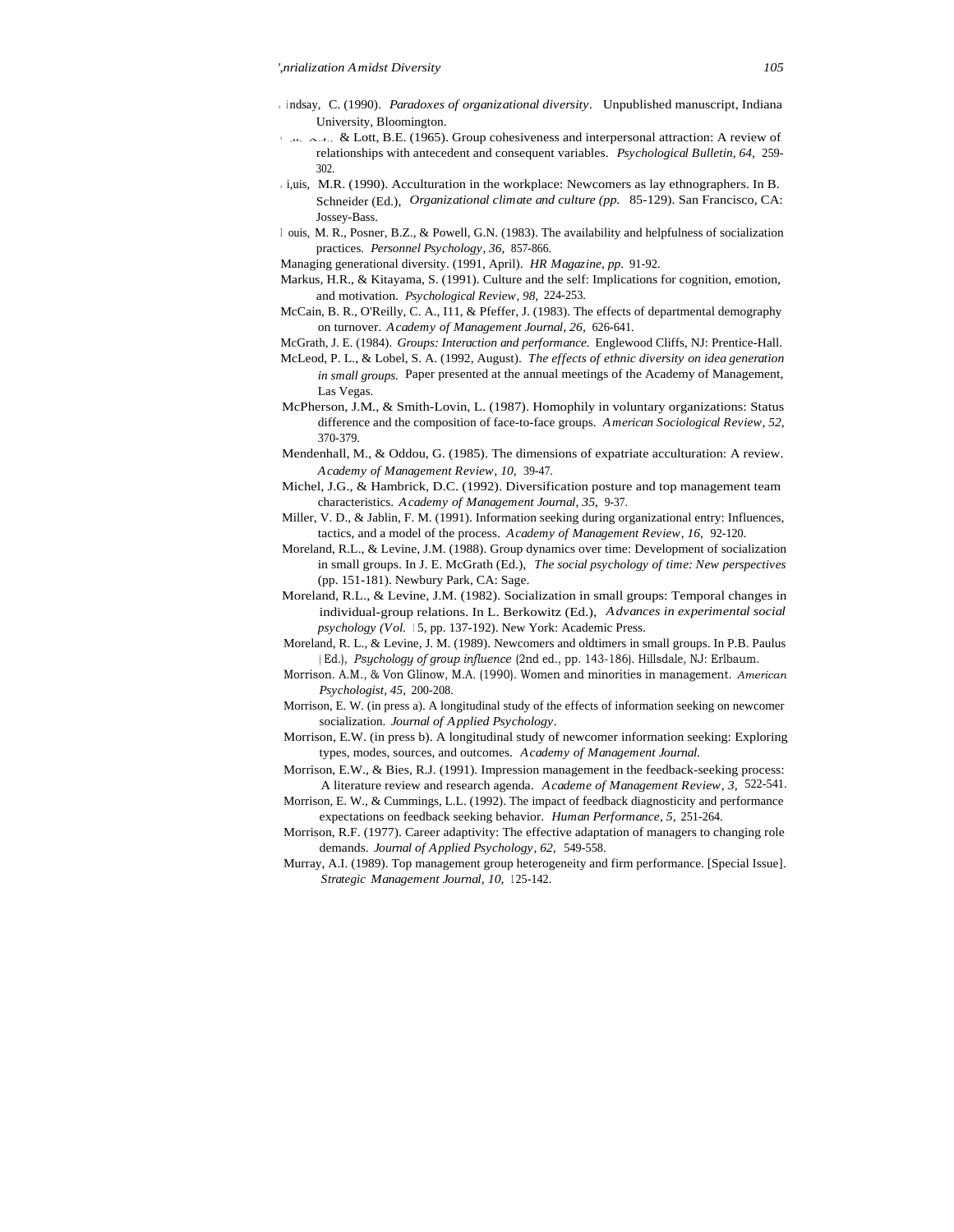- Mydans, S. (1991, June 30). For these Americans, ties to Mexico remain. *The New York Times,* p. L12.
- Nemeth, C.J. (1986). Differential contributions of majority and minority influence. *Psychological Review, 91,* 23-32.
- Newcomb, T.E. (1956). The prediction of interpersonal attraction. *American Psychologist, 11,* 575-586.
- Newman, J.E. (1974). Sex differences in the organizational assimilation of beginning graduate, students in psychology. *Journal of Education Psychology, 66,* 129-138.
- Nicholson, N. (1984). A theory of work role transitions. *Administrative Science Quarterly, 29,* 172-191.
- Northcraft, G.B., & Ashford, S.J. (1990). The preservation of self in everyday life: The effects of performance expectations and feedback context on feedback inquiry. *Organizational Behavior and Human Decision Processes, 47,* 42-64.
- Oakes, P. (1987). The salience of social categories. In J.C. Turner (Ed.), *Rediscovering the social group: A self-categorization theory (pp.* 117-141). New York: Basil Blackwell.
- Oberg, K. (1960). Cultural shock: Adjustment to new cultural environments. *Practical Anthropology, 7,* <sup>1</sup> 77-182.
- O'Reilly, C.A., III, Caldwell, D.F., & Barnett, W.P. (1989). Work group demography, social integration, and turnover. *Administrative Science Quarterly, 34,* 21-37.
- Pettigrew, A. (1973). *The politics of organizational decision making.* London: Tavistock.
- Pfeffer, J. (1983). Organizational demography. In L.L. Cummings & B.M. Staw (Eds.), *Research in organizational behavior* (Vol. 5, pp. 299-357). Greenwich, CT: JAI Press.
- Piore, M.J., & Sabel, C.F. (1984). *The second industrial divide: Possibilities for prosperity.* New York: Basic Books.
- Race in the workplace: Is affirmative action working? (1991, June 8). *Business Week, pp.* 50-63.
- Ragins, B.R., & Sundstrom, E. (1989). Gender and power in organizations: A longitudinal perspective. *Psychological Bulletin, 105,* 51-88.
- Reichers, A.E. (1987). An interactionist perspective on newcomer socialization rates. *Academy of Management Review, 12,* 278-287.
- Rentsch, J.R. (1990). Climate and culture: Interaction and qualitative differences in organizational meanings. *Journal of Applied Psychology, 75,* 668-681.
- Rhodes, S.R. (1983). Age-related differences in work attitudes and behavior: A review and conceptual analysis. *Psychological Bulletin, 93,* 328-367.
- Roloff, M.E. (1981). *Interpersonal communication: The social exchange approach.* Beverly Hills, CA: Sage.
- Rosenberg, M. (1990). The self-concept: Social product and social force. In M. Rosenberg & R.H. Turner (Eds.), *Social psychology: Sociological perspectives (pp.* 593-624). New Brunswick, NJ: Transaction.
- Sagar, H.A., & Schofield, J.W. (1980). Racial and behavioral cues in Black and White children's perceptions of ambiguously aggressive acts. *Journal of Personality and Social Psychology, 39,* 590-598.
- Schein, E. H. (1971). Occupational socialization in the professions: The case of the role innovator. *Journal of Psychiatric Research, 8,* 521-530.
- Shaw, M. E. (1971). *Group dynamics: The psychology of small group behavior* (1st ed.). New York: McGraw-Hill.
- Shaw, M.E. (1976). *Group dynamics: The psychology of small group behavior* (2nd ed.). New York: McGraw-Hill.
- Sherif, M. (1967). *Group conflict and co-operation: Their social psychology.* London: Routledge & Kegan Paul.
- Singh, H., & Harianto, F. (1989). Top management tenure, corporate ownership structure and the magnitude of golden parachutes. *Strategic Management Journal, 10,* 143-156.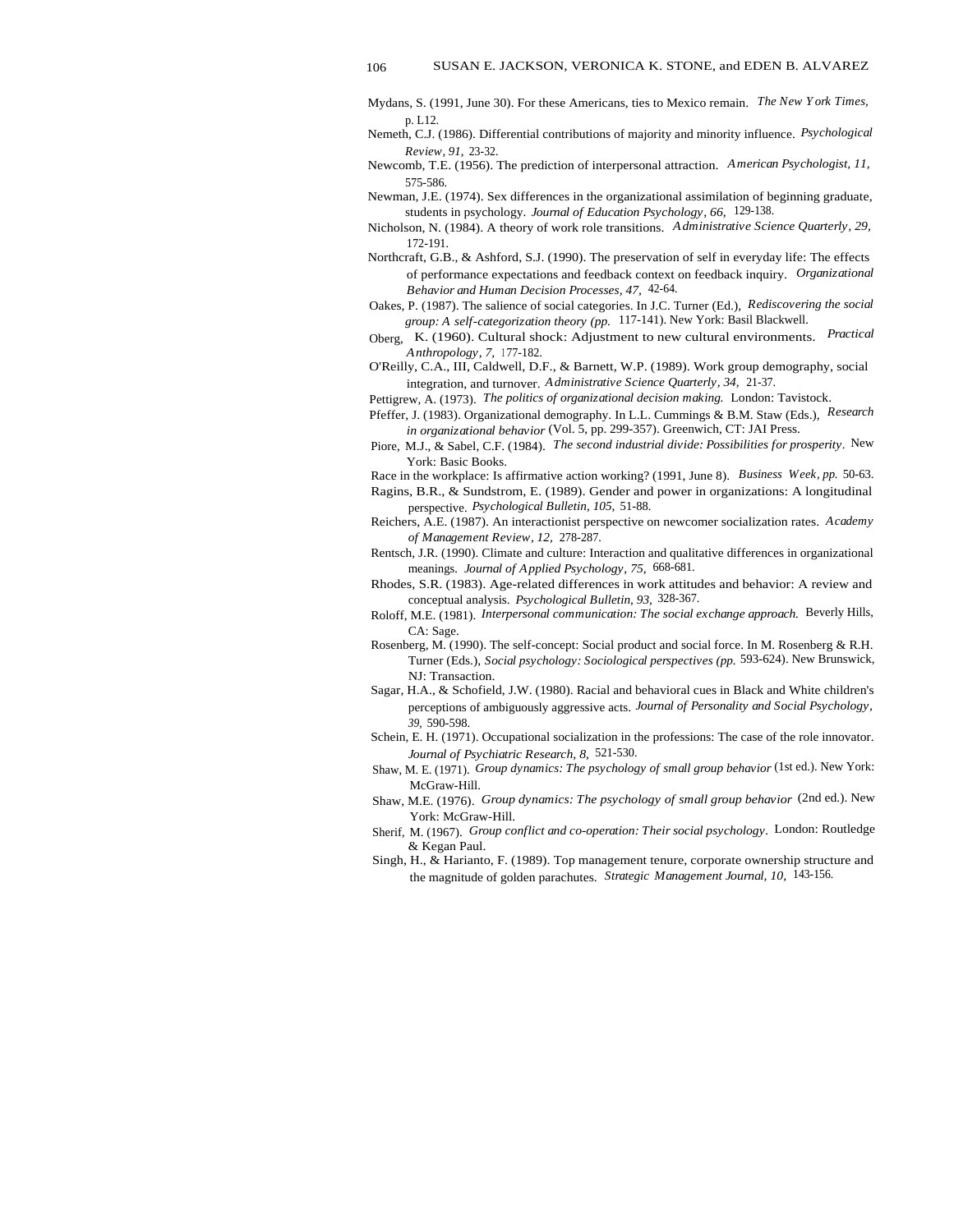- Snyder, M..& Swann, W.B., Jr. (1978). Hypothesis-testing processes in social interactions. *Journal of Personality and Social Psychology, 36, 1202-1212.*
- Sn<sub>yder,</sub> M., Tanke, E.D., & Berscheid, E. (1977). Social perception and interpersonal behavior: On the self-fulfilling nature of social stereotypes. *Journal* of *Personality and Social Psychology, 35,* 656-666.
- Solomon, C.M. (1991, November). Are white males being left out? *Personnel Journal, pp.* 89- 94.
- Solomon, S., Greenberg, J., & Pyszczynski, T. (1991). A terror management theory of social behavior: The psychological functions of self-esteem and cultural worldviews. In L. Berkowitz (Ed.). *Advances in experimental social psychology (Vol.* 24, pp. 93-159). New York: Academic Press.
- South, S.J.. Bonjean, C. M., Markham. W.T.. & Corder, J. (1982). Social structure and intergroup i nteraction: Men and women of the federal bureaucracy. *American Sociological Review,* 47, 587-599.
- Stangor, C., & McMillan, D. (1992). Memory for expectancy-congruent and expectancy incongruent information: A review of the social and social developmental literatures. *Psychological Bulletin, I1/,* 42-61.
- Stangor, C., Lynch, L., Duan, C.. & Glass, B. (1992). Categorization of individuals on the basis of multiple social features. *Journal* of *Personality and Social Psychology, 62,* 207-218.
- Stangor, C., Sullivan, L.A., & Ford, T.E. (1991). Affective and cognitive determinants of prejudice. *Social Cognition, 4,* 359-380.
- Staw, B.M., Sandelands, L.E., & Dutton, J.E. (1981). Threat-rigidity effects in organizational behavior: A multilevel analysis. *Administrative Science Quarterly, 26,* 501-524.
- Stephan. W.G. (1985). Intergroup relations. In G. Lindzey & E. Aronson (Eds.), *Handbook of social psychology (pp.* 599-658). New York: Random House.
- Stewart, T.A. (1991, December 16). Gay in corporate America. *Fortune, pp.* 42-56.
- Stogdill, R. M. (1972). Group productivity, drive, and cohesiveness. *Organizational Behavior and Human Performance, 8,* 26-43.
- Stone, E.F., Stone. D.L., & Dipboye, R.L. (1992). Stigmas in organizations: Race, handicaps, and physical unattractiveness. In K. Kelley (Ed.), *Issues, theory and research in industrial/ organi\_ationa/ psychology (pp.* 385-457). Amsterdam: Elsevier Science Publishers.
- Swann, W.B., Jr., & Snyder, M. (1980). On translating beliefs into action: Theories of ability and their application in an instructional setting. *Journal* of *Personality and Social Psychology 38,* 879-888.
- Tajfel, H. (1970). Experiments in intergroup discrimination. *Scientific American, 223,* 96-102.
- Tajfel. H., & Turner, J.C. (1979). An integrative theory of intergroup conflict. In W.G. Austin & S. Worchel (Eds.), *The social psychology* of*intergroup relations (pp.* 33-47). Monterey, CA: Brooks/Cole.
- Tajfel, H., & Turner, J.C. (1986). The social identity theory of intergroup behaviour. In S. Worchel & W.G. Austin (Eds.), *The social psychology* of*intergroup relations (pp.* 7-24). Chicago: Nelson Hall.
- Tajfel, H., Flament, C., Billig, M.G., & Bundy, R.F. (1971). Social categorization and intergroup behaviour. *European Journal* of*Social Psychology, 1,* <sup>1</sup> 49-177.
- Thoits. P.A. (1983). Multiple identities and psychological well-being: A reformulation and test of the social isolation hypothesis. *American Sociological Review, 48,* <sup>1</sup> 74-187.
- Thoits. P.A. (1991). On merging identity theory and stress research. *Social Psychology Quarterly,* 54, 101-112.
- Thomas, D.A. (1990). The impact of race on managers' experiences of developmental relationships ( mentoring and sponsorship): An intra-organizational study. *Journal* of *Organizational Behavior, 11,* 479-492.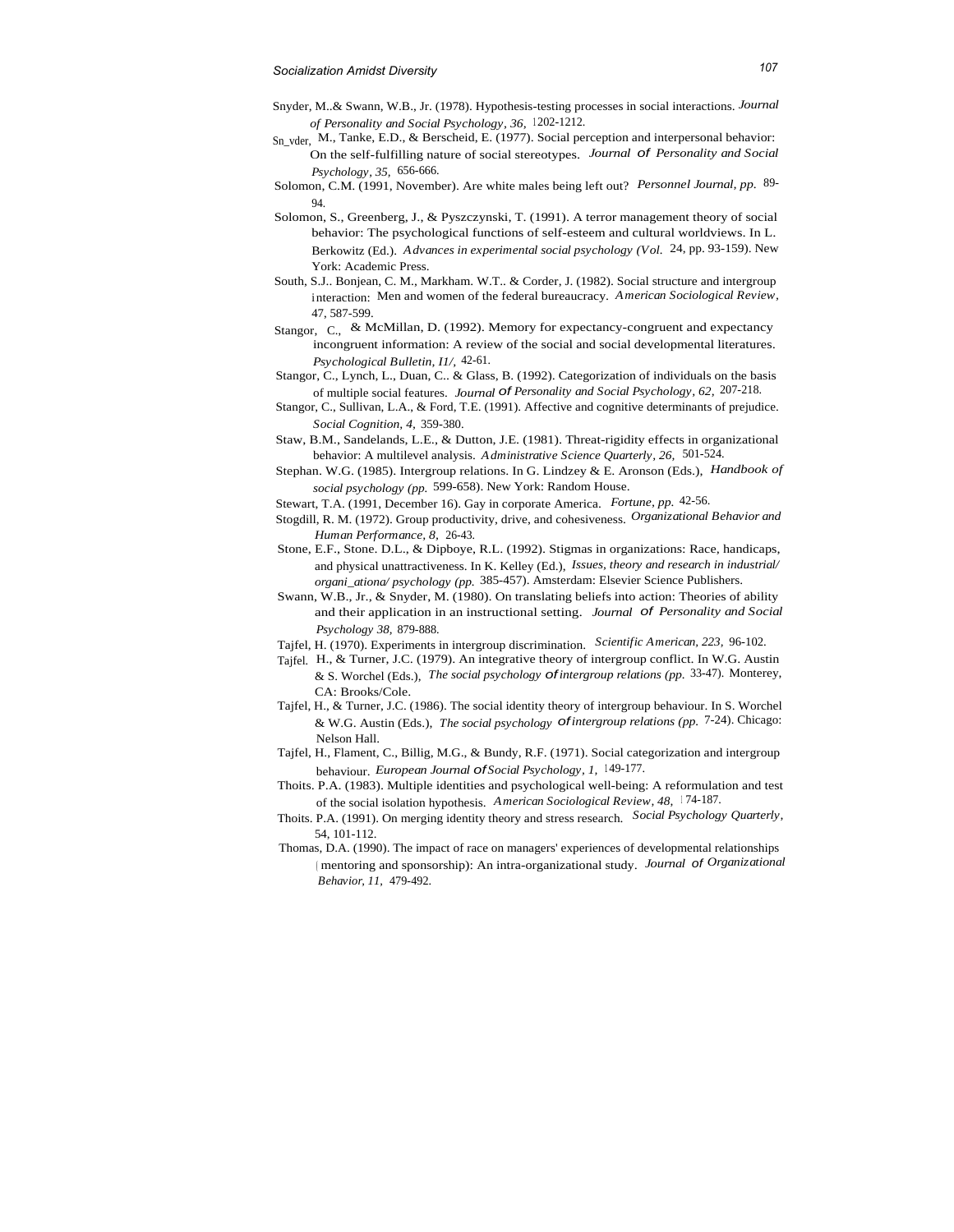- Thomas, D.A., & Alderfer, C.P. (1989). The influence of race on career dynamics: Theory and research on minority career experiences. In M. Arthur, D. Hall, & B. Lawrence (Eds.), Handbook of career theory (pp. 133-158). Cambridge: Cambridge University Press.
- Thomas, R.R., Jr. (1992). Managing diversity: A conceptual framework. In S.E. Jackson & Associates (Eds.), *Working through diversity: Human resources initiatives (pp.* 306-317). New York: Guilford Press.
- Thomas, R. R., Jr. (1991). *Beyond race and gender: Unleashing the power of your total workforce by managing diversity.* New York: AMACOM.
- Towers Perrin. (1991). *Priorities for competitive advantage.*
- Towers Perrin & Hudson Institute. (1990). *Workforce 2000: Competing in a seller's market.* Valhalla, NY: Towers Perrin.
- Triandis, H.C. (1989). The self and social behavior in differing cultural contexts. *Psychological Review, 96,* 506-520.
- Tsui, A.S., & O'Reilly, C.A., III (1989). Beyond simple demographic effects: The importance of relational demography in superior-subordinate dyads. *Academy of Management Journal, 32,* 402-423.
- Tsui, A.S., Egan, T.D., & O'Reilly, C.A., III (1991). *Being different: Relational demography and organizational attachment.* Unpublished manuscript, University of California, Irvine.
- Turner, J.C. (1987). *Rediscovering the social group: A self-categorization theory.* New York: Basil Blackwell.
- Van Maanen, J., & Schein, E.H. (1978). People processing: Major strategies of organizational socialization and their consequences. In J. Paap (Ed.), *New directions in human resource management.* Englewood Cliffs, NJ: Prentice-Hall.
- Van Maanen, J. (1979). Toward a theory of organizational socialization. In B. Staw (Ed.), *Research in organizational behavior (Vol. 1, pp.* 209-264). Greenwich, CT: JAI Press.
- Verbrugge, L.M. (1977). The structure of adult friendship choices. *Social Forces, 56,* 576-597.
- Voiers, W.D. (1956). Bombing accuracy as a function of the ground-school proficiency structure of the B-29 bomb team (Research Rep. No. AFDTRC-TN-56-4). Lackland Air Force Base, TX: Air Force Personnel and Training Research Center.
- Wagner, W.G., Pfeffer, J., & O'Reilly, C.A., III (1984). Organizational demography and turnover in top-management groups. *Administrative Science Quarterly, 29,* 74-92.
- Walton, R.E., & Hackman, J.R. (1986). Groups under contrasting management strategies. In P.S. Goodman (Ed.), *Designing effective work groups (pp.* 168-201). San Francisco, CA: Jossey-Bass.
- Wiersema, M.F., & Bantel, K.A. (1992). Top management team demography and corporate strategic change. *Academy of Management Journal, 35,* 91-121.
- Welcome to the woman-friendly company, where talent is valued and rewarded. (1990, August 6). *Business Week, pp.* 48-55.
- Wharton, A.S., & Baron, J.N. (1987). So happy together? The impact of gender segregation on men at work. *American Sociological Review, 52,* 574-587.
- Wilder, D. A. (1986). Social categorization: Implications for creation and reduction of intergroup bias. In L. Berkowitz (Ed.), *Advances in experimental social psychology (Vol.* 19, pp. 291- 355). New York: Academic Press.
- Wilder, D.A., & Shapiro, P. (1984). The role of outgroup salience in determining social identity. *Journal of Personality and Social Psychology, 47,* 342-348.
- Williams, J. (1987, February). A question of fairness. *The Atlantic Monthly, pp.* 71-81.
- Wood, W. (1987). Meta-analytic review of sex differences in group performance. *Psychological Bulletin, 102,* 53-71.
- Word, C.O., Zanna, M.P., & Cooper, J. (1974). The nonverbal mediation of self-fulfilling prophecies in interracial interaction. *Journal of Experimental Social Psychology, 10,* 109- <sup>1</sup> 20.